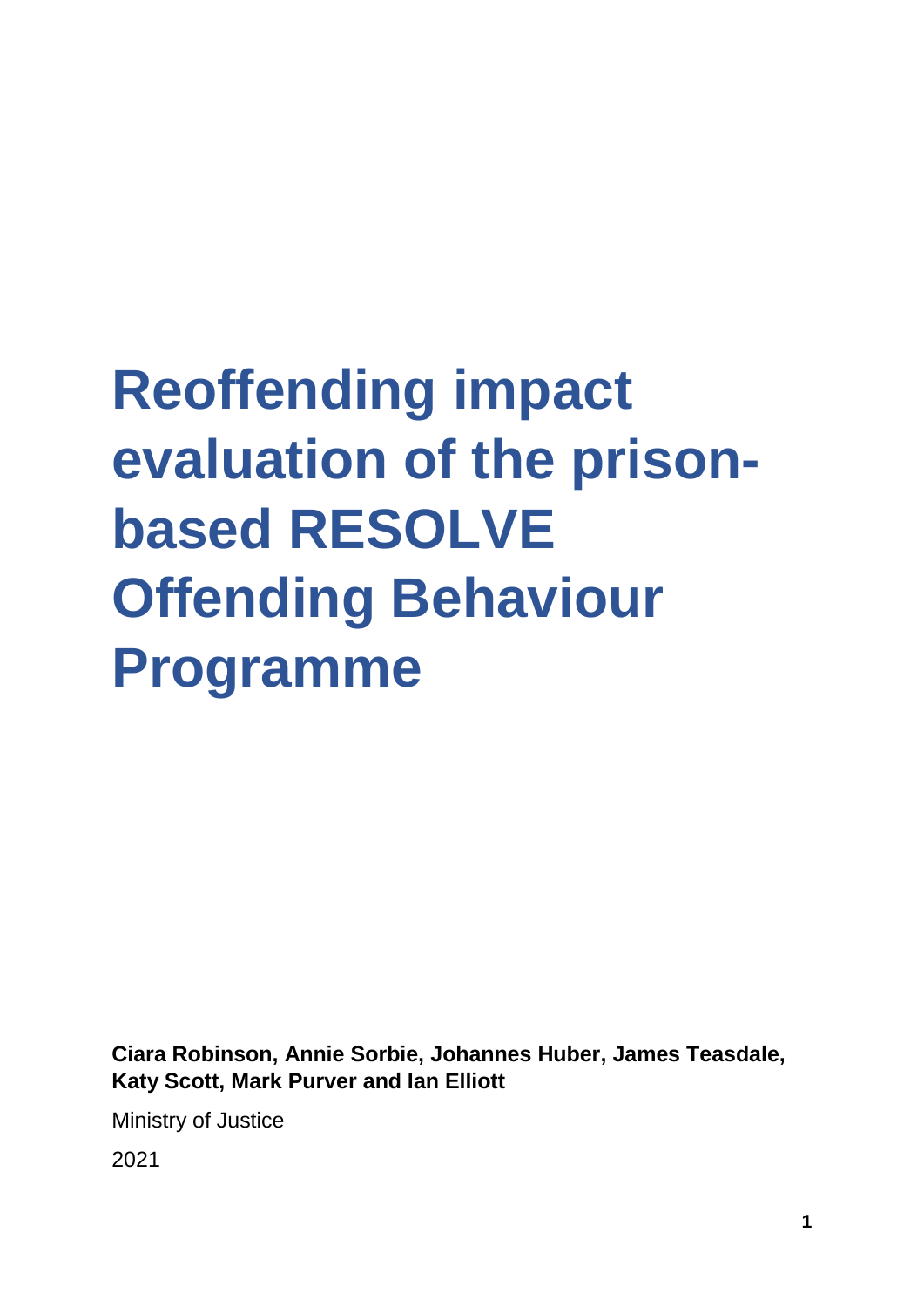# <span id="page-1-0"></span>**Summary**

RESOLVE is an accredited programme designed and delivered by Her Majesty's Prison and Probation Service (HMPPS). The programme is a cognitive-behavioural therapy-informed offending behaviour programme which aims to improve outcomes related to violence in adult males who are of a medium risk of reoffending. The aim of this evaluation was to assess the impact of prison-based RESOLVE on proven reoffending.

This analysis looked at the reoffending behaviour of 2,509 adult males who participated in the RESOLVE custody programme at some point between 2011 and 2018 and who were released from prison between 2011 and 2018.

The headline results for one-year proven general reoffending show that those who took part in the programme in England and Wales were less likely to reoffend, reoffended less frequently and took longer to reoffend than those who did not take part. The headline results for two-year proven general reoffending show that those who took part were less likely to reoffend, reoffended less frequently and took longer to reoffend than those who did not take part. These results were statistically significant.

For proven violent reoffences, the headline one and two-year results did not show that the programme had a statistically significant effect on a person's reoffending behaviour but this should not be taken to mean it fails to have an effect. Further analyses were also conducted to examine the specific effects of RESOLVE on relevant sub-groups, for proven general reoffending and violent reoffending. Among the one-year violent sub-analyses, the 'RESOLVE only' sub-group were significantly less likely to reoffend violently and reoffended violently less frequently than those who did not take part. There were no statistically significant sub-analyses for the two-year violent measures.

The headline analysis in this report measured proven reoffences in a one and twoyear period for a 'treatment group' who received the intervention and for a much larger 'comparison group' of similar offenders who did not receive it. There may have been a different impact on participants who did not meet the criteria for analysis. Analyses considered one and two-year reoffending measures for both general reoffences and violent reoffences. General reoffending is comprised of all proven offences, including violence. This is a Justice Data Lab (JDL) study with supplementary analyses. For further information on the methodology and interpreting results, see the Summary of methodology below and Annex 1.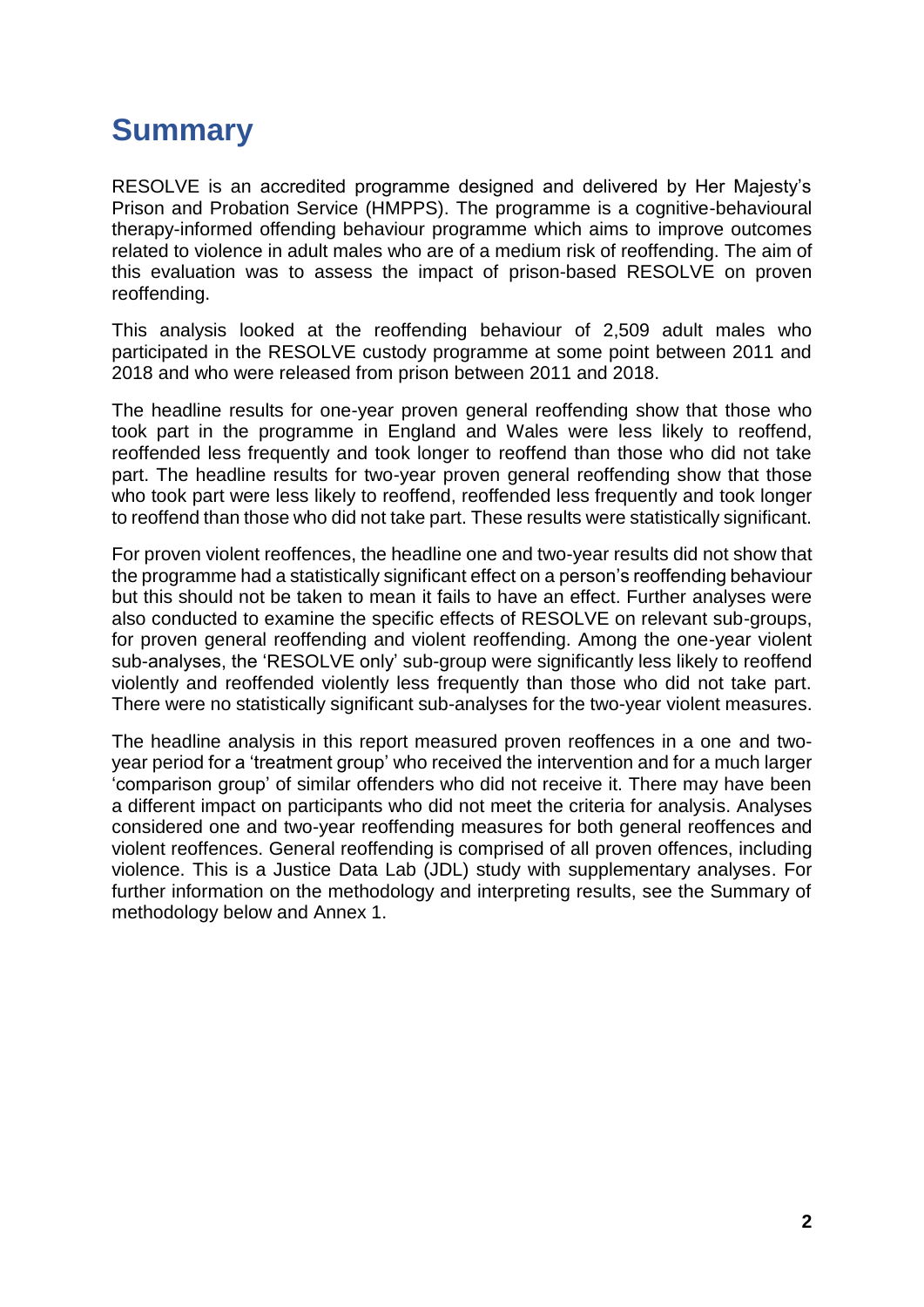# <span id="page-2-0"></span>**Key results**

# **Headline general proven reoffending measure**

| One-year | 26.9% of the treatment group reoffended in the<br>year following release from prison                | significantly fewer<br>This is<br>than<br>the<br>comparison group (30.2%) |
|----------|-----------------------------------------------------------------------------------------------------|---------------------------------------------------------------------------|
| Two-year | 44.7% of the treatment group reoffended in the<br>two years following release from prison           | This is significantly fewer than the<br>comparison group (47.4%)          |
| One-year | An average of 0.73 proven reoffences were<br>committed by each of the men in the treatment<br>group | This is significantly fewer<br>than<br>the<br>comparison group (0.87)     |
| Two-year | An average of 1.56 proven reoffences were<br>committed by each of the men in the treatment<br>group | This is significantly fewer than the<br>comparison group (1.85)           |
| One-year | The average time before a reoffender committed                                                      | significantly<br>later<br>than<br>This .<br>is<br>the                     |
|          | their first proven reoffence was 166 days                                                           | comparison group (151 days)                                               |
| Two-year | The average time before a reoffender committed<br>their first proven reoffence was 287 days         | This is significantly later than the<br>comparison group (267 days)       |

# **Headline violent proven reoffending measure**

| One-year | 5.7% of the treatment group reoffended with a<br>violent reoffence in the year following release from<br>prison       | This is not significantly fewer than the<br>comparison group (6.3%)     |
|----------|-----------------------------------------------------------------------------------------------------------------------|-------------------------------------------------------------------------|
| Two-year | 11.6% of the treatment group reoffended with a<br>violent reoffence in the two years following release<br>from prison | This is not significantly fewer than the<br>comparison group (12.0%)    |
| One-year | An average of 0.08 proven violent reoffences were<br>committed by each of the men in the treatment<br>group           | This is not significantly fewer than the<br>comparison group (0.09)     |
| Two-year | An average of 0.16 proven violent reoffences were<br>committed by each of the men in the treatment<br>group           | This is not significantly fewer than the<br>comparison group (0.18)     |
| One-year | The average time before a reoffender committed<br>their first proven violent reoffence was 169 days                   | This is not significantly later than the<br>comparison group (158 days) |
| Two-year | The average time before a reoffender committed<br>their first proven violent reoffence was 318 days                   | This is not significantly later than the<br>comparison group (303 days) |

*\*Green arrow for significant finding, grey arrow for non-significant*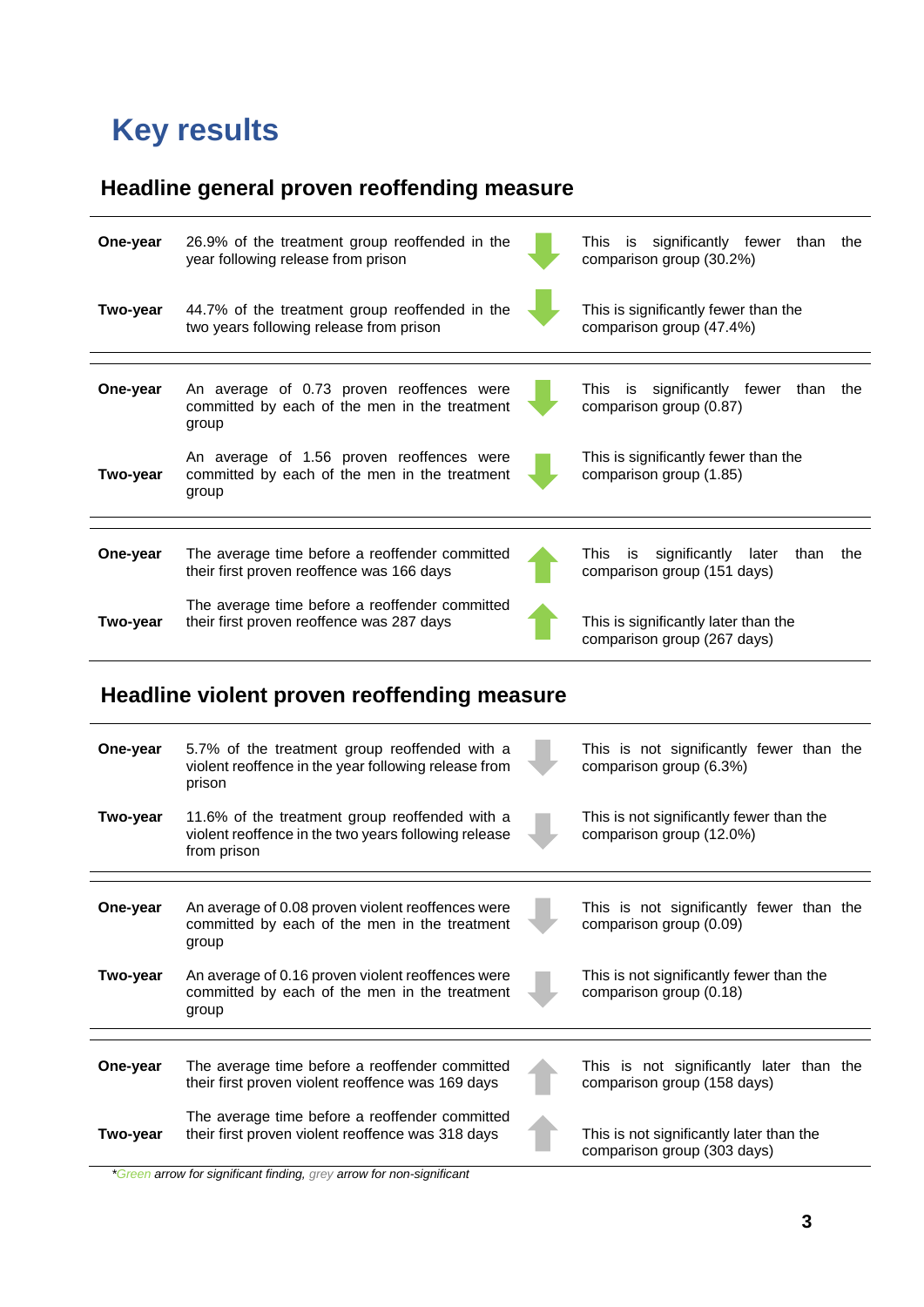# **Impact on general reoffences**

# **Overall estimates and** *what you can and can't say* **statements**

For any **100** typical men who receive the intervention, compared with any **100** similar men who do not receive it:

The number of men who commit a proven reoffence within *one year* could be **lower by between 2 and 5 men**. The number of men who commit a proven reoffence within *two years* after release could be **lower by between 0 and 5 men**. **These are statistically significant results**.

The number of proven reoffences committed within *one year* could be **lower by between 7 and 21 offences.** The number of proven reoffences committed within *two years* could be **lower by between 15 and 42 offences**. **These are statistically significant results.**

On average, the time before an offender committed their first proven reoffence within *one year* could be **longer by between 8 and 23 days**. On average, the time before an offender committed their first proven reoffence within *two years* could be **longer by between 7 and 33 days**. **These are statistically significant results**.

#### ✔ **What you can say about the one and two-year general reoffending measures:**

"This analysis provides evidence that support from the RESOLVE intervention programme may decrease the **number of proven reoffenders** during a one [or two] year period."

"This analysis provides evidence that support from the RESOLVE intervention programme may decrease the **number of proven reoffences** committed by its participants during a one [or two] year period."

"This analysis provides evidence that support from the RESOLVE intervention programme may lengthen the **average time to first proven reoffence** for its participants."

#### ✖ **What you cannot say about the one and two-year general reoffending measures:**

"This analysis provides evidence that support from the RESOLVE intervention programme increases/has no effect on the **reoffending rate** of its participants during a one [or two] year period."

"This analysis provides evidence that support from the RESOLVE intervention programme increases/has no effect on the **number of proven reoffences** committed by its participants during a one [or two] year period."

"This analysis provides evidence that support from the RESOLVE intervention programme shortens/has no effect on the **average time to first proven reoffence** for its participants."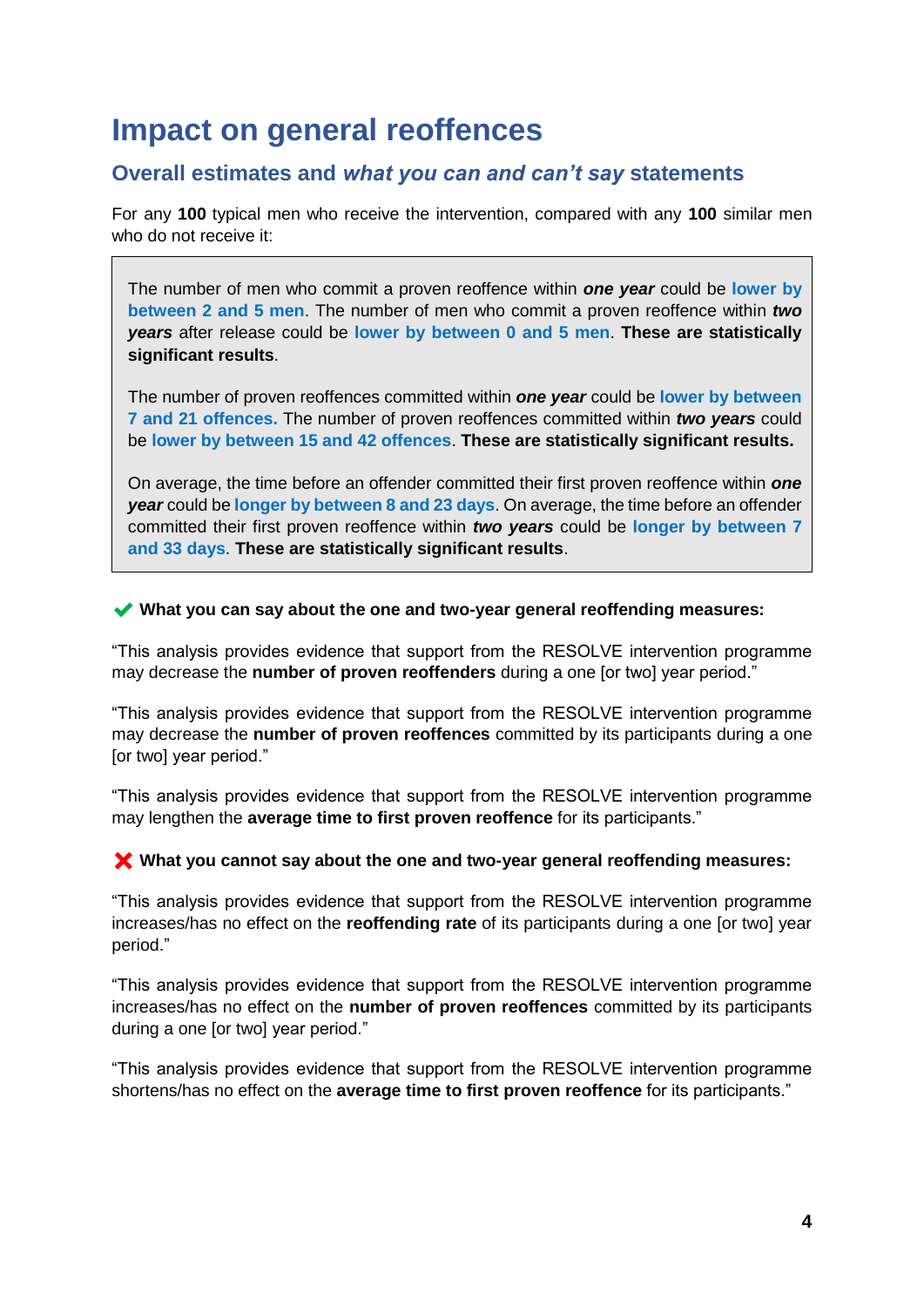# **Impact on violent reoffences**

# **Overall estimates and** *what you can and can't say* **statements**

For any **100** typical men who receive the intervention, compared with any **100** similar men who do not receive it:

The number of men who commit a proven violent reoffence within *one year* could be **lower by as many as 2 men and higher by as many as 0 men**. The number of men who commit a proven violent reoffence within *two years* after release could be **lower by as many as 2 men and higher by as many as 1 man**. **These are not statistically significant results**.

The number of proven violent reoffences committed within *one year* could be **lower by as many as 3 offences and higher by as many as 1 offence**. The number of proven violent reoffences committed within *two years* could be **lower by as many as 4 offences and** 

On average, the time before an offender committed their first proven violent reoffence within *one year* could be **shorter by as much as 6 days or longer by as much as 27 days**. On average, the time before an offender committed their first proven violent reoffence within *two years* could be **shorter by as much as 12 days or longer by as** 

✔ **What you can say about the one and two-year violent reoffending measures:**

"This analysis does not provide clear evidence on whether support from the RESOLVE intervention programme increases or decreases the **number of participants who commit a proven violent reoffence** in a one for twol year period."

"This analysis does not provide clear evidence on whether support from the RESOLVE intervention programme increases or decreases the **number of proven violent reoffences**  committed by its participants during a one [or two] year period."

"This analysis does not provide clear evidence on whether support from the RESOLVE intervention programme shortens or lengthens the **average time to first proven violent reoffence**."

#### ✖ **What you cannot say about the one and two-year violent reoffending measures:**

"This analysis provides evidence that support from the RESOLVE intervention programme increases/decreases/has no effect on the violent **reoffending rate** of its participants during a one [or two] year period."

"This analysis provides evidence that support from the RESOLVE intervention programme increases/decreases/has no effect on the **number of proven violent reoffences** committed by its participants during a one [or two] year period."

"This analysis provides evidence that support from the RESOLVE intervention programme shortens/lengthens/has no effect on the **average time to first proven violent reoffence** for its participants."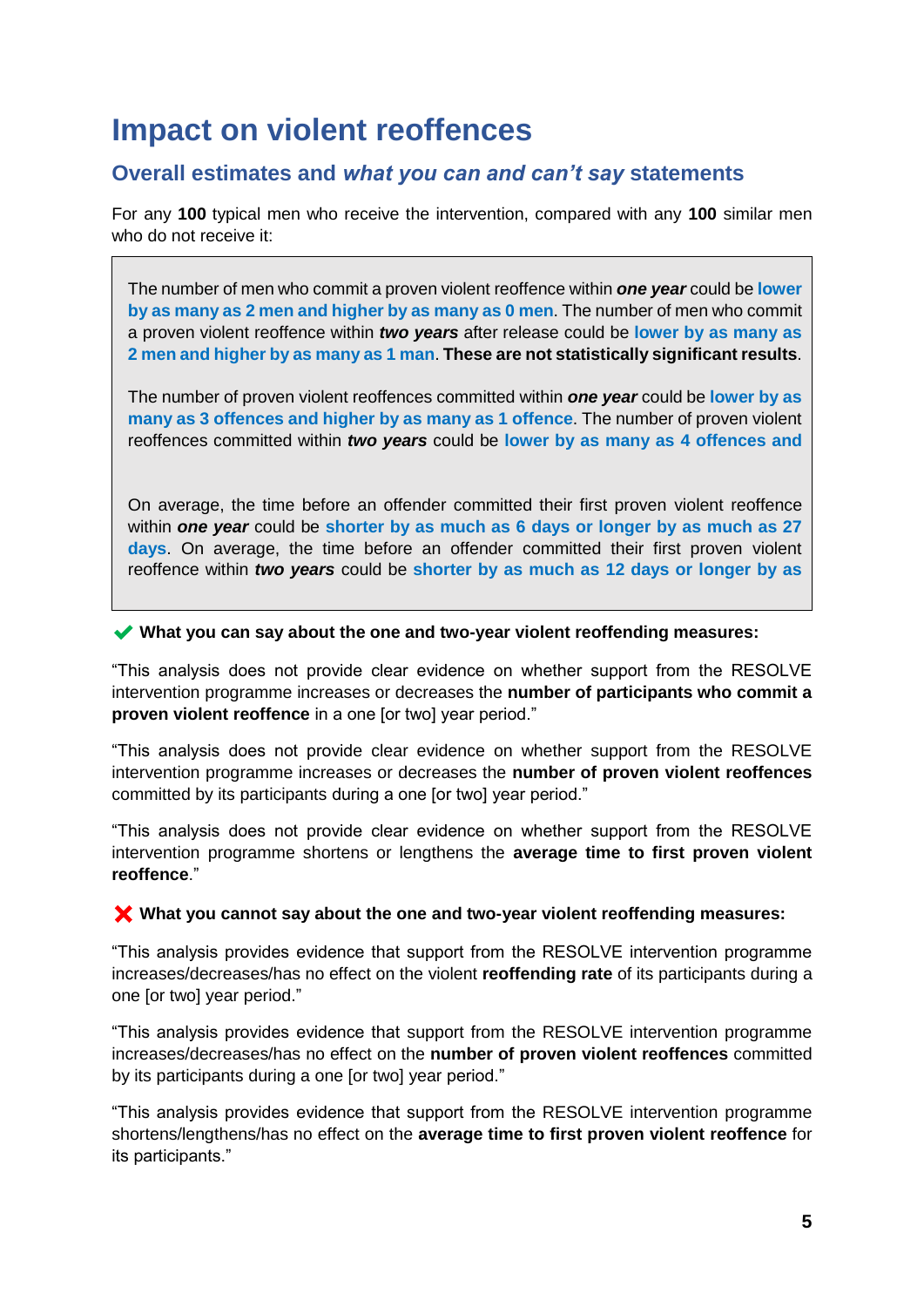# <span id="page-5-0"></span>**Table of contents**

| Summary                                                                                                                | $\overline{2}$ |
|------------------------------------------------------------------------------------------------------------------------|----------------|
| Key results                                                                                                            | 3              |
| Table of contents                                                                                                      | 6              |
| HMPPS description of RESOLVE                                                                                           | $\overline{7}$ |
| Summary of methodology                                                                                                 | 8              |
| Profile of the treatment group                                                                                         | 10             |
| Explanation of sub-analyses (see Annex 1)                                                                              | 12             |
| Results in detail                                                                                                      | 14             |
| Acknowledgements                                                                                                       | 27             |
| Contact points                                                                                                         | 27             |
| Annexes                                                                                                                | 28             |
| Annex 1: Methodological approaches                                                                                     | 28             |
| Annex 2: Description of RESOLVE                                                                                        | 44             |
| Annex 3: Summary of findings from selected meta-analytic reviews of the efficacy<br>of treatment for violent offenders | 46             |
| Annex 4: Description of CSAAP                                                                                          | 57             |
| Annex 5: Further explanation of HMPPS programme integrity data collection                                              | 58             |
| Annex 6: Details of matching criteria                                                                                  | 61             |
| <b>Glossary of Terms</b>                                                                                               | 65             |
| References                                                                                                             | 68             |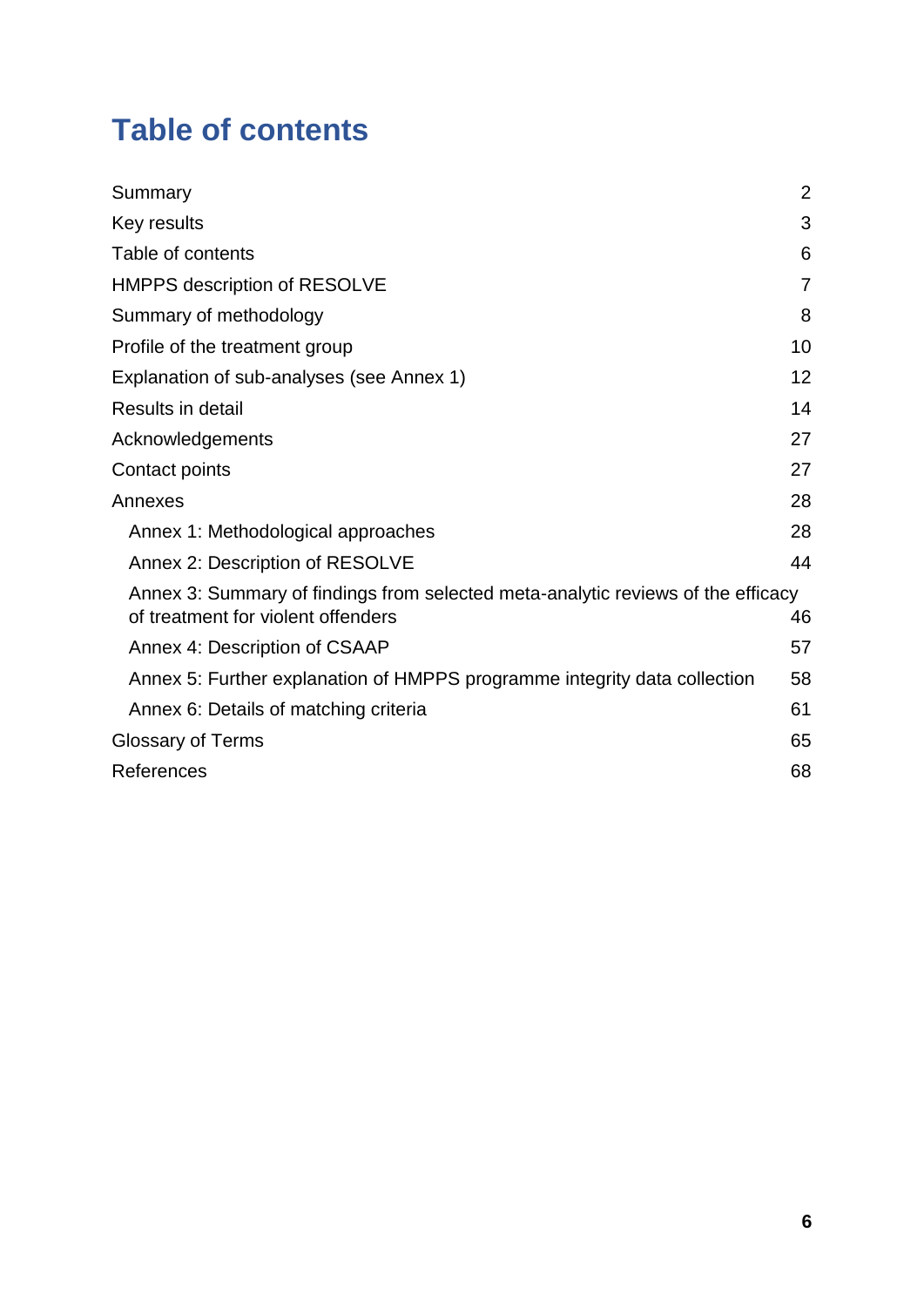# <span id="page-6-0"></span>**HMPPS description of RESOLVE**

 $RESOLVE$ , in custody, is a cognitive-behavioural<sup>1</sup> group work accredited programme (see Annex 4). The programme aims to reduce violence in medium risk men (aged 18 years and above)<sup>2</sup> and is designed and delivered by HMPPS (Her Majesty's Prison and Probation Service). RESOLVE defines violence as "actual, attempted, or threatened harm to a person or persons" (Webster, Douglas, Eaves & Hart, 1997) and therefore it is inclusive of those who inflict both physical and psychological harm on individuals. It is a programme underpinned by research that suggests those with violent convictions often display difficulties relating to self-control and emotional management and possess attitudes supportive of violence (for more information, see Annex 2). Participants range from those who have come to see the world and other people through a lens of fear or hostility, to those who appear to put their own needs above harm to others. In turn RESOLVE directly targets these need areas.

The overall aim of RESOLVE is to help individuals make a positive change in their lives and move away from the use of aggression and violence. In working toward this, individual goals are identified to help participants develop knowledge and learn skills to live a rewarding and purposeful life free of aggressive and violent behaviour. A future focused, strengths-based approach helps participants form meaningful therapeutic relationships with facilitators, supports open and genuine engagement and encourages a positive approach to the future.

The programme comprises 22 group sessions and 4 individual sessions. These are divided into six modules, offering knowledge and skills to manage impulsivity, improve emotional management, dispute attitudes supportive of violence and improve conflict management. Group sessions offer the opportunity to discuss learning, personal experiences and practice skills within a supportive and safe environment. There are also four individual sessions at key points within the programme. These are delivered by a 'named facilitator' who provides support for participants to personalise the work further in an open and focused environment. Throughout the programme, participants are expected to apply their learning and practice skills outside of sessions in order to take maximum benefit.

The final module of the programme allows participants to bring everything together into a plan for future violence-free living and they are given an opportunity to practice skills within their plan. Post programme objectives are set to encourage programme graduates to continue to apply and refine their plan for living non-aggressively beyond the programme.

<sup>1</sup> RESOLVE is informed by cognitive-behavioural therapeutic (CBT) approaches to behavioural change in offenders. It is one of several accredited programmes delivered by HMPPS across England and Wales in both prison and probation settings and more information can be found here <https://www.gov.uk/guidance/offending-behaviour-programmes-and-interventions>

<sup>2</sup> RESOLVE participants were required to meet each of the following criteria, guided by the risk/need/responsivity principal of rehabilitation:

<sup>1.</sup> Violent index offence or previous violent offence (convicted or non-convicted in prior two years)

<sup>2.</sup> Are identified as medium risk of reoffending and violence

<sup>3.</sup> Have needs addressed by the programme

<sup>4.</sup> Are able to engage in and benefit from the intervention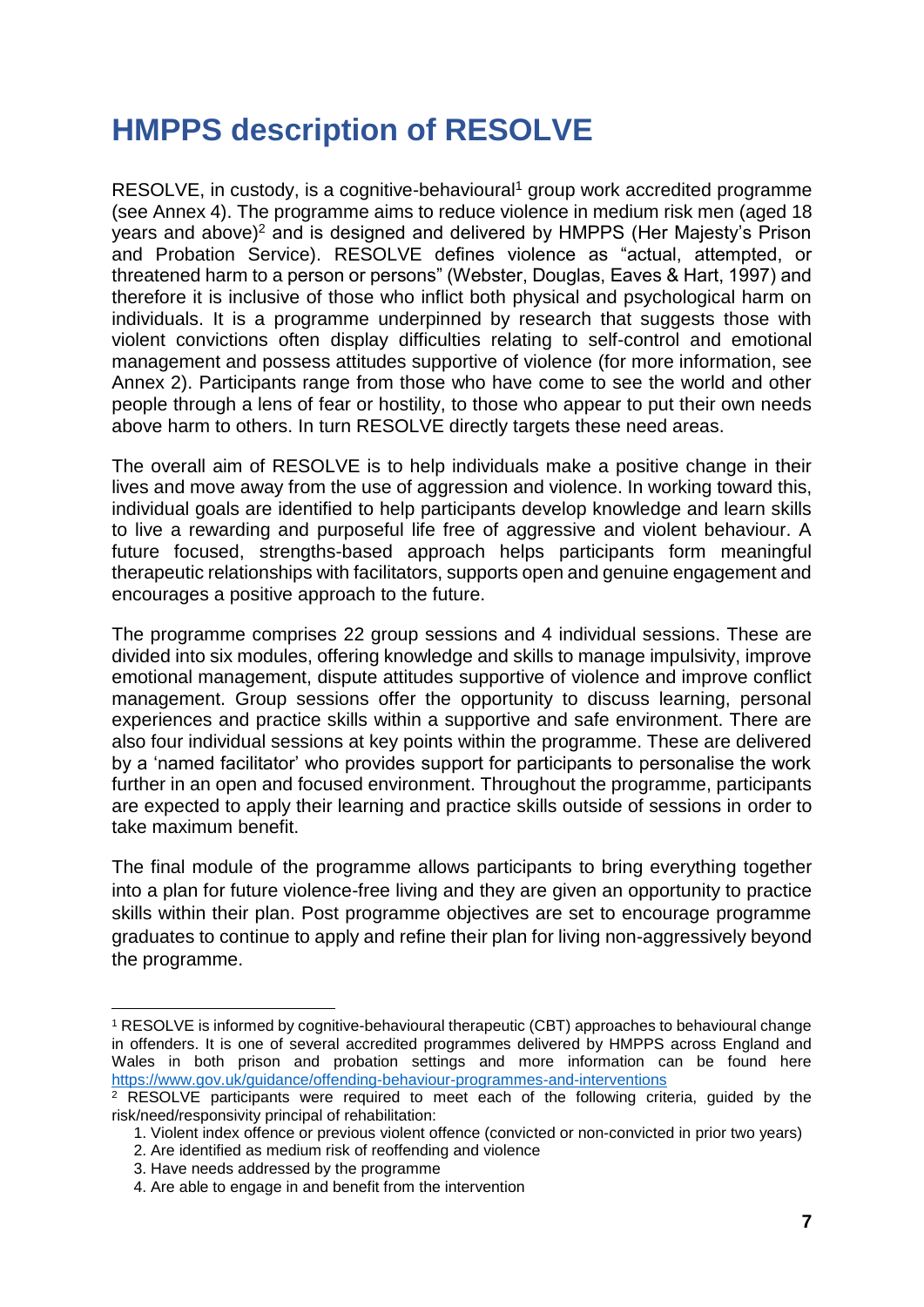# <span id="page-7-0"></span>**Summary of methodology**

The aim of this evaluation is to assess the impact of RESOLVE on proven reoffending outcomes.

Person-level intervention data from RESOLVE was matched to the following datasets:

- Police National Computer (PNC) to provide reoffending outcomes and criminal history and employment information
- Offender Assessment System (OASys) to provide risks and needs information

This suite of data, comprised of 87 matching factors (Annex 6), was used as the basis for building propensity score matching (PSM) models. PSM is a statistical matching technique which uses factors theoretically and empirically associated with both receiving treatment and the outcome variable (reoffending) to predict a 'propensity score<sup>'3</sup>. This propensity score reflects the likelihood that an offender received the intervention, given the recorded characteristics. Using this propensity score, each offender was weighted by similarity to those in the treatment group. Offenders in the treatment group were matched to similar untreated offenders. Overall, the matching quality achieved for the headline and sub-analyses was very good<sup>4</sup>.

The reoffending rates for the treatment and comparison groups were then compared. The rates are calculated using the weighted values for each person after matching. Three reoffending outcomes were used to estimate the impact of the intervention in a one and two-year period. The outcomes were applied for both the general (all reoffences) and violent measures. The outcomes are as follows:

- 1) A binary reoffending outcome: the number of people who commit a proven reoffence, expressed as a percentage of the group
- 2) A frequency reoffending outcome: the number of proven reoffences committed, expressed per person
- 3) Days to reoffence: the average number of days between a person's prison release date and the date on which they commit their first proven reoffence, including only those who reoffend

<sup>&</sup>lt;sup>3</sup> A propensity score is a value between 0 and 1 which represents the likelihood of receiving treatment. More details on the matching methodology are included in Annex 1.

<sup>4</sup> Matching quality in JDL analyses uses a traffic light scale (see Annex 1). The mean absolute standardised differences for all sub-analyses was less than 5%. Therefore, the matching quality achieved based on recorded factors was 'green' or 'very good' (see standardised differences annex to this report).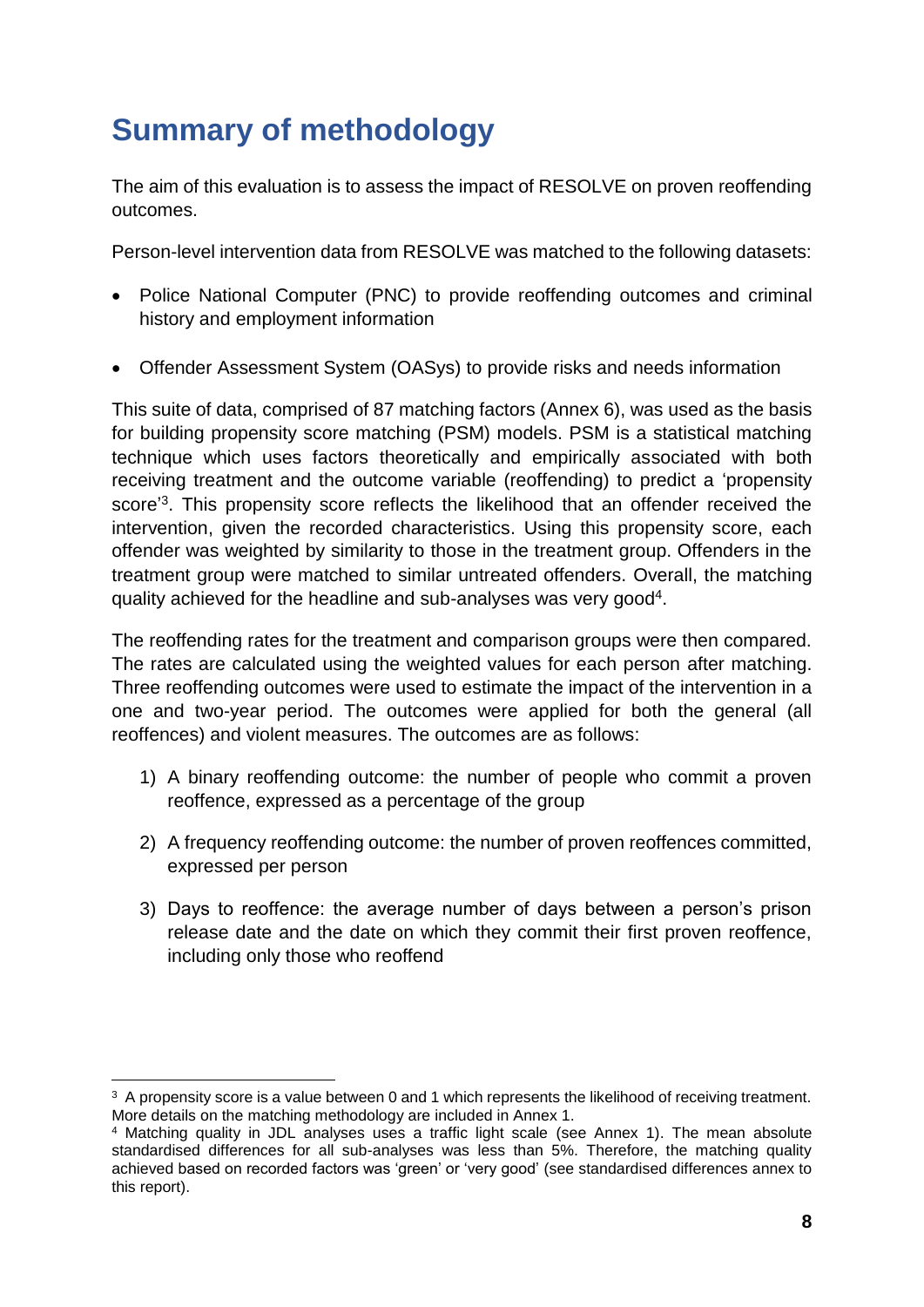The same general and violent reoffending headline measures were applied to a range of sub-analyses examining specific sub-groups. For a summary, see 'Explanation of sub-analyses' below and for detail, see Annex 1. Each analysis undergoes a different and unique PSM process.

### **Interpreting results**

The difference in reoffending outcomes between the treatment and comparison groups is compared using statistical significance testing, which returns a 'p' value. In this report, the results are examined using the standard 0.05 significance level. If less than 0.05, the difference between the two groups is considered to be statistically significant and unlikely to be due to chance. The direction of the difference in reoffending rates indicates whether the treatment effect is positive or negative. The estimated differences shown are the 95% confidence intervals for the differences between the relevant treatment and comparison group outcomes.

The effect size or the strength of the relationship between the two groups is measured by Cohen's *d*. Cohen's *d* values estimate the size of any effects and are provided as another measure of impact. To inform interpretation, these effect size values are typically categorised as small (0.2) medium (0.5) and large (0.8) (Cohen, 1998). Small, medium and large categories are however relative to the area of behavioural science or specific research method being employed (Cohen, 1988). In the field of criminal justice and offender interventions evaluations, effect sizes are on average small to medium (see for example, Barnes, TenEyck, Pratt & Cullen, 2020). For guidance on interpreting effect sizes, please see Annex 1.

Despite efforts to include all observed factors known to be predictive of selection onto RESOLVE and of reoffending risk, the importance of information that is not recorded cannot be known and unobserved factors may influence these results. Other limitations include: small sample sizes for certain sub-analyses and non-proven reoffending not having been included in the analysis. For detail on methodology and a fuller list of limitations, see Annex 1.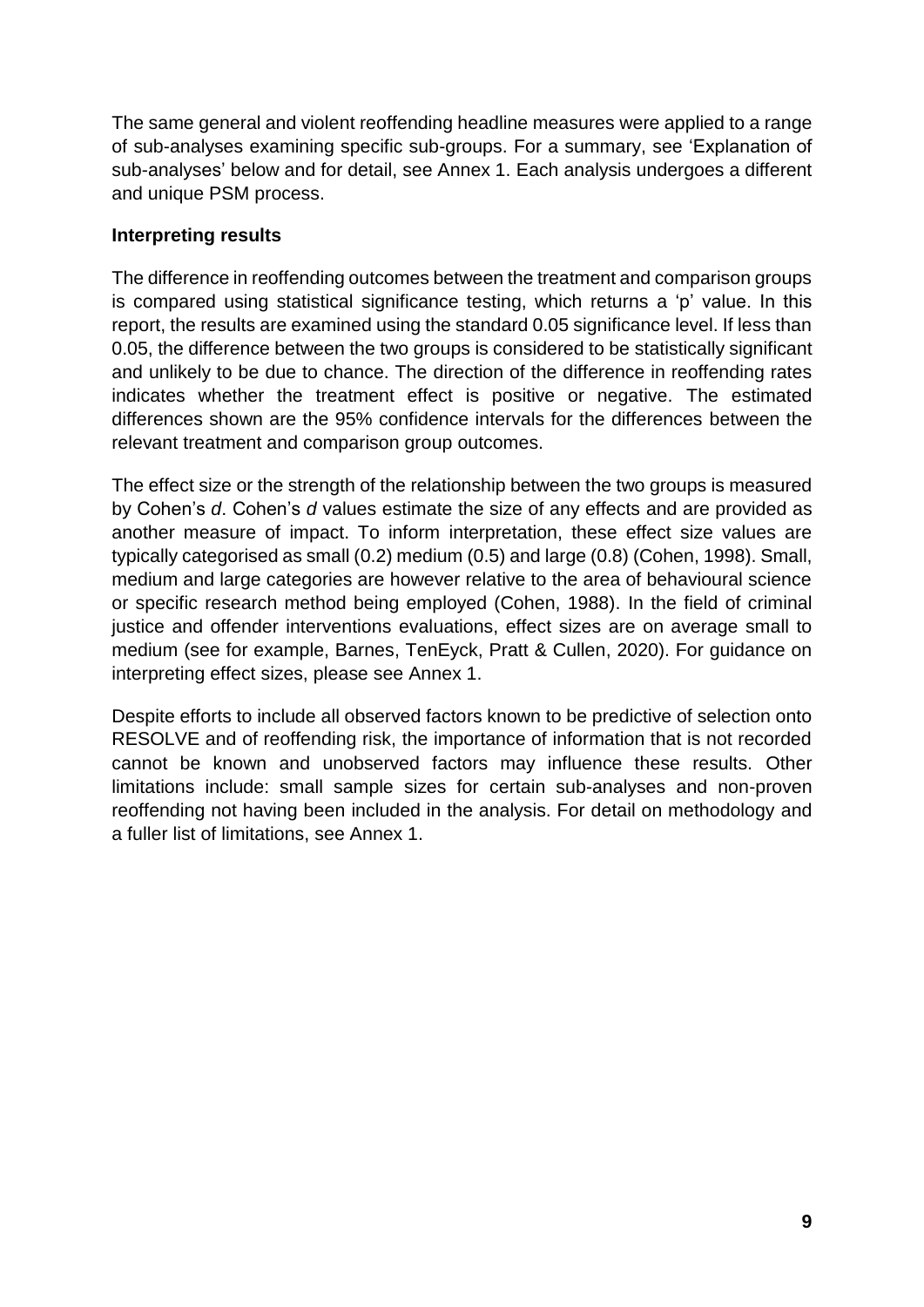# <span id="page-9-0"></span>**Profile of the treatment group**

The following descriptive statistics aim to provide an overview of the characteristics of 2,509 treatment group offenders included in the analysis. The treatment group was 100% male with an age range from 18 to 69 years old. The tables below contain information on demographics, offence history, offending-related risks/needs, and participation in other accredited programmes.

| <b>Variable</b>                                                | Frequency (or mean<br>where stated) |
|----------------------------------------------------------------|-------------------------------------|
| Age                                                            | 29                                  |
|                                                                | (IQR 23-33)                         |
| <b>Ethnicity</b>                                               |                                     |
| White                                                          | 72%                                 |
| <b>Black</b>                                                   | 21%                                 |
| Asian                                                          | 5%                                  |
| Other                                                          | 1%                                  |
| <b>Unknown</b>                                                 | 1%                                  |
| <b>Nationality</b>                                             |                                     |
| <b>UK</b> national                                             | 97%                                 |
| Non-UK national                                                | 3%                                  |
| Unknown                                                        | 1%                                  |
| Learning difficulties and/or learning challenges (LDC)         |                                     |
| No problems                                                    | 84%                                 |
| Some problems                                                  | 13%                                 |
| <b>Significant problems</b>                                    | 3%                                  |
| Difficulties with either numeracy, reading or writing          |                                     |
| No problems                                                    | 74%                                 |
| Some problems                                                  | 21%                                 |
| Significant problems                                           | 5%                                  |
| Participation in other accredited programmes (APs)             |                                     |
| No other APs                                                   | 69%                                 |
| 1 other AP                                                     | 22%                                 |
| 2 other APs                                                    | 6%                                  |
| 3 other APs                                                    | 2%                                  |
| 4 or more other APs                                            | 1%                                  |
| Other accredited programmes attended                           |                                     |
| Participated in Thinking Skills Programme (TSP)                | 23%                                 |
| Participated in another violence-based accredited<br>programme | 5%                                  |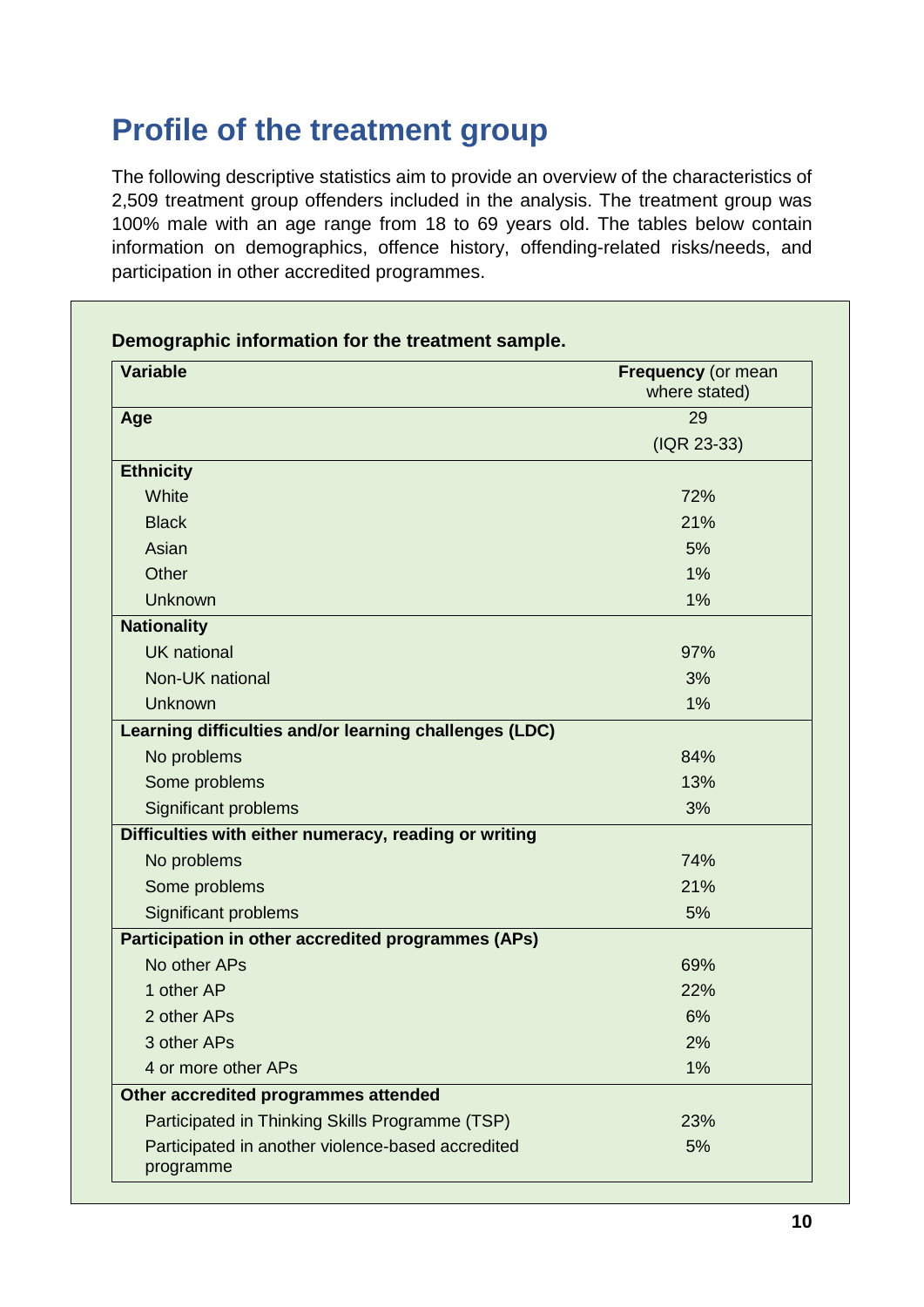| <b>Variable</b>                                    | <b>Frequency</b> |
|----------------------------------------------------|------------------|
|                                                    | (or mean/average |
|                                                    | where stated)    |
| <b>Sentence length</b>                             |                  |
| Less than or equal to 6 months                     | 2%               |
| Between 6 and 12 months                            | 1%               |
| 12 months to less than 4 years                     | 35%              |
| 4 to 10 years                                      | 47%              |
| More than 10 years                                 | 3%               |
| Indeterminate or life sentence                     | 13%              |
| <b>Index offences</b>                              |                  |
| Violence against the person                        | 45%              |
| Robbery                                            | 29%              |
| Theft offences                                     | 10%              |
| Possession of weapons                              | 6%               |
| Drug offences                                      | 3%               |
| Summary offences excluding motoring                | 2%               |
| Public order offences                              | 2%               |
| Criminal damage and arson                          | 2%               |
| Miscellaneous crimes against society               | 1%               |
| Time between treatment and release                 |                  |
| Less than or equal to 12 months                    | 41%              |
| Over 12 months to 5 years                          | 59%              |
| <b>Prior criminal appearances</b>                  |                  |
| Mean number of previous offences                   | 29               |
|                                                    | (IQR 10-38)      |
| Mean number of previous convictions                | 13               |
|                                                    | $( IQR 5-18)$    |
| Mean number of previous violent offences (violence | 5                |
| against the person)                                | $( IQR 2-6)$     |
|                                                    |                  |
| Mean number of previous custodial sentences        | $\overline{4}$   |
|                                                    | $( IQR 1-6)$     |
| <b>Risk assessment</b>                             |                  |
| Mean Offender Violence Predictor (OVP) score       | 47               |
|                                                    | (IQR 36-58)      |
| Mean Offender Group Reconviction Scale (OGRS3)     | 63               |
| score                                              | (IQR 52-76)      |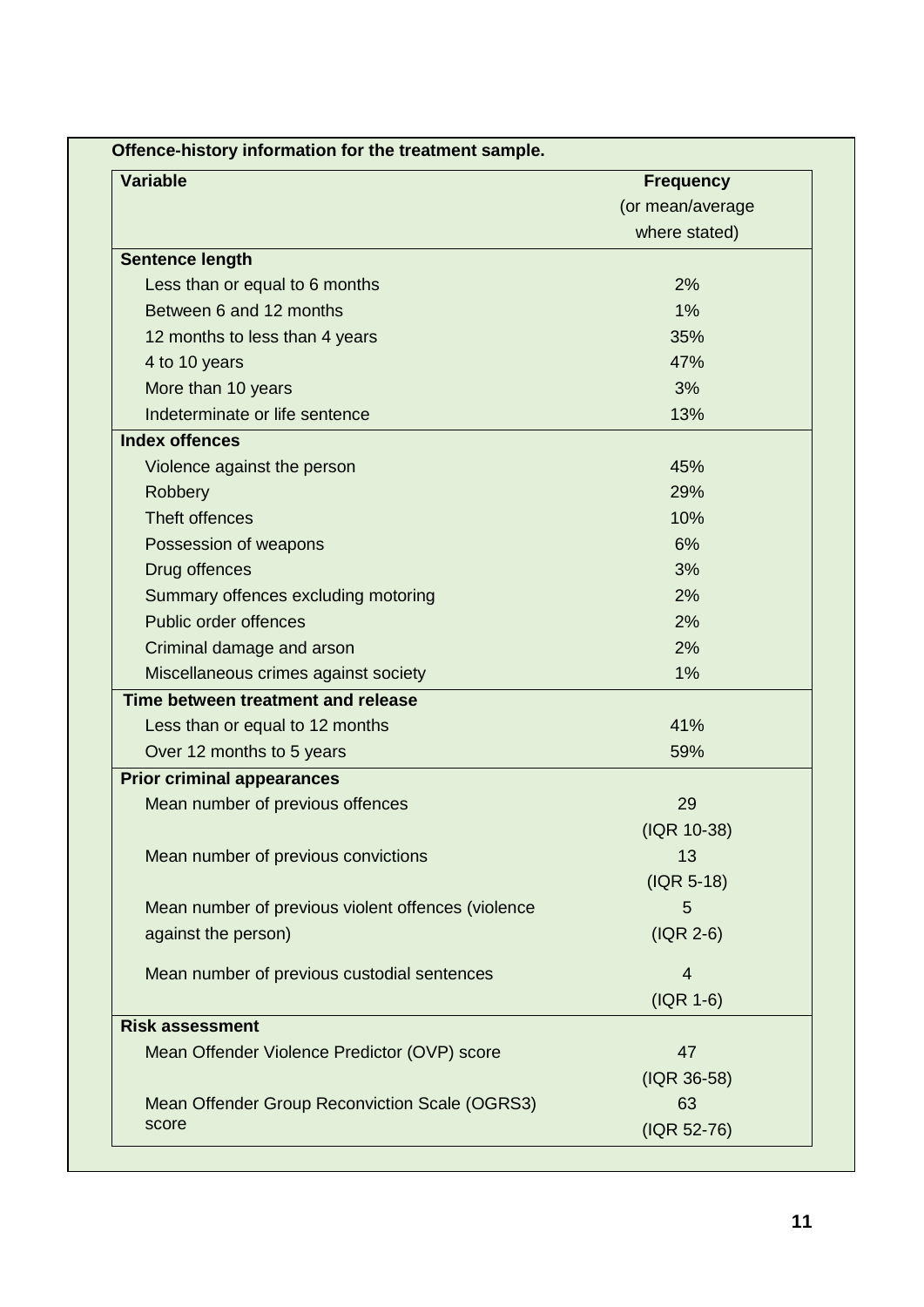# <span id="page-11-0"></span>**Explanation of sub-analyses (see Annex 1)**

The headline analyses were performed on those in the RESOLVE treatment group<sup>5</sup>. Further analyses were also conducted to examine the specific effects of RESOLVE on relevant sub-groups. There is an evidence base outlined in the literature review in Annex 3 that suggests evaluations ideally should investigate how treatment can vary with different factors. The themes included treatment completion, programme integrity and the importance of targeting a theoretically ideal programme participant group. Each sub-group undergoes a separate PSM process and therefore results are not comparable across the sub-analyses:

### **Participation in RESOLVE only**

This analysed those who solely participated in RESOLVE and did not take part in any other accredited programme, compared to a matched comparison group who had not taken part in any accredited programmes. This aims to measure the effect specifically associated with RESOLVE and not a combined effect with another programme.

#### **Completion of the Programme**

The treatment group was divided into RESOLVE completers and non-completers. Subsequently, each sub-group was matched to a 'no treatment' comparison group. This sub-analysis aims to determine whether the treatment effect was different for those who completed the programme and also those who started RESOLVE but did not complete it.

#### **Ideal Suitability for RESOLVE**

This analysis created a subgroup of 'ideal' RESOLVE candidates by removing those deemed *potentially less suitable* for receiving treatment. This compared a primary target group of RESOLVE to a matched comparison group who received no treatment.

#### **Programme Integrity**

This analysis examined the difference in the treatment effect in prisons where programme integrity<sup>6</sup> is broadly maintained and in prisons where programme integrity is compromised (as outlined in programme and management manuals). This was conducted for two different timeframes to mirror the two sets of quality assurance data collected by HMPPS: 2014-2016 and 2016-2019 (see Annex 5).

<sup>&</sup>lt;sup>5</sup> This is inclusive of participants where there was intention-to-treat (ITT), regardless of whether they fully completed or complied with programme requirements (for more information on ITT, see Annex 3). <sup>6</sup> Programme Integrity data collected by HMPPS Interventions Services used different methodologies across two different time periods (2014-2016 and 2016-2019). To note, these sample sizes are substantially smaller than the overall group. Approximately 75% of the overall sample was not included because the prison they were in was not classified in either of the programme integrity time categories, or they did not spend at least 50% of their time in the prison assessed. Further details can be found in Annexes 1 and 5.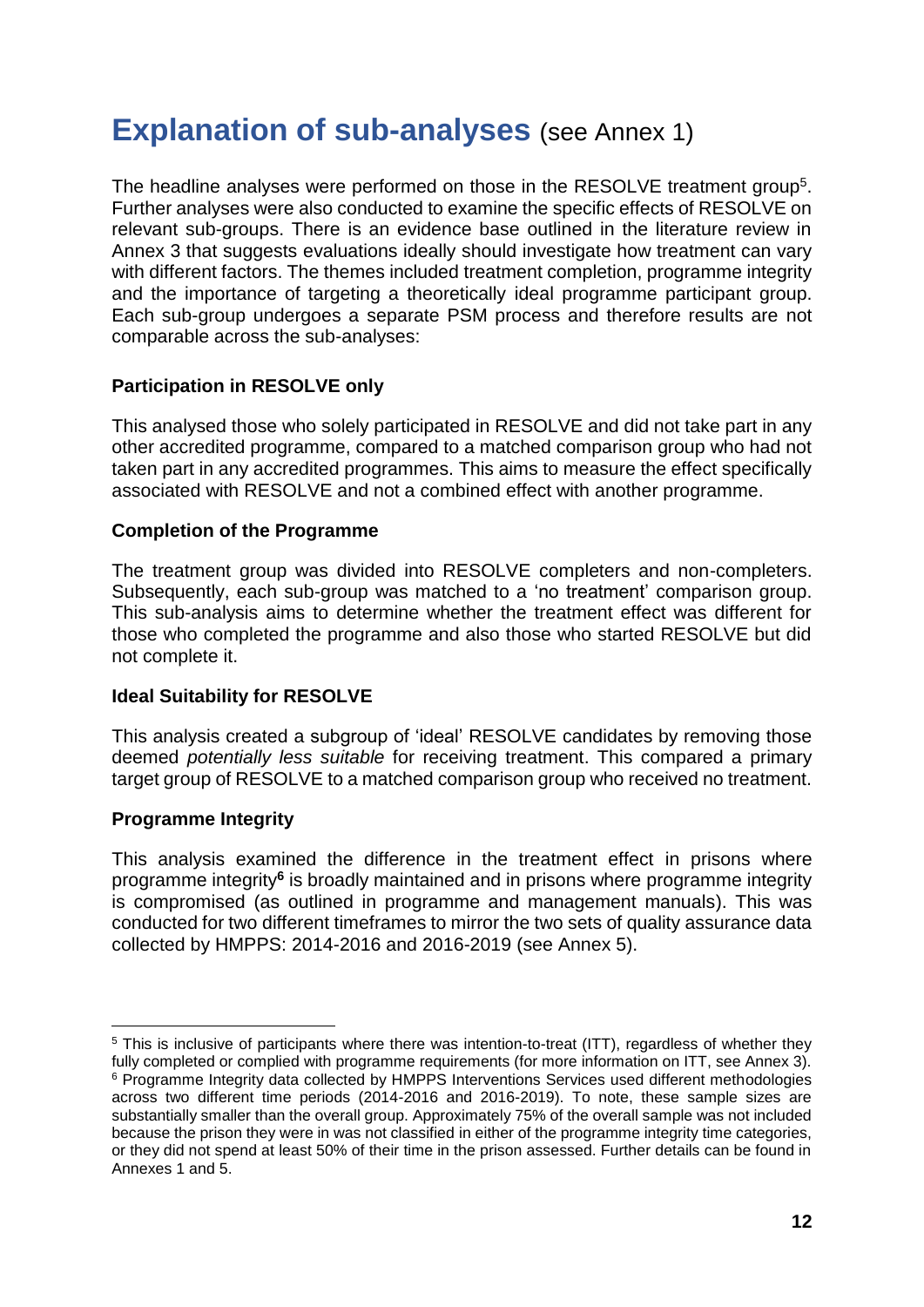# **Analyses undertaken**

The total suite of analyses undertaken are listed below. Each analysis was conducted for one and two-year general and violent reoffending measures.

- 1. **Overall**: treatment group matched to offenders in England and Wales using demographics, criminal history and individual risks and needs.
- 2. **Participated in RESOLVE only and not in any other Accredited Programmes**: treatment group matched to offenders in England and Wales using demographics, criminal history and individual risks and needs.
- 3. **Completed RESOLVE**: treatment group matched to offenders in England and Wales using demographics, criminal history and individual risks and needs.
- 4. **Did not complete RESOLVE**: treatment group matched to offenders in England and Wales using demographics, criminal history and individual risks and needs.
- 5. **Participants who met the ideal suitability criteria**: treatment group matched to offenders in England and Wales using demographics, criminal history and individual risks and needs.
- 6. **Prisons where the programme integrity was broadly maintained (2014- 2016 assessment)**: treatment group matched to offenders in England and Wales using demographics, criminal history and individual risks and needs.
- 7. **Prisons where the programme integrity was compromised (2014-2016 assessment)**: treatment group matched to offenders in England and Wales using demographics, criminal history and individual risks and needs.
- 8. **Prisons where the programme integrity was broadly maintained (2016- 2019 assessment):** treatment group matched to offenders in England and Wales using demographics, criminal history and individual risks and needs.
- 9. **Prisons where the programme integrity was compromised (2016-2019 assessment):** treatment group matched to offenders in England and Wales using demographics, criminal history and individual risks and needs.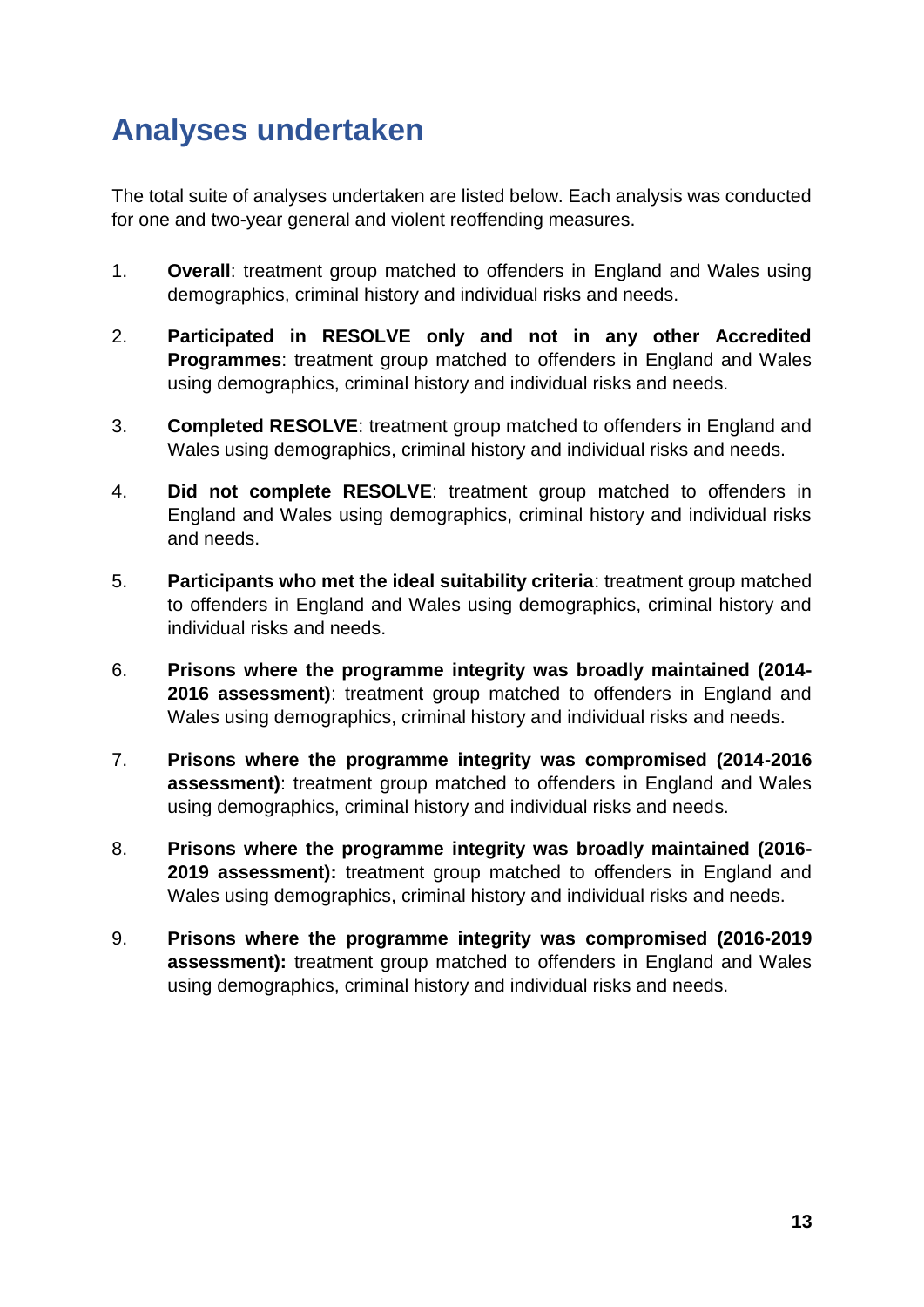# <span id="page-13-0"></span>**Results in detail General reoffending**

The standard JDL method uses general reoffending outcomes to estimate the impact of the intervention. This includes all proven reoffences and therefore all violent reoffences are part of this measure.

Table 1 presents the sample sizes for the analyses. This includes the unweighted and weighted number of reoffenders in the comparison group, of which the weighted are used to calculate the reoffending rate in Table 2. Where sample sizes are relatively small, they will be unlikely to produce a statistically significant result and thus have a lower likelihood of supporting conclusions with an acceptable level of confidence.

The one and two-year general reoffending outcomes (as described in the summary of the methodology) can be found in Tables 2 to 4.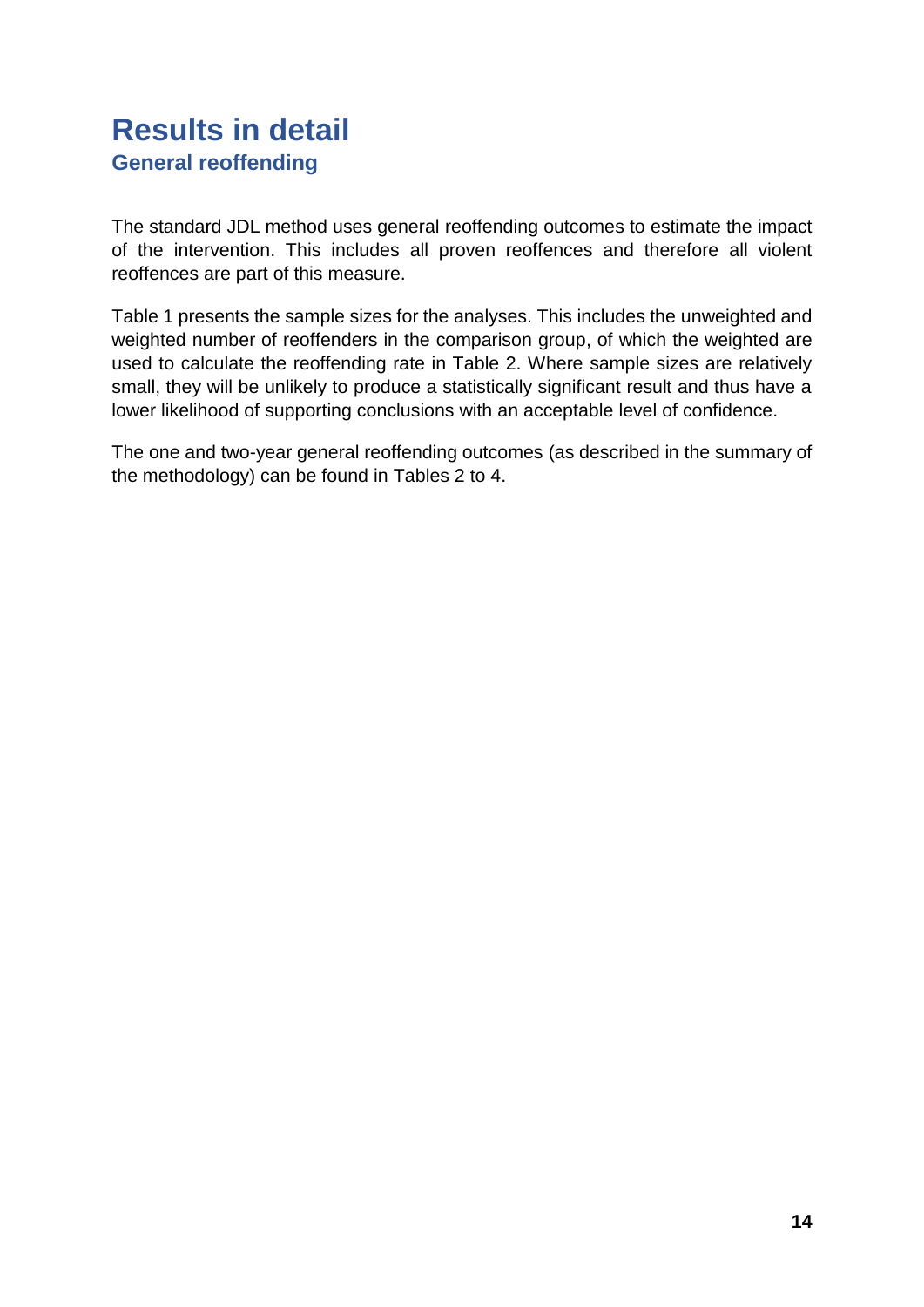# **Table 1: Sample sizes after matching for general reoffending analysis.**

| <b>Analyses</b>                                            | <b>Outcome</b><br>measure | <b>Treatment group size</b> | <b>Comparison group size</b> | <b>Reoffenders in treatment</b><br>group | Reoffenders in comparison<br>group (weighted number) |
|------------------------------------------------------------|---------------------------|-----------------------------|------------------------------|------------------------------------------|------------------------------------------------------|
| <b>Overall</b>                                             | 1-year                    | 2,506                       | 176,491                      | 673                                      | 81,947 (53,293)                                      |
|                                                            | 2-year                    | 1,916                       | 81,343                       | 857                                      | 47,398 (38,536)                                      |
| <b>Participated in RESOLVE</b><br>only                     | 1-year                    | 1,731                       | 122,948                      | 477                                      | 55,176 (40,386)                                      |
|                                                            | 2-year                    | 1,316                       | 133,014                      | 616                                      | 80,430 (66,967)                                      |
| <b>Completed RESOLVE</b>                                   | 1-year                    | 2,205                       | 100,672                      | 570                                      | 42,751 (29,262)                                      |
|                                                            | 2-year                    | 1,692                       | 145,709                      | 731                                      | 87,099 (66,839)                                      |
| Did not complete RESOLVE                                   | 1-year                    | 290                         | 78,622                       | 103                                      | 36,683 (31,360)                                      |
|                                                            | 2-year                    | 231                         | 69,685                       | 129                                      | 43,406 (39,772)                                      |
|                                                            |                           |                             |                              |                                          |                                                      |
| Participants who met ideal<br>suitability criteria         | 1-year                    | 799                         | 13,531                       | 219                                      | 5,915 (4,087)                                        |
|                                                            | 2-year                    | 589                         | 22,675                       | 277                                      | 15,092 (10,576)                                      |
| <b>Programme integrity broadly</b><br>maintained 2014-2016 | 1-year                    | 239                         | 4,606                        | 66                                       | 1,848 (1,429)                                        |
|                                                            | 2-year                    | 229                         | 4,396                        | 99                                       | 2,414 (1,995)                                        |
| <b>Programme integrity</b>                                 | 1-year                    | 62                          | 1,412                        | 19                                       | 575 (498)                                            |
| compromised 2014-2016                                      | 2-year                    | 57                          | 898                          | 32                                       | 530 (556)                                            |
| Programme integrity broadly                                | 1-year                    | 189                         | 5,119                        | 54                                       | 2,460 (1,825)                                        |
| maintained 2016-2019                                       | 2-year                    | 97                          | 1,309                        | 45                                       | 803 (784)                                            |
| <b>Programme integrity</b>                                 | 1-year                    | 148                         | 2,849                        | 55                                       | 1,376 (991)                                          |
| compromised 2016-2019                                      | 2-year                    | 79                          | 1,226                        | 44                                       | 773 (714)                                            |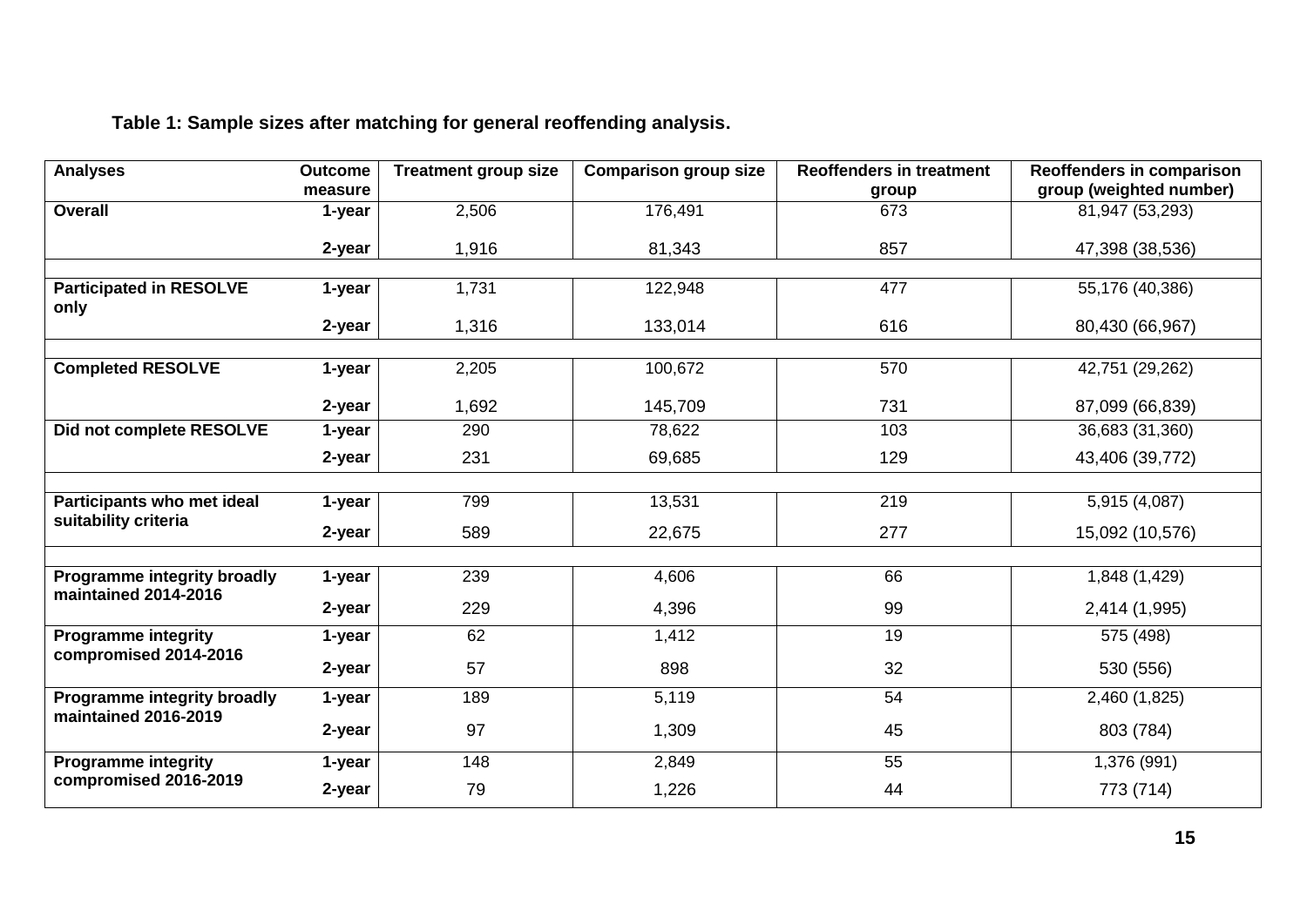#### **Results Summary**

Statistically significant results of the one and two-year general reoffending measures

**This table shows there were 27 statistically significant results among the analyses.** These provide evidence that:

### **Overall**

**One-year**

- **Participants are less likely to commit a general reoffence** than non-participants.
- **Participants commit fewer general reoffences** than non-participants.
- **Participants who reoffend within a one-year period commit their first proven reoffence later** than non-participants.

#### **Two-year**

- **Participants are less likely to commit a general reoffence** than non-participants.
- **Participants commit fewer general reoffences** than non-participants.
- **Participants who reoffend within a two-year period commit their first proven reoffence later** than non-participants.

#### **Participated in RESOLVE only**

**One-year**

- **Participants are less likely to commit a general reoffence** than non-participants.
- **Participants commit fewer general reoffences** than non-participants.
- **Participants who reoffend within a one-year period commit their first proven reoffence later** than non-participants.

#### **Two-year**

- **Participants are less likely to commit a general reoffence** than non-participants.
- **Participants commit fewer general reoffences** than non-participants.
- **Participants who reoffend within a two-year period commit their first proven reoffence later** than non-participants.

#### **Completed RESOLVE**

**One-year**

- **Participants are less likely to commit a general reoffence** than non-participants.
- **Participants commit fewer general reoffences** than non-participants.
- **Participants who reoffend within a one-year period commit their first proven reoffence later** than non-participants.

#### **Two-year**

- **Participants are less likely to commit a general reoffence** than non-participants.
- **Participants commit fewer general reoffences** than non-participants.
- **Participants who reoffend within a two-year period commit their first proven reoffence later** than non-participants.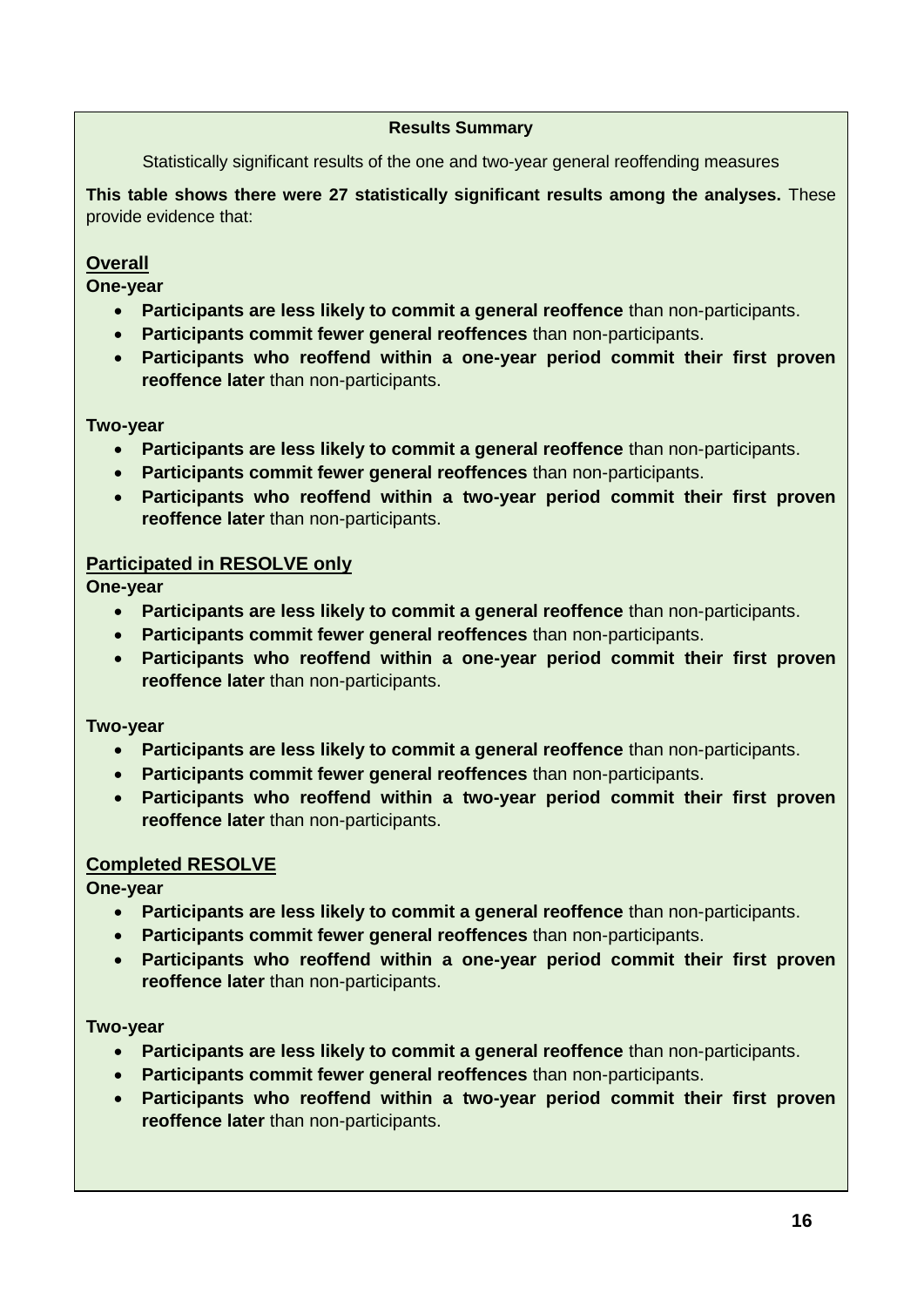#### **Results Summary**

Statistically significant results of the one and two-year general reoffending measures

#### **Did not complete RESOLVE**

**Two-year**

• **Participants commit fewer general reoffences** than non-participants.

#### **Participants who met the ideal suitability criteria**

**One-year**

• **Participants who reoffend within a one-year period commit their first proven reoffence later** than non-participants.

**Two-year**

• **Participants who reoffend within a two-year period commit their first proven reoffence later** than non-participants.

**Prisons where the programme integrity was broadly maintained (2014-2016 cohort) One-year**

• **Participants commit fewer general reoffences** than non-participants.

**Two-year**

• **Participants commit fewer general reoffences** than non-participants.

**Prisons where the programme integrity was compromised (2014-2016 cohort) Two-year**

• **Participants who reoffend within a two-year period commit their first proven reoffence later** than non-participants.

**Prisons where the programme integrity was broadly maintained (2016-2019 cohort) One-year**

- **Participants are less likely to commit a general reoffence** than non-participants
- **Participants who reoffend within a one-year period commit their first proven reoffence later** than non-participants.

**Two-year**

• **Participants are less likely to commit a general reoffence** than non-participants.

Tables 2-4 show the measures of general reoffending. Rates are expressed as percentages and frequencies expressed per person. The sub-analysis is highlighted in green if it is statistically significant (at the 0.05 level). Effect sizes (expressed as Cohen's *d* statistic) are also included to indicate the strength of the relationship between the two groups. The estimated differences shown are the 95% confidence intervals for the differences between the relevant treatment and comparison group measures.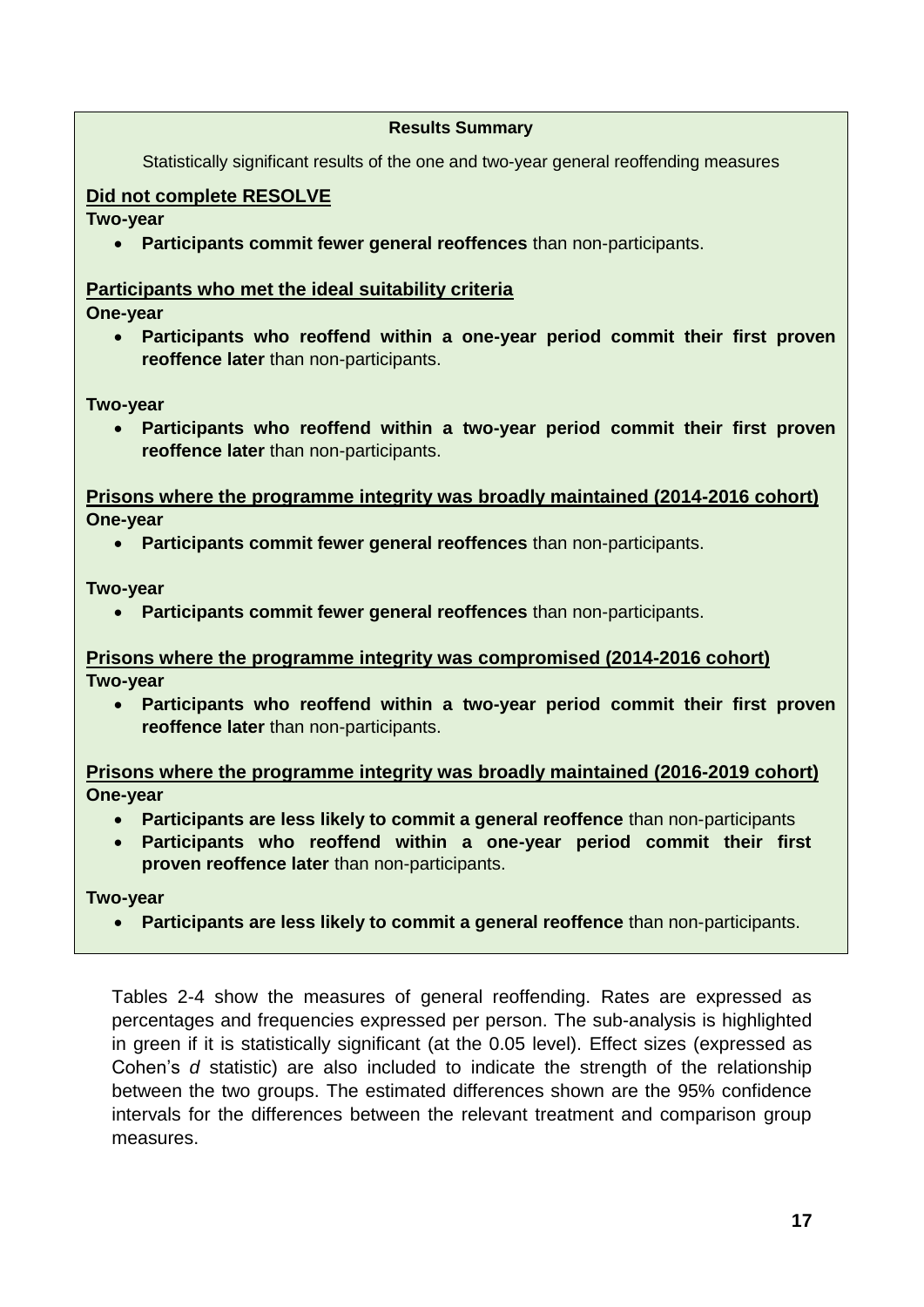**Table 2: Proportion of men who committed a proven general reoffence in a one and two-year period after support from RESOLVE, compared with matched comparison groups.**

|                                               |                           |                              |                                  |                                    | One and two-year proven general reoffending rates |                                              |                                                   |                                                    |             |  |
|-----------------------------------------------|---------------------------|------------------------------|----------------------------------|------------------------------------|---------------------------------------------------|----------------------------------------------|---------------------------------------------------|----------------------------------------------------|-------------|--|
| <b>Analyses</b>                               | <b>Outcome</b><br>measure | Number in<br>treatment group | Number in<br>comparison<br>group | <b>Treatment</b><br>group rate (%) | Comparison<br>group rate (%)                      | <b>Estimated</b><br>difference<br>(% points) | <b>Standardised</b><br>effect size<br>(Cohen's d) | <b>Statistically</b><br>significant<br>difference? | p-<br>value |  |
| Overall                                       | 1-year                    | 2,506                        | 176,491                          | 26.9                               | 30.2                                              | $-5.1$ to $-1.6$                             | $-0.074$                                          | <b>Yes</b>                                         | < 0.01      |  |
|                                               | 2-year                    | 1,916                        | 81,343                           | 44.7                               | 47.4                                              | $-4.9$ to $-0.4$                             | $-0.053$                                          | Yes                                                | 0.02        |  |
|                                               |                           |                              |                                  |                                    |                                                   |                                              | $-0.115$                                          |                                                    |             |  |
| <b>Participated in</b><br><b>RESOLVE only</b> | 1-year                    | 1,731                        | 122,948                          | 27.6                               | 32.8                                              | $-7.4$ to $-3.2$                             |                                                   | Yes                                                | < 0.01      |  |
|                                               | 2-year                    | 1,316                        | 133,014                          | 46.8                               | 50.3                                              | $-6.2$ to $-0.8$                             | $-0.071$                                          | Yes                                                | 0.01        |  |
|                                               |                           |                              |                                  |                                    |                                                   |                                              |                                                   |                                                    |             |  |
| <b>Completed RESOLVE</b>                      | 1-year                    | 2,205                        | 100,672                          | 25.9                               | 29.1                                              | $-5.1$ to $-1.4$                             | $-0.072$                                          | Yes                                                | < 0.01      |  |
|                                               | 2-year                    | 1,692                        | 145,709                          | 43.2                               | 45.9                                              | $-5.0$ to $-0.3$                             | $-0.054$                                          | Yes                                                | 0.03        |  |
| Did not complete                              | 1-year                    | 290                          | 78,622                           | 35.5                               | 39.9                                              | $-9.9$ to 1.2                                | $-0.090$                                          | <b>No</b>                                          | 0.12        |  |
| <b>RESOLVE</b>                                | 2-year                    | 231                          | 69,685                           | 55.8                               | 57.1                                              | $-7.7$ to 5.2                                | $-0.025$                                          | No                                                 | 0.71        |  |
|                                               |                           |                              |                                  |                                    |                                                   |                                              |                                                   |                                                    |             |  |
| <b>Participants who met</b>                   | 1-year                    | 799                          | 13,531                           | 27.4                               | 30.2                                              | $-6.0$ to 0.4                                | $-0.062$                                          | No                                                 | 0.09        |  |
| ideal suitability criteria                    | 2-year                    | 589                          | 22,675                           | 47.0                               | 46.6                                              | $-3.7$ to $4.5$                              | 0.008                                             | No                                                 | 0.85        |  |
| <b>Programme integrity</b>                    | 1-year                    | 239                          | 4,606                            | 27.6                               | 31.0                                              | $-9.3$ to 2.5                                | $-0.075$                                          | No                                                 | 0.25        |  |
| broadly maintained                            | 2-year                    | 229                          | 4,396                            | 43.2                               | 45.4                                              | $-8.8$ to $4.5$                              | $-0.043$                                          | No                                                 | 0.52        |  |
| 2014-2016                                     |                           |                              |                                  |                                    |                                                   |                                              |                                                   |                                                    |             |  |
| <b>Programme integrity</b>                    | 1-year                    | 62                           | 1,412                            | 30.6                               | 35.3                                              | $-16.7$ to $7.4$                             | $-0.098$                                          | <b>No</b>                                          | 0.45        |  |
| compromised 2014-<br>2016                     | 2-year                    | 57                           | 898                              | 56.1                               | 62.0                                              | -19.5 to 7.8                                 | $-0.117$                                          | No                                                 | 0.40        |  |
| <b>Programme integrity</b>                    | 1-year                    | 189                          | 5,119                            | 28.6                               | 35.7                                              | $-13.7$ to $-0.5$                            | $-0.152$                                          | Yes                                                | 0.04        |  |
| broadly maintained<br>2016-2019               | 2-year                    | 97                           | 1,309                            | 46.4                               | 59.9                                              | $-24.0$ to $-3.1$                            | $-0.272$                                          | <b>Yes</b>                                         | 0.01        |  |
| <b>Programme integrity</b>                    | 1-year                    | 148                          | 2,849                            | 37.2                               | 34.8                                              | -5.7 to 10.5                                 | 0.050                                             | No                                                 | 0.56        |  |
| compromised 2016-<br>2019                     | 2-year                    | 79                           | 1,226                            | 55.7                               | 58.2                                              | $-14.1$ to $9.0$                             | $-0.051$                                          | No                                                 | 0.66        |  |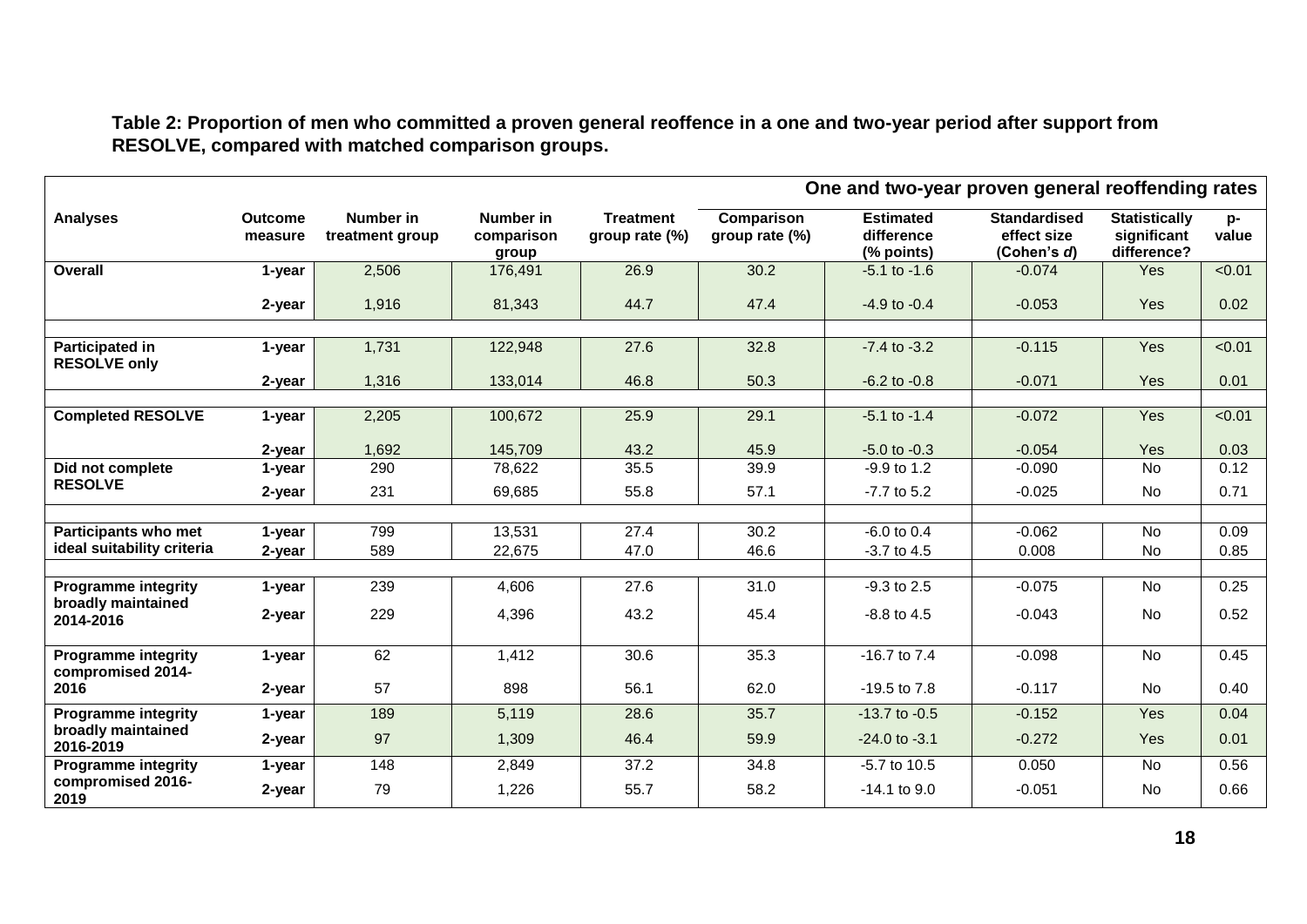**Table 3: Number of proven general reoffences committed in a one and two-year period by men who received support from RESOLVE, compared with matched comparison groups***.*

|                                                    |                           |                                 |                                  |                                        |                                  | One and two-year proven general reoffending frequencies (offences per person) |                                                   |                                                    |         |
|----------------------------------------------------|---------------------------|---------------------------------|----------------------------------|----------------------------------------|----------------------------------|-------------------------------------------------------------------------------|---------------------------------------------------|----------------------------------------------------|---------|
| <b>Analyses</b>                                    | <b>Outcome</b><br>measure | Number in<br>treatment<br>group | Number in<br>comparison<br>group | <b>Treatment</b><br>group<br>frequency | Comparison<br>group<br>frequency | <b>Estimated</b><br>difference                                                | <b>Standardised</b><br>effect size<br>(Cohen's d) | <b>Statistically</b><br>significant<br>difference? | p-value |
| Overall                                            | 1-year                    | 2,506                           | 176,491                          | 0.73                                   | 0.87                             | $-0.21$ to $-0.07$                                                            | $-0.075$                                          | <b>Yes</b>                                         | < 0.01  |
|                                                    | 2-year                    | 1,916                           | 81,343                           | 1.56                                   | 1.85                             | $-0.42$ to $-0.15$                                                            | $-0.090$                                          | Yes                                                | < 0.01  |
| <b>Participated in RESOLVE</b><br>only             | 1-year                    | 1,731                           | 122,948                          | 0.75                                   | 0.97                             | $-0.31$ to $-0.14$                                                            | $-0.114$                                          | <b>Yes</b>                                         | < 0.01  |
|                                                    | 2-year                    | 1,316                           | 133,014                          | 1.63                                   | 2.05                             | $-0.58$ to $-0.25$                                                            | $-0.126$                                          | <b>Yes</b>                                         | < 0.01  |
| <b>Completed RESOLVE</b>                           | 1-year                    | 2,205                           | 100,672                          | 0.70                                   | 0.83                             | $-0.20$ to $-0.06$                                                            | $-0.072$                                          | Yes                                                | < 0.01  |
|                                                    | 2-year                    | 1,692                           | 145,709                          | 1.50                                   | 1.75                             | $-0.39$ to $-0.12$                                                            | $-0.082$                                          | Yes                                                | < 0.01  |
| Did not complete<br><b>RESOLVE</b>                 | 1-year                    | 290                             | 78,622                           | 1.06                                   | 1.28                             | $-0.48$ to 0.03                                                               | $-0.096$                                          | <b>No</b>                                          | 0.08    |
|                                                    | 2-year                    | 231                             | 69,685                           | 1.98                                   | 2.48                             | $-0.97$ to $-0.04$                                                            | $-0.133$                                          | Yes                                                | 0.03    |
| Participants who met ideal<br>suitability criteria | 1-year                    | 799                             | 13,531                           | 0.76                                   | 0.88                             | $-0.26$ to $0.01$                                                             | $-0.064$                                          | No                                                 | 0.08    |
|                                                    | 2-year                    | 589                             | 22,675                           | 1.60                                   | 1.78                             | $-0.43$ to $0.07$                                                             | $-0.056$                                          | No                                                 | 0.17    |
| <b>Programme integrity</b>                         | 1-year                    | 239                             | 4,606                            | 0.59                                   | 0.85                             | $-0.42$ to $-0.08$                                                            | $-0.157$                                          | Yes                                                | < 0.01  |
| broadly maintained 2014-<br>2016                   | 2-year                    | 229                             | 4,396                            | 1.15                                   | 1.68                             | $-0.78$ to $-0.28$                                                            | $-0.209$                                          | Yes                                                | < 0.01  |
| <b>Programme integrity</b>                         | 1-year                    | 62                              | 1,412                            | 0.82                                   | 0.98                             | -0.70 to 0.39                                                                 | $-0.076$                                          | No                                                 | 0.58    |
| compromised 2014-2016                              | 2-year                    | 57                              | 898                              | 1.96                                   | 2.55                             | $-1.41$ to 0.23                                                               | $-0.182$                                          | <b>No</b>                                          | 0.16    |
| <b>Programme integrity</b>                         | 1-year                    | 189                             | 5,119                            | 0.89                                   | 1.07                             | $-0.46$ to $0.10$                                                             | $-0.087$                                          | <b>No</b>                                          | 0.21    |
| broadly maintained 2016-<br>2019                   | 2-year                    | 97                              | 1,309                            | 1.84                                   | 2.42                             | $-1.25$ to $0.09$                                                             | $-0.168$                                          | No                                                 | 0.09    |
| <b>Programme integrity</b>                         | 1-year                    | 148                             | 2,849                            | 1.13                                   | 1.09                             | $-0.29$ to $0.37$                                                             | 0.019                                             | <b>No</b>                                          | 0.80    |
| compromised 2016-2019                              | 2-year                    | 79                              | 1,226                            | 2.29                                   | 2.68                             | -1.16 to 0.37                                                                 | $-0.097$                                          | No                                                 | 0.31    |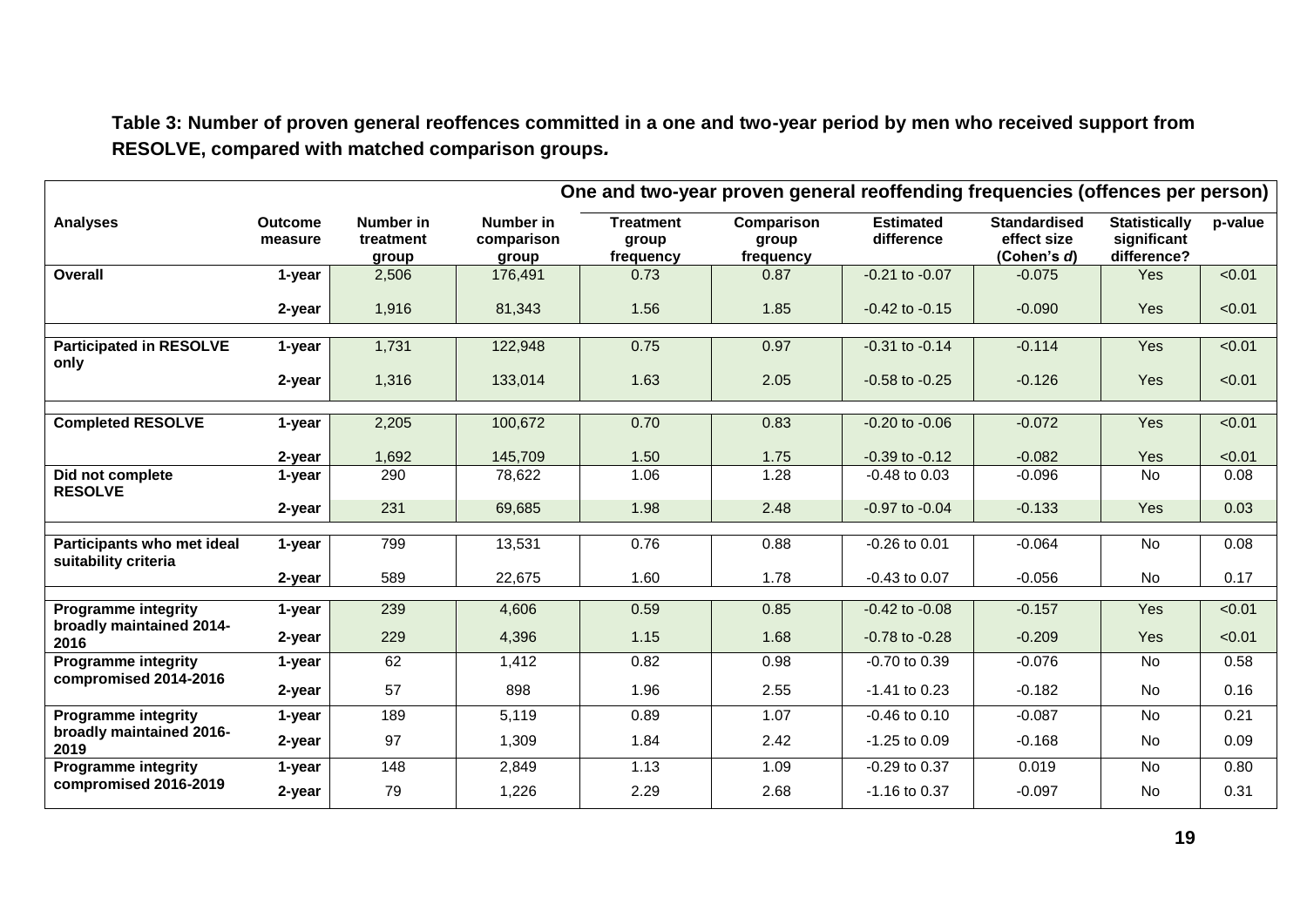**Table 4: Average time to first proven general reoffence in a one and two-year period for men who received support from RESOLVE, compared with matched comparison groups.**

|                                                     |                           |                                 | Average time to first proven general reoffence in a one and two-year period, for reoffenders only (days) |                                |                          |                                |                                                   |                                                    |                |
|-----------------------------------------------------|---------------------------|---------------------------------|----------------------------------------------------------------------------------------------------------|--------------------------------|--------------------------|--------------------------------|---------------------------------------------------|----------------------------------------------------|----------------|
| <b>Analyses</b>                                     | <b>Outcome</b><br>measure | Number in<br>treatment<br>group | Number in<br>comparison group<br>(unweighted)                                                            | <b>Treatment</b><br>group time | Comparison<br>group time | <b>Estimated</b><br>difference | <b>Standardised</b><br>effect size<br>(Cohen's d) | <b>Statistically</b><br>significant<br>difference? | p-value        |
| Overall                                             | 1-year                    | 673                             | 81,947                                                                                                   | 166                            | 151                      | 8 to 23                        | 0.152                                             | Yes                                                | < 0.01         |
|                                                     | 2-year                    | 857                             | 47,398                                                                                                   | 287                            | 267                      | 7 to 33                        | 0.101                                             | Yes                                                | < 0.01         |
| <b>Participated in RESOLVE</b><br>only              | 1-year                    | 477                             | 55,176                                                                                                   | 166                            | 148                      | 9 to 27                        | 0.177                                             | <b>Yes</b>                                         | < 0.01         |
|                                                     | 2-year                    | 616                             | 80,430                                                                                                   | 291                            | 261                      | 15 to 46                       | 0.154                                             | Yes                                                | < 0.01         |
| <b>Completed RESOLVE</b>                            |                           | 570                             |                                                                                                          | 168                            | 153                      |                                |                                                   | Yes                                                | < 0.01         |
|                                                     | 1-year                    |                                 | 42,751                                                                                                   |                                |                          | 7 to 23                        | 0.149                                             |                                                    |                |
|                                                     | 2-year                    | 731                             | 87,099                                                                                                   | 289                            | 270                      | 5 to 33                        | 0.097                                             | Yes                                                | < 0.01         |
| Did not complete RESOLVE                            | 1-year                    | 103                             | 36,683                                                                                                   | 159                            | 143                      | -6 to 37                       | 0.142                                             | No                                                 | 0.17           |
|                                                     | 2-year                    | 129                             | 43,406                                                                                                   | 276                            | 249                      | $-7$ to $60$                   | 0.135                                             | No                                                 | 0.12           |
| Participants who met ideal<br>suitability criteria  | 1-year                    | 219                             | 5,915                                                                                                    | 176                            | 151                      | 11 to 39                       | 0.245                                             | Yes                                                | < 0.01         |
|                                                     | 2-year                    | 277                             | 15,092                                                                                                   | 303                            | 266                      | 14 to 60                       | 0.188                                             | Yes                                                | < 0.01         |
|                                                     |                           |                                 |                                                                                                          |                                |                          |                                |                                                   |                                                    |                |
| Programme integrity broadly<br>maintained 2014-2016 | 1-year                    | 66                              | 1,848                                                                                                    | 158                            | 160                      | -28 to 23                      | $-0.025$                                          | No                                                 | 0.84           |
|                                                     | 2-year                    | 99                              | 2,414                                                                                                    | 291                            | 269                      | $-21$ to 65                    | 0.108                                             | No                                                 | 0.31           |
| <b>Programme integrity</b><br>compromised 2014-2016 | 1-year                    | $\sim$                          |                                                                                                          |                                |                          |                                |                                                   |                                                    | $\blacksquare$ |
|                                                     | 2-year                    | 32                              | 530                                                                                                      | 365                            | 284                      | 2 to 159                       | 0.368                                             | Yes                                                | 0.05           |
| Programme integrity broadly<br>maintained 2016-2019 | 1-year                    | 54                              | 2,460                                                                                                    | 173                            | 147                      | 1 to 51                        | 0.275                                             | Yes                                                | 0.04           |
|                                                     | 2-year                    | 45                              | 803                                                                                                      | 284                            | 240                      | $-12$ to 99                    | 0.238                                             | No                                                 | 0.12           |
| <b>Programme integrity</b><br>compromised 2016-2019 | 1-year                    | 55                              | 1,376                                                                                                    | 157                            | 132                      | $-2$ to 53                     | 0.260                                             | No                                                 | 0.07           |
|                                                     | 2-year                    | 44                              | 773                                                                                                      | 252                            | 249                      | $-55$ to $62$                  | 0.019                                             | No                                                 | 0.90           |

*(Note: "-" identifies suppressed results where the number of reoffenders in either the treatment or comparison group is lower than 30. Where sample sizes are relatively small, they will be unlikely to produce a statistically significant result and thus have a lower likelihood of supporting conclusions with an acceptable level of confidence.)*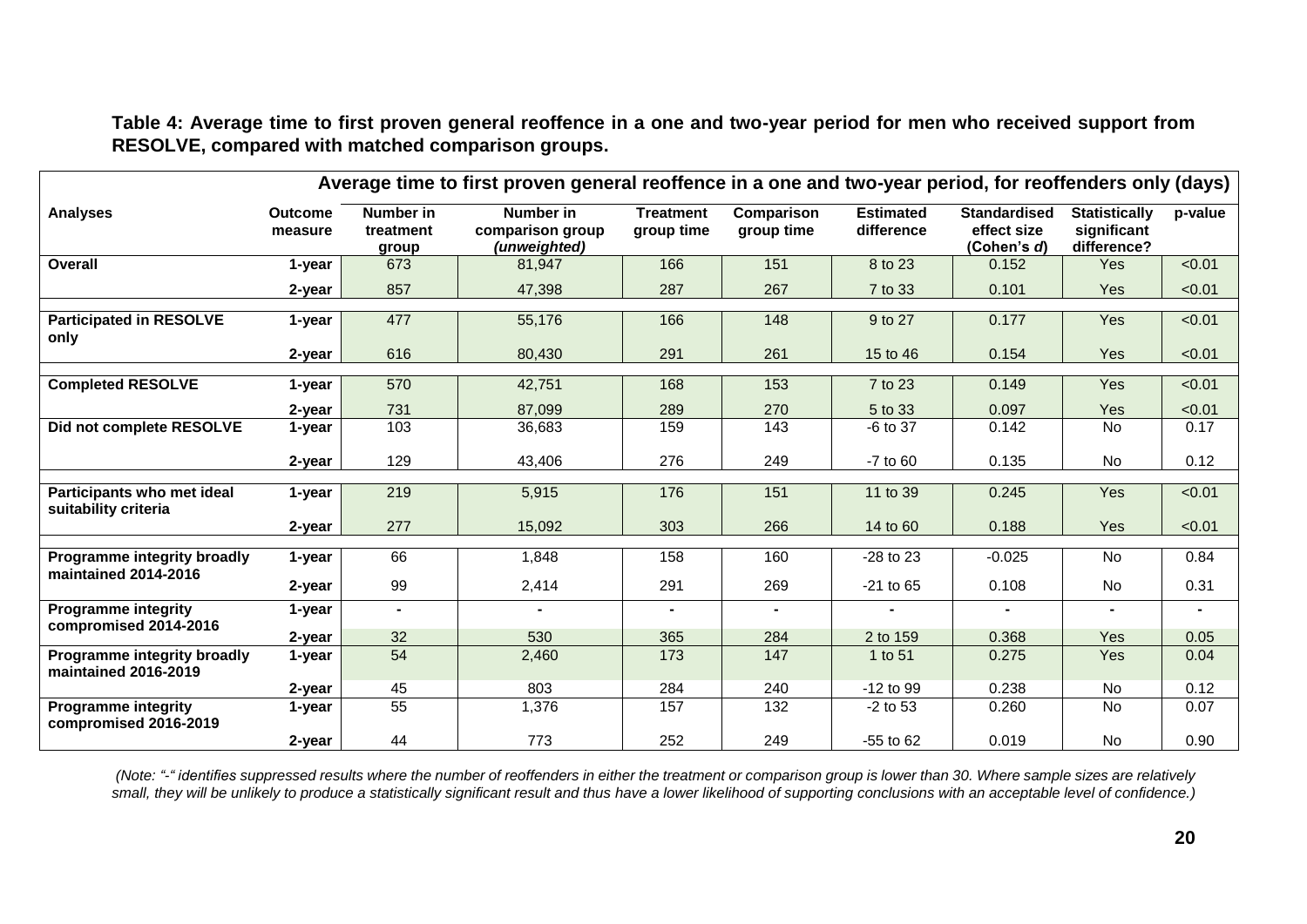# **Violent reoffending**

A violent reoffending measure was created for this evaluation. This measure uses offence groups 'Violence against the person' and 'Robbery' to categorise a reoffence as violent. For further detail on offence categories, see Annex 1.

Table 5 presents the sample sizes for the analyses. This includes the unweighted and weighted number of reoffenders in the comparison group, of which the weighted are used to calculate the reoffending rate in Table 6. As a subset of general reoffending, the number of violent reoffenders will be smaller relative to the findings above. Where sample sizes are relatively small, they may be unlikely to produce a statistically significant result, particularly in combination with a relatively low reoffending rate. Thus, there may be a lower likelihood of supporting conclusions with an acceptable level of confidence.

The one and two-year violent reoffending outcomes (as described in the summary of the methodology) can be found in Tables 6 to 8.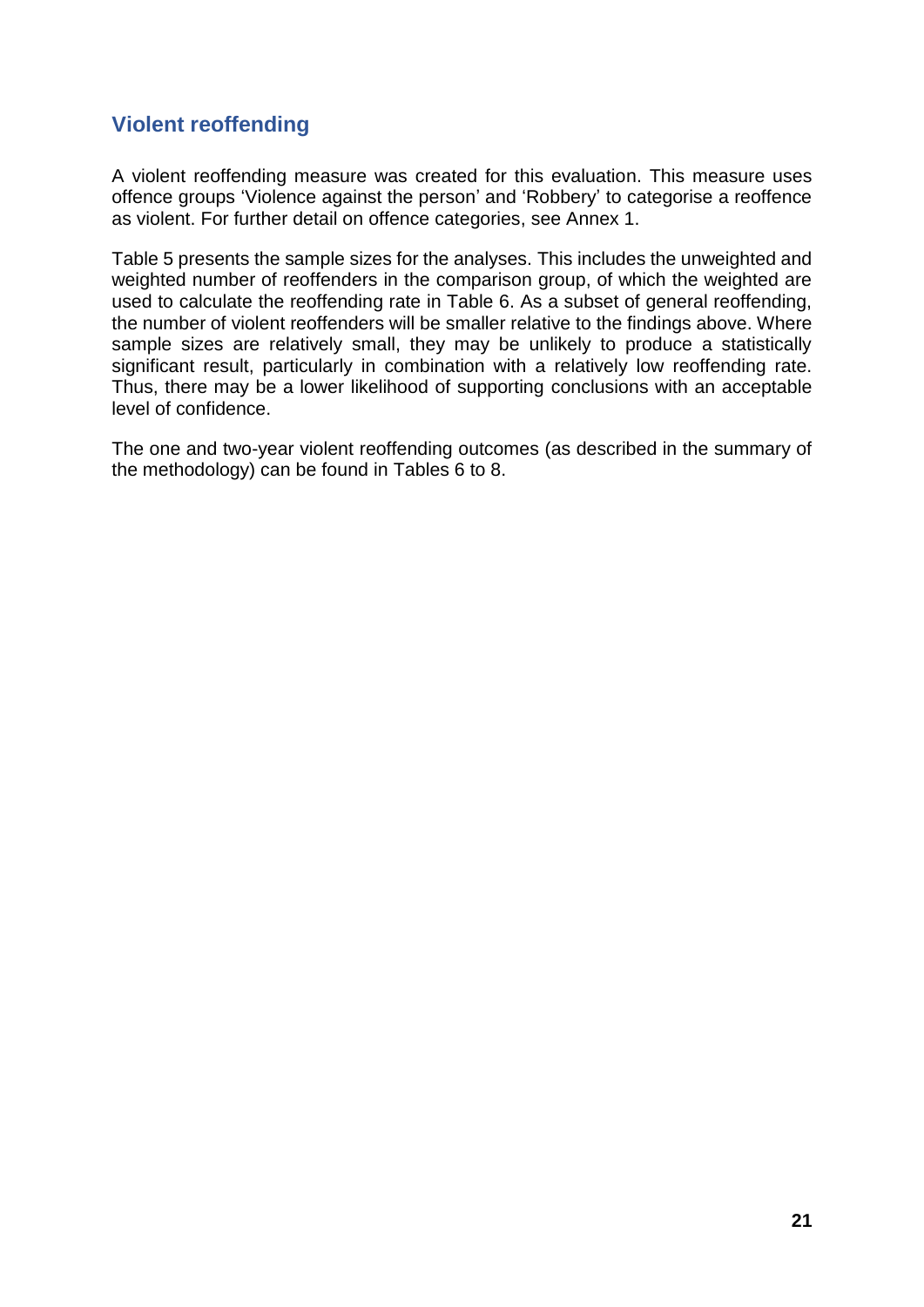# **Table 5: Sample sizes after matching for violent reoffending analysis.**

| <b>Analyses</b>                                            | <b>Outcome</b> | <b>Treatment group size</b> | <b>Comparison group size</b> | <b>Reoffenders in treatment</b> | Reoffenders in comparison |
|------------------------------------------------------------|----------------|-----------------------------|------------------------------|---------------------------------|---------------------------|
|                                                            | measure        |                             |                              | group                           | group (weighted number)   |
| Overall                                                    | 1-year         | 2,497                       | 108,914                      | 143                             | 9,979 (6,880)             |
|                                                            | 2-year         | 1,923                       | 97,074                       | 223                             | 14,408 (11,677)           |
|                                                            |                |                             |                              |                                 |                           |
| <b>Participated in RESOLVE only</b>                        | 1-year         | 1,727                       | 81,540                       | 102                             | 7,825 (5,841)             |
|                                                            | 2-year         | 1,315                       | 105,123                      | 161                             | 16,108 (13,762)           |
|                                                            |                |                             |                              |                                 |                           |
| <b>Completed RESOLVE</b>                                   | 1-year         | 2,189                       | 82,212                       | 114                             | 7,187 (5,003)             |
|                                                            | 2-year         | 1,691                       | 128,638                      | 188                             | 19,062 (14,775)           |
| Did not complete RESOLVE                                   | 1-year         | 290                         | 102,297                      | 27                              | 10,199 (8,773)            |
|                                                            | 2-year         | 231                         | 91,849                       | 35                              | 14,740 (13,541)           |
|                                                            |                |                             |                              |                                 |                           |
| Participants who met ideal                                 | 1-year         | 812                         | 20,302                       | 45                              | 1,379 (1,146)             |
| suitability criteria                                       | 2-year         | 589                         | 23,301                       | 66                              | 2,684 (2,328)             |
|                                                            |                |                             |                              |                                 |                           |
| Programme integrity broadly<br>maintained 2014-2016        | 1-year         | 239                         | 4,751                        | 20                              | 375 (296)                 |
|                                                            | 2-year         | 228                         | 4,758                        | 29                              | 630 (490)                 |
| <b>Programme integrity</b><br>compromised 2014-2016        | 1-year         | 62                          | 1,762                        | 4                               | 145 (109)                 |
|                                                            | 2-year         | 59                          | 1,139                        | 9                               | 158 (186)                 |
| <b>Programme integrity broadly</b><br>maintained 2016-2019 | 1-year         | 189                         | 4,337                        | 10                              | 596 (358)                 |
|                                                            | 2-year         | 106                         | 2,994                        | 13                              | 646 (474)                 |
| <b>Programme integrity</b>                                 | 1-year         | 141                         | 2,531                        | 14                              | 279 (186)                 |
| compromised 2016-2019                                      | 2-year         | 72                          | 770                          | 9                               | 122 (114)                 |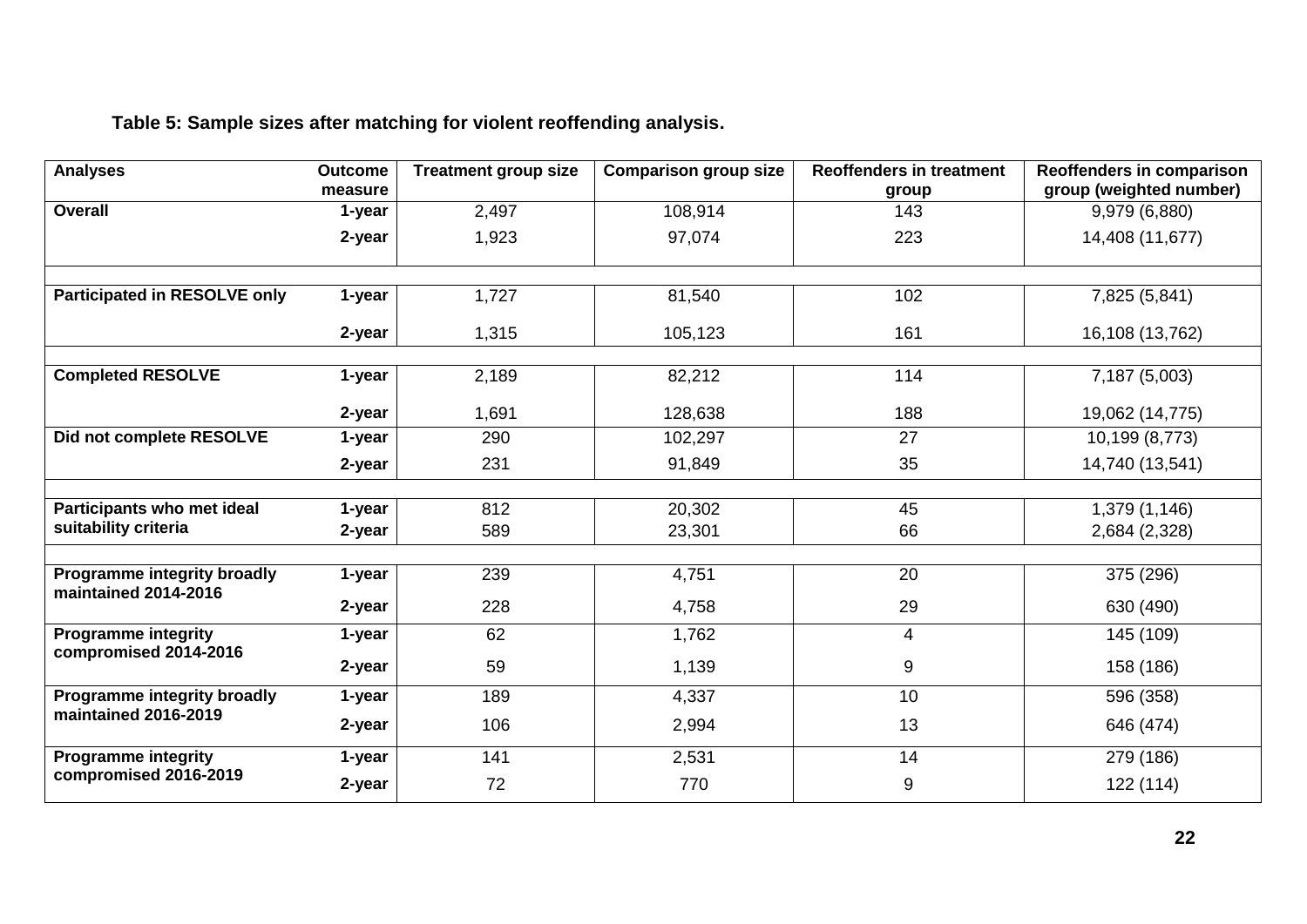#### **Results Summary**

Statistically significant results of the one and two-year violent reoffending measures

**This table shows there were 2 statistically significant results among the one-year analyses. There were no statistically significant results among the two-year analyses.** The one-year analyses provide evidence that:

#### **Participated in RESOLVE only**

**One-year**

- **Participants are less likely to commit a violent reoffence** than nonparticipants.
- **Participants commit fewer violent reoffences** than non-participants.

Tables 6-8 show the measures of violent reoffending. Rates are expressed as percentages and frequencies expressed per person. The sub-analysis is highlighted in green if it is statistically significant (at the 0.05 level). Effect sizes (expressed as Cohen's *d* statistic) are also included to indicate the strength of the relationship between the two groups. The estimated differences shown are the 95% confidence intervals for the differences between the relevant treatment and comparison group measures.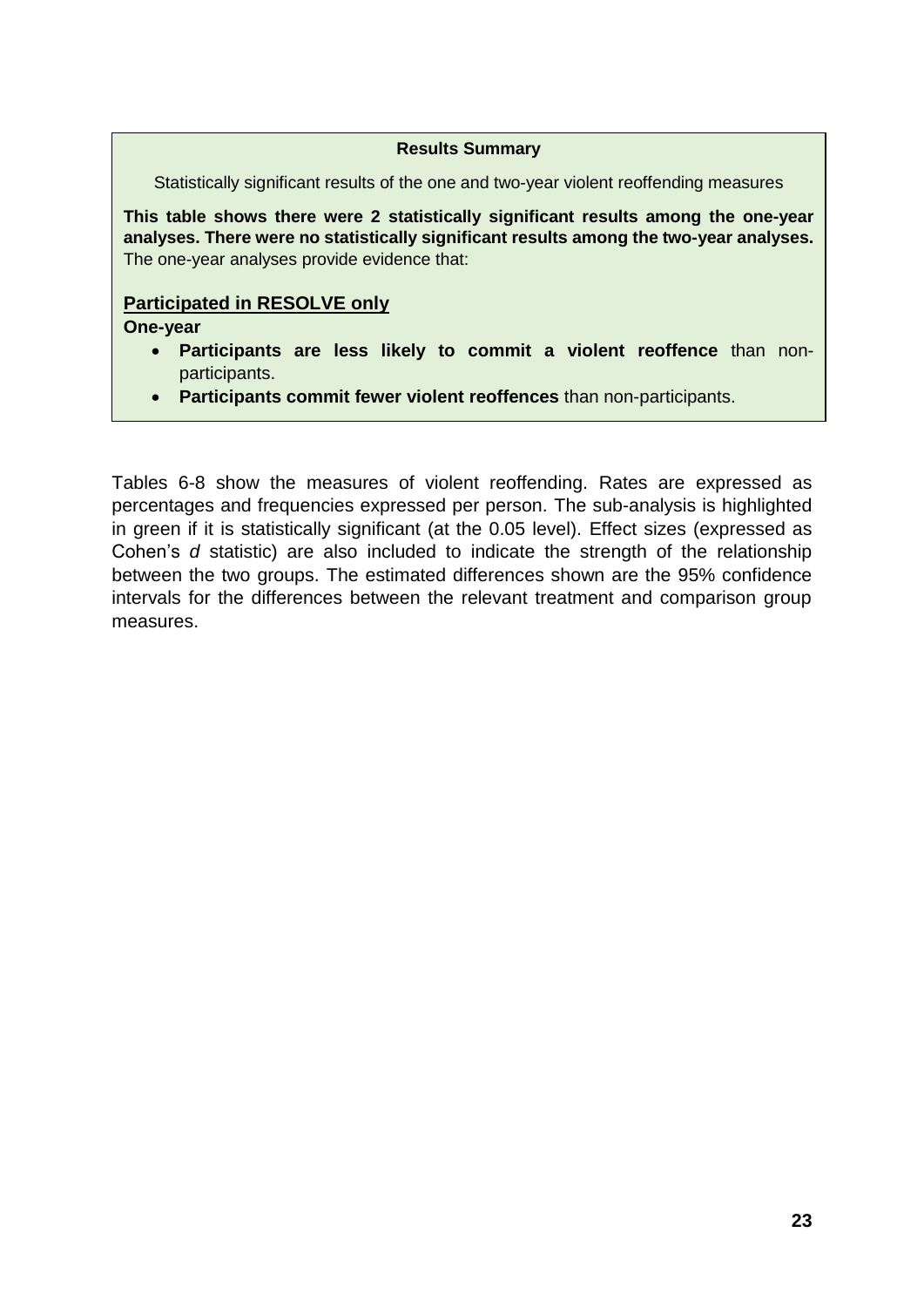**Table 6: Proportion of men who committed a proven violent reoffence in a one and two-year period after support from RESOLVE, compared with matched comparison groups.**

|                                                    |                           |                                 |                                  | One and two-year proven violent reoffending rates |                                    |                                              |                                                   |                                                    |         |
|----------------------------------------------------|---------------------------|---------------------------------|----------------------------------|---------------------------------------------------|------------------------------------|----------------------------------------------|---------------------------------------------------|----------------------------------------------------|---------|
| <b>Analyses</b>                                    | <b>Outcome</b><br>measure | Number in<br>treatment<br>group | Number in<br>comparison<br>group | <b>Treatment</b><br>group rate<br>$(\%)$          | Comparison<br>group rate<br>$(\%)$ | <b>Estimated</b><br>difference (%<br>points) | <b>Standardised</b><br>effect size<br>(Cohen's d) | <b>Statistically</b><br>significant<br>difference? | p-value |
| Overall                                            | 1-year                    | 2,497                           | 108,914                          | $\overline{5.7}$                                  | 6.3                                | $-1.5$ to 0.3                                | $-0.025$                                          | No                                                 | 0.21    |
|                                                    | 2-year                    | 1,923                           | 97,074                           | 11.6                                              | 12.0                               | $-1.9$ to 1.0                                | $-0.013$                                          | No                                                 | 0.56    |
| <b>Participated in RESOLVE</b><br>only             | 1-year                    | 1,727                           | 81,540                           | 5.9                                               | 7.2                                | $-2.4$ to $-0.1$                             | $-0.051$                                          | Yes                                                | 0.03    |
|                                                    | 2-year                    | 1,315                           | 105,123                          | 12.2                                              | 13.1                               | $-2.6$ to $0.9$                              | $-0.025$                                          | No                                                 | 0.35    |
| <b>Completed RESOLVE</b>                           | 1-year                    | 2,189                           | 82,212                           | 5.2                                               | 6.1                                | $-1.8$ to 0.1                                | $-0.038$                                          | No                                                 | 0.07    |
|                                                    | 2-year                    | 1,691                           | 128,638                          | 11.1                                              | 11.5                               | $-1.9$ to 1.1                                | $-0.012$                                          | No                                                 | 0.63    |
| Did not complete RESOLVE                           | 1-year                    | 290                             | 102,927                          | 9.3                                               | 8.5                                | $-2.6$ to 4.2                                | 0.028                                             | <b>No</b>                                          | 0.65    |
|                                                    | 2-year                    | 231                             | 91,849                           | 15.2                                              | 14.7                               | $-4.3$ to $5.1$                              | 0.011                                             | No                                                 | 0.86    |
| Participants who met ideal<br>suitability criteria | 1-year                    | 812                             | 20,302                           | 5.5                                               | 5.6                                | $-1.7$ to $1.5$                              | $-0.004$                                          | No                                                 | 0.90    |
|                                                    | 2-year                    | 589                             | 23,301                           | 11.2                                              | 10.0                               | $-1.4$ to 3.8                                | 0.039                                             | No                                                 | 0.36    |
| <b>Programme integrity</b>                         | 1-year                    | 239                             | 4,751                            | 8.4                                               | 6.2                                | $-1.5$ to 5.7                                | 0.082                                             | No                                                 | 0.24    |
| broadly maintained 2014-<br>2016                   | 2-year                    | 228                             | 4,758                            | 12.7                                              | 10.3                               | $-2.0$ to $6.9$                              | 0.076                                             | <b>No</b>                                          | 0.28    |
| <b>Programme integrity</b>                         | 1-year                    | 62                              | 1,762                            | 6.5                                               | 6.2                                | $-6.1$ to $6.7$                              | 0.012                                             | No                                                 | 0.93    |
| compromised 2014-2016                              | 2-year                    | 59                              | 1,139                            | 15.3                                              | 16.3                               | $-10.8$ to 8.6                               | $-0.030$                                          | No                                                 | 0.82    |
| <b>Programme integrity</b>                         | 1-year                    | 189                             | 4,337                            | $\overline{5.3}$                                  | 8.2                                | $-6.3$ to 0.4                                | $-0.117$                                          | <b>No</b>                                          | 0.08    |
| broadly maintained 2016-<br>2019                   | 2-year                    | 106                             | 2,994                            | 12.3                                              | 15.8                               | $-10.1$ to 2.9                               | $-0.103$                                          | No                                                 | 0.28    |
| <b>Programme integrity</b>                         | 1-year                    | 141                             | 2,531                            | 9.9                                               | 7.4                                | $-2.5$ to $7.7$                              | 0.092                                             | No                                                 | 0.32    |
| compromised 2016-2019                              | 2-year                    | 72                              | 770                              | 12.5                                              | 14.8                               | $-10.5$ to $5.9$                             | $-0.067$                                          | No                                                 | 0.57    |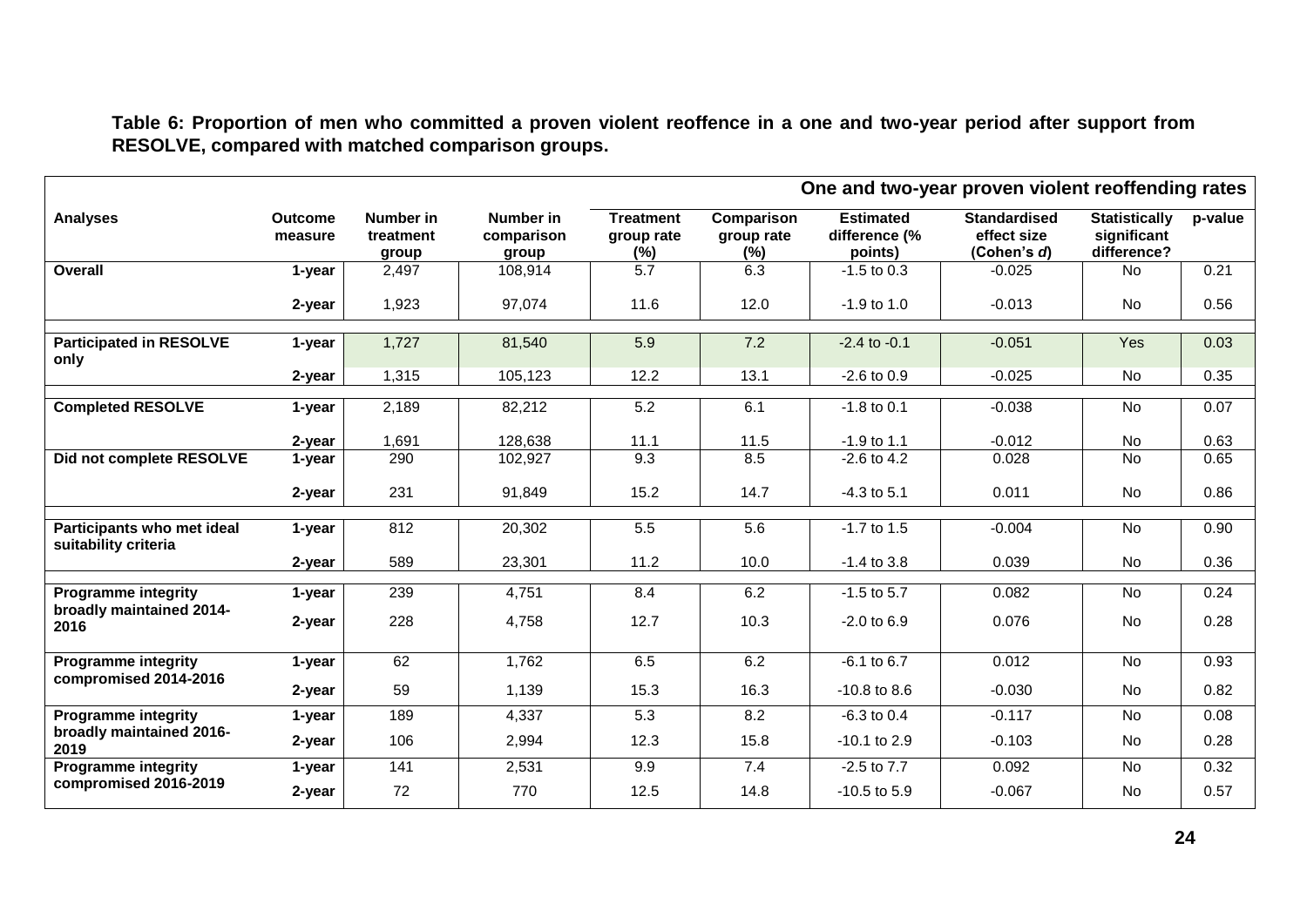**Table 7: Number of proven violent reoffences committed in a one and two-year period by men who received support from RESOLVE, compared with matched comparison groups.**

|                                                     |                           |                                 | One and two-year proven violent reoffending frequencies (offences per person) |                                        |                                  |                                |                                                   |                                                    |         |
|-----------------------------------------------------|---------------------------|---------------------------------|-------------------------------------------------------------------------------|----------------------------------------|----------------------------------|--------------------------------|---------------------------------------------------|----------------------------------------------------|---------|
| <b>Analyses</b>                                     | <b>Outcome</b><br>measure | Number in<br>treatment<br>group | Number in<br>comparison<br>group                                              | <b>Treatment</b><br>group<br>frequency | Comparison<br>group<br>frequency | <b>Estimated</b><br>difference | <b>Standardised</b><br>effect size<br>(Cohen's d) | <b>Statistically</b><br>significant<br>difference? | p-value |
| Overall                                             | 1-year                    | 2,497                           | 108,914                                                                       | 0.08                                   | 0.09                             | $-0.03$ to 0.01                | $-0.025$                                          | <b>No</b>                                          | 0.21    |
|                                                     | 2-year                    | 1,923                           | 97,074                                                                        | 0.16                                   | 0.18                             | $-0.04$ to $0.004$             | $-0.035$                                          | No                                                 | 0.10    |
| <b>Participated in RESOLVE only</b>                 | 1-year                    | 1,727                           | 81,540                                                                        | 0.08                                   | 0.11                             | $-0.04$ to<br>$-0.001$         | $-0.049$                                          | Yes                                                | 0.04    |
|                                                     | 2-year                    | 1,315                           | 105,123                                                                       | 0.18                                   | 0.20                             | $-0.06$ to $0.004$             | $-0.043$                                          | No                                                 | 0.09    |
| <b>Completed RESOLVE</b>                            | 1-year                    | 2,189                           | 82,212                                                                        | 0.07                                   | 0.09                             | $-0.03$ to $0.001$             | $-0.038$                                          | No                                                 | 0.07    |
|                                                     | 2-year                    | 1,691                           | 128,638                                                                       | 0.16                                   | 0.18                             | $-0.04$ to $0.005$             | $-0.035$                                          | No                                                 | 0.12    |
| Did not complete RESOLVE                            | 1-year                    | 290                             | 102,927                                                                       | 0.13                                   | 0.13                             | $-0.05$ to $0.06$              | 0.018                                             | <b>No</b>                                          | 0.76    |
|                                                     | 2-year                    | 231                             | 91,849                                                                        | 0.22                                   | 0.23                             | $-0.09$ to $0.07$              | $-0.015$                                          | <b>No</b>                                          | 0.80    |
| Participants who met ideal<br>suitability criteria  | 1-year                    | 812                             | 20,302                                                                        | 0.08                                   | 0.09                             | $-0.04$ to $0.02$              | $-0.015$                                          | <b>No</b>                                          | 0.67    |
|                                                     | 2-year                    | 589                             | 23,301                                                                        | 0.15                                   | 0.14                             | $-0.03$ to $0.05$              | 0.020                                             | No                                                 | 0.61    |
| Programme integrity broadly<br>maintained 2014-2016 | 1-year                    | 239                             | 4,751                                                                         | 0.12                                   | 0.08                             | $-0.02$ to $0.09$              | 0.095                                             | <b>No</b>                                          | 0.19    |
|                                                     | 2-year                    | 228                             | 4,758                                                                         | 0.19                                   | 0.16                             | $-0.04$ to 0.11                | 0.065                                             | No                                                 | 0.34    |
| <b>Programme integrity</b>                          | 1-year                    | 62                              | 1,762                                                                         | 0.06                                   | 0.08                             | $-0.08$ to $0.05$              | $-0.042$                                          | No                                                 | 0.68    |
| compromised 2014-2016                               | 2-year                    | 59                              | 1,139                                                                         | 0.19                                   | 0.29                             | $-0.23$ to $0.03$              | $-0.154$                                          | No                                                 | 0.13    |
| Programme integrity broadly                         | 1-year                    | 189                             | 4,337                                                                         | 0.11                                   | 0.12                             | $-0.10$ to $0.07$              | $-0.033$                                          | No                                                 | 0.68    |
| maintained 2016-2019                                | 2-year                    | 106                             | 2,994                                                                         | 0.31                                   | 0.27                             | $-0.17$ to 0.24                | 0.039                                             | No                                                 | 0.72    |
| <b>Programme integrity</b>                          | 1-year                    | 141                             | 2,531                                                                         | 0.13                                   | 0.10                             | $-0.04$ to 0.11                | 0.075                                             | <b>No</b>                                          | 0.40    |
| compromised 2016-2019                               | 2-year                    | 72                              | 770                                                                           | 0.15                                   | 0.20                             | $-0.15$ to $0.06$              | $-0.090$                                          | <b>No</b>                                          | 0.41    |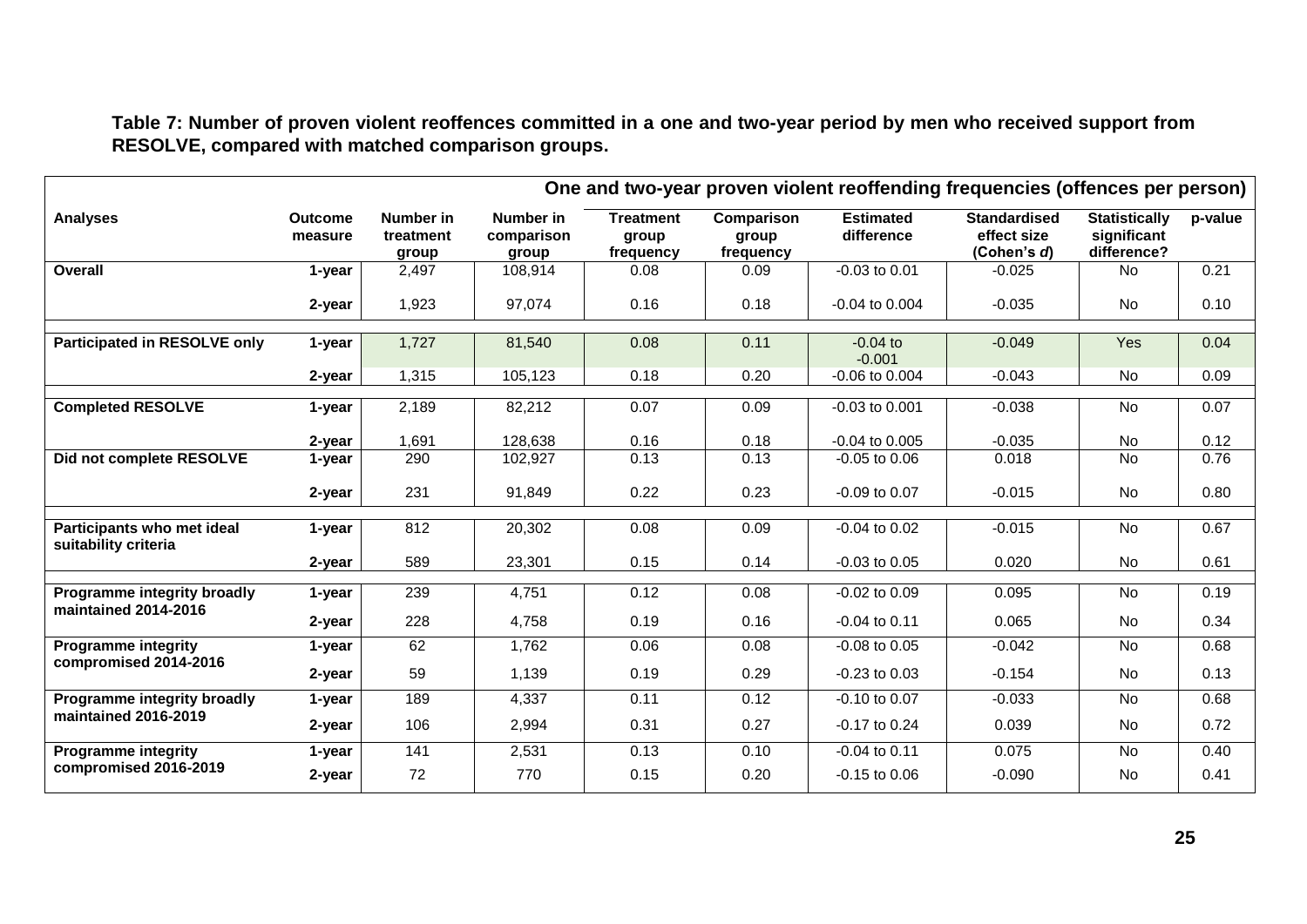**Table 8: Average time to first proven violent reoffence in a one and two-year period for men who received support from RESOLVE, compared with matched comparison groups.**

| Average time to first proven general reoffence in a one and two-year period, for reoffenders only (days) |                           |                                 |                                               |                                |                          |                                |                                                   |                                                    |         |
|----------------------------------------------------------------------------------------------------------|---------------------------|---------------------------------|-----------------------------------------------|--------------------------------|--------------------------|--------------------------------|---------------------------------------------------|----------------------------------------------------|---------|
| <b>Analyses</b>                                                                                          | <b>Outcome</b><br>measure | Number in<br>treatment<br>group | Number in<br>comparison group<br>(unweighted) | <b>Treatment</b><br>group time | Comparison<br>group time | <b>Estimated</b><br>difference | <b>Standardised</b><br>effect size<br>(Cohen's d) | <b>Statistically</b><br>significant<br>difference? | p-value |
| Overall                                                                                                  | 1-year                    | 143                             | 9,979                                         | 169                            | 158                      | -6 to 27                       | 0.107                                             | <b>No</b>                                          | 0.21    |
|                                                                                                          | 2-year                    | 223                             | 14,408                                        | 318                            | 303                      | $-12$ to 41                    | 0.072                                             | No                                                 | 0.29    |
| <b>Participated in RESOLVE</b><br>only                                                                   | 1-year                    | 102                             | 7,825                                         | 164                            | 156                      | $-12$ to 28                    | 0.081                                             | <b>No</b>                                          | 0.41    |
|                                                                                                          | 2-year                    | 161                             | 16,108                                        | 313                            | 303                      | $-22$ to 41                    | 0.048                                             | No                                                 | 0.54    |
| <b>Completed RESOLVE</b>                                                                                 | 1-year                    | 114                             | 7,187                                         | 166                            | 163                      | $-15$ to 22                    | 0.034                                             | <b>No</b>                                          | 0.72    |
|                                                                                                          | 2-year                    | 188                             | 19,062                                        | 323                            | 307                      | $-12$ to 46                    | 0.083                                             | No                                                 | 0.26    |
| Did not complete RESOLVE                                                                                 | 1-year                    | $\blacksquare$                  |                                               |                                |                          |                                |                                                   |                                                    |         |
|                                                                                                          | 2-year                    | 35                              | 14,740                                        | 288                            | 297                      | $-81$ to 62                    | $-0.044$                                          | No                                                 | 0.79    |
| Participants who met ideal<br>suitability criteria                                                       | 1-year                    | 45                              | 1,379                                         | 166                            | 169                      | $-32$ to 24                    | $-0.038$                                          | No                                                 | 0.80    |
|                                                                                                          | 2-year                    | 66                              | 2,684                                         | 313                            | 304                      | -39 to 57                      | 0.046                                             | No                                                 | 0.71    |
| Programme integrity broadly<br>maintained 2014-2016                                                      | 1-year                    | $\blacksquare$                  |                                               | $\blacksquare$                 | ٠                        | ۰                              | $\blacksquare$                                    |                                                    |         |
|                                                                                                          | 2-year                    |                                 |                                               |                                |                          |                                |                                                   |                                                    |         |
| <b>Programme integrity</b><br>compromised 2014-2016                                                      | 1-year                    | $\blacksquare$                  |                                               | $\blacksquare$                 |                          | ٠                              | $\blacksquare$                                    |                                                    |         |
|                                                                                                          | 2-year                    | $\blacksquare$                  |                                               | ۰                              |                          |                                |                                                   |                                                    |         |
| Programme integrity broadly<br>maintained 2016-2019                                                      | 1-year                    | $\blacksquare$                  |                                               | ÷.                             |                          |                                | ۰.                                                |                                                    |         |
|                                                                                                          | 2-year                    | ۰                               |                                               |                                |                          |                                |                                                   |                                                    |         |
| <b>Programme integrity</b><br>compromised 2016-2019                                                      | 1-year                    | $\blacksquare$                  |                                               | ٠                              |                          | ٠                              | $\blacksquare$                                    |                                                    |         |
|                                                                                                          | 2-year                    |                                 |                                               |                                |                          |                                |                                                   |                                                    |         |

*(Note: "-" identifies suppressed results where the number of reoffenders in either the treatment or comparison group is lower than 30. Where sample sizes are relatively small, they will be unlikely to produce a statistically significant result and thus have a lower likelihood of supporting conclusions with an acceptable level of confidence.)*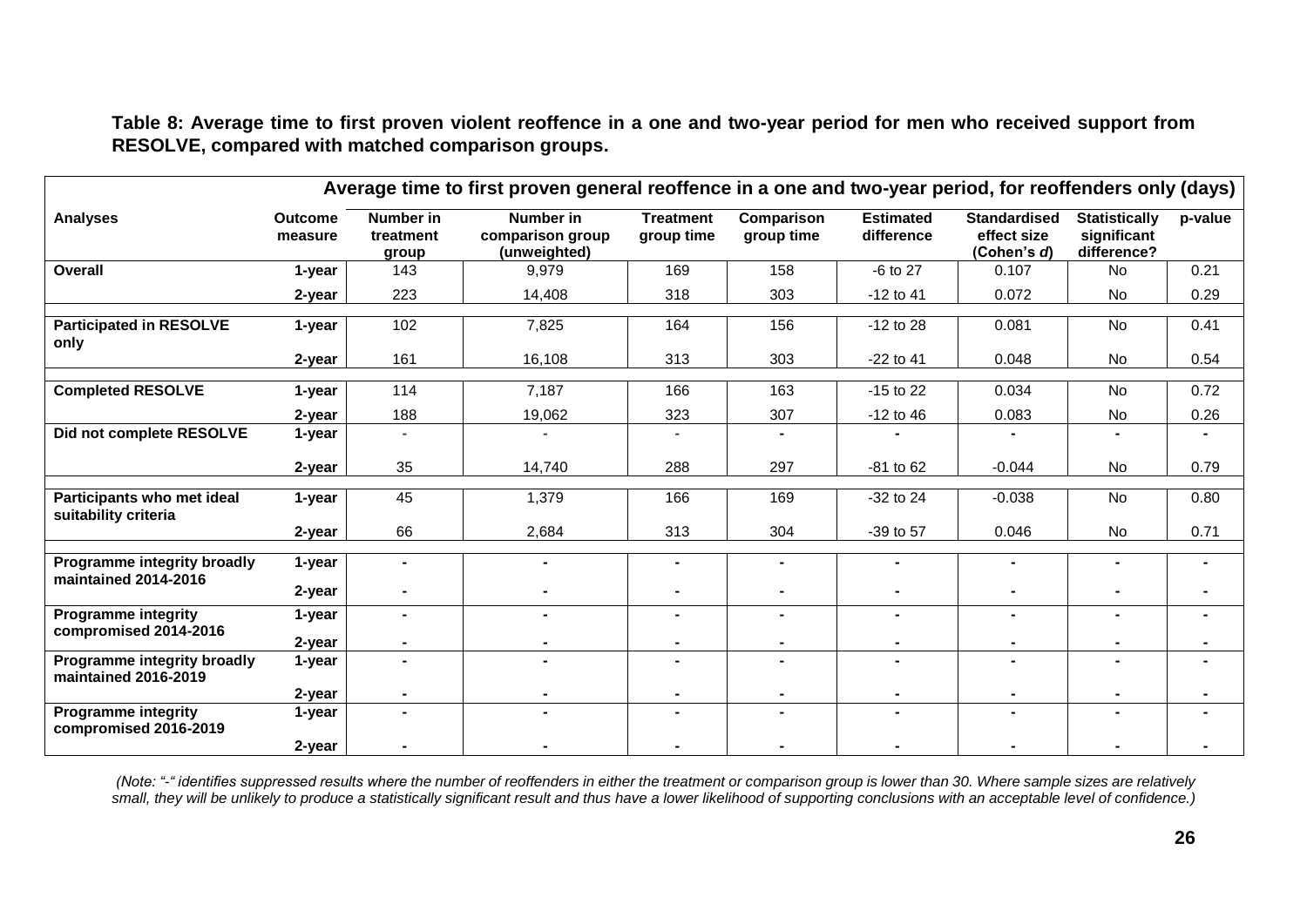# <span id="page-26-0"></span>**Acknowledgements**

From the Ministry of Justice, the authors would like to thank David Dawson and Alana Diamond for their oversight of the study. Thanks to Wuraola Gerasimov for her substantial contribution to the production of the report. We would also like to thank Jessie Brener, Adam Fair, Katie Bullock and Eleanor Martin for their individual contributions in the early scoping stages for this report. Thanks are also due to Aidan Mews for his comments on this report.

The authors would also like to thank members of CSAAP (Correctional Services Accreditation and Advice Panel) who provided advice for this evaluation and accredited RESOLVE, Erica Bowen, Don Grubin and Mike Maguire. Thanks are also due to Gerald Gaes and Emma Palmer who peer reviewed the report.

Final thanks are to HMPPS Intervention Services for their communication and support throughout the evaluation process.

# <span id="page-26-1"></span>**Contact points**

Press enquiries should be directed to the Ministry of Justice press office. Other enquiries about the analysis should be directed to:

#### **Justice Data Lab** and **Reducing Reoffending Flexible Pool** teams

Ministry of Justice 7th Floor 102 Petty France London SW1H 9AJ E-mail: [justice.datalab@justice.gov.uk](mailto:justice.datalab@justice.gov.uk)

General enquiries about the statistical work of the Ministry of Justice can be e-mailed to: [statistics.enquiries@justice.gov.uk](mailto:statistics.enquiries@justice.gov.uk)

General information about the official statistics system of the United Kingdom is available from: [www.statisticsauthority.gov.uk/about-the-authority/uk-statistical](http://www.statisticsauthority.gov.uk/about-the-authority/uk-statistical-system)[system](http://www.statisticsauthority.gov.uk/about-the-authority/uk-statistical-system)

© Crown copyright 2021

Produced by the Ministry of Justice

Alternative formats are available on request from: [justice.datalab@justice.gov.uk](mailto:justice.datalab@justice.gov.uk)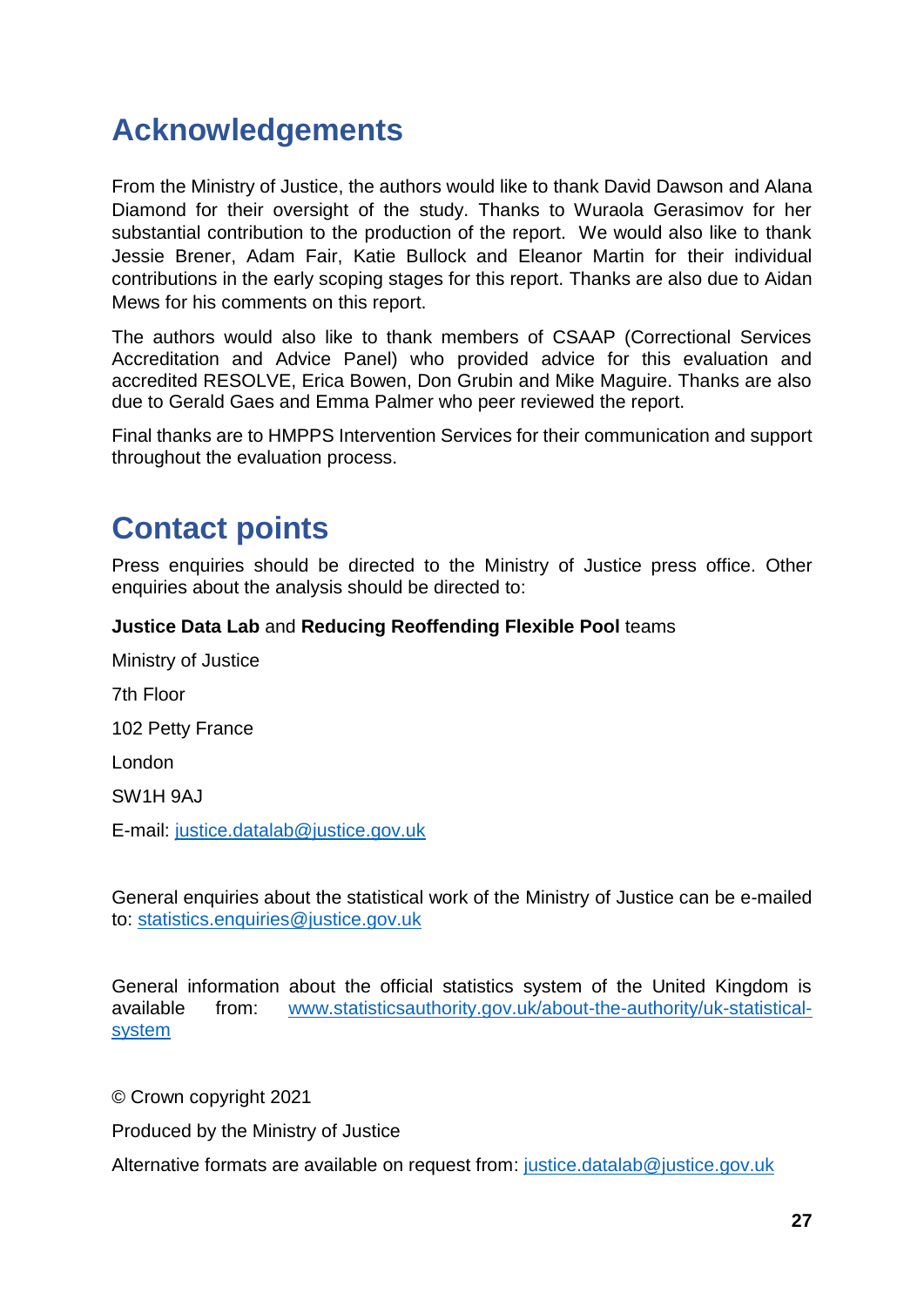# **Annexes**

# <span id="page-27-0"></span>**Annex 1: Methodological approaches**

<span id="page-27-1"></span>This Justice Data Lab (JDL) study evaluates the reoffending patterns of a cohort of treated and comparison (untreated) offenders after their release from a prison sentence, to estimate the impact of the intervention on proven reoffending. The treatment group is comprised of those who started RESOLVE during a prison sentence<sup>7</sup>. This includes participants where there was intention-to-treat (ITT) but did not necessarily complete the full programme requirements (see Annex 3 for the theoretical context of ITT). The comparison group includes those who did not attend RESOLVE during their sentence.

#### **Propensity score matching**

Offenders in the treatment group were matched to untreated offenders using propensity score matching (PSM). PSM is a statistical matching technique which uses factors theoretically and empirically associated with both receiving the treatment and the outcome variable (reoffending) to predict a 'propensity score' (see Annex 6 for variables). This propensity score reflects the likelihood that an offender received the intervention, given the recorded characteristics. It is a value between 0 and 1. Treatment group members were matched to similar untreated offenders, where their propensity scores were within a certain tolerance level. Where several comparison group members had propensity scores within the required tolerance for a given treatment group member, the comparison group records all received the same weighting factor. For example, if 10 comparison records were matched to a single treatment group record, each comparison group record would have a weight of 1/10 applied, with the treatment group record having a weight of 1. Where treatment group records had no corresponding comparison group record within the tolerance level, they were excluded from the analysis (their weight was set to 0). Similarly, comparison group records were given a 0 weight if their propensity scores were not close enough to any treatment group records. $8$  Using the post-matched groups, the weighted reoffending rates for the treatment and comparison groups were compared.

 $7$  Exact duplicates have been removed but where an individual started RESOLVE in different prison sentences, they have been included as separate entries.

<sup>&</sup>lt;sup>8</sup> The term for the matching methodology applied is radius matching (with replacement), based on a uniform kernel. The tolerance level (sometimes referred to as caliper or bandwidth) was selected in order to minimise the mean absolute standardised difference of all variables included in the model, while retaining as high a proportion of the treatment group as possible. Those with OASys records in the treatment group (90.4%) are only matched to those with OASys records in the comparison group. Likewise, those without OASys records in the treatment group are only matched to comparison group members where this data is unavailable. This is an additional step in the matching process. See *Matching process and quality* section of this annex for more detail. Technical information on the standard JDL methodology and matching process can also be found on pages 13-19 at:

[https://assets.publishing.service.gov.uk/government/uploads/system/uploads/attachment\\_data/file/39](https://assets.publishing.service.gov.uk/government/uploads/system/uploads/attachment_data/file/392929/justice-data-lab-methodology.pdf) [2929/justice-data-lab-methodology.pdf](https://assets.publishing.service.gov.uk/government/uploads/system/uploads/attachment_data/file/392929/justice-data-lab-methodology.pdf)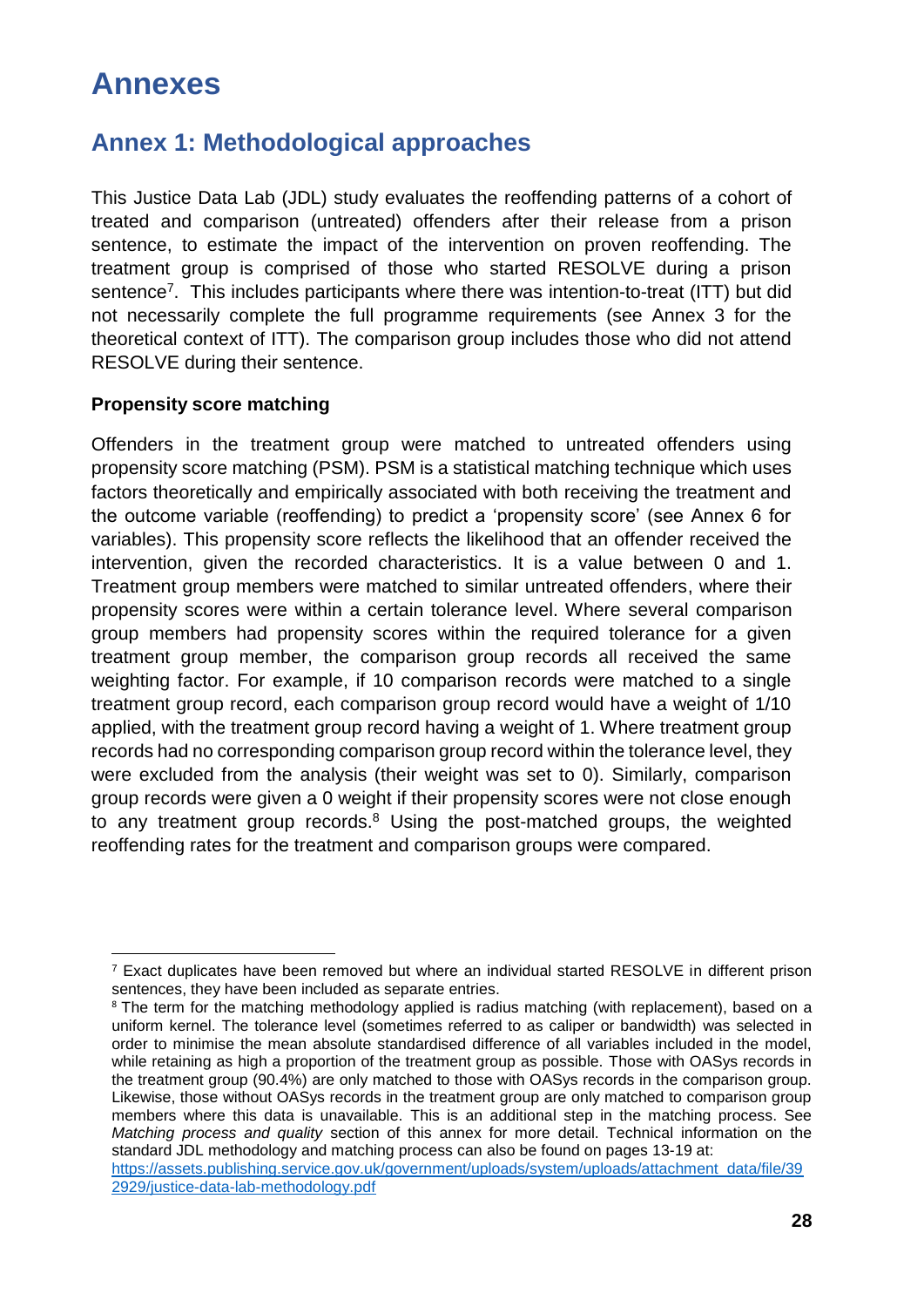PSM can provide a robust quasi-experimental approach, although offenders can only be matched on observable variables. While extensive efforts were undertaken in identifying relevant factors, it is possible that unobserved factors could influence the results that emerge from this research.

# **Criteria for selection onto RESOLVE**

The RESOLVE programme is for medium-risk violent adult male offenders (aged 18 years and above). RESOLVE participants therefore needed to have met each of the following criteria, guided by the risk/need/responsivity principle of rehabilitation:

- 1. Violent index offence or previous violent offence (convicted or non-convicted in previous two years)
- 2. Were identified as of medium risk of reoffending and violence
- 3. Had needs addressed by the programme
- 4. Were able to engage in and benefit from the intervention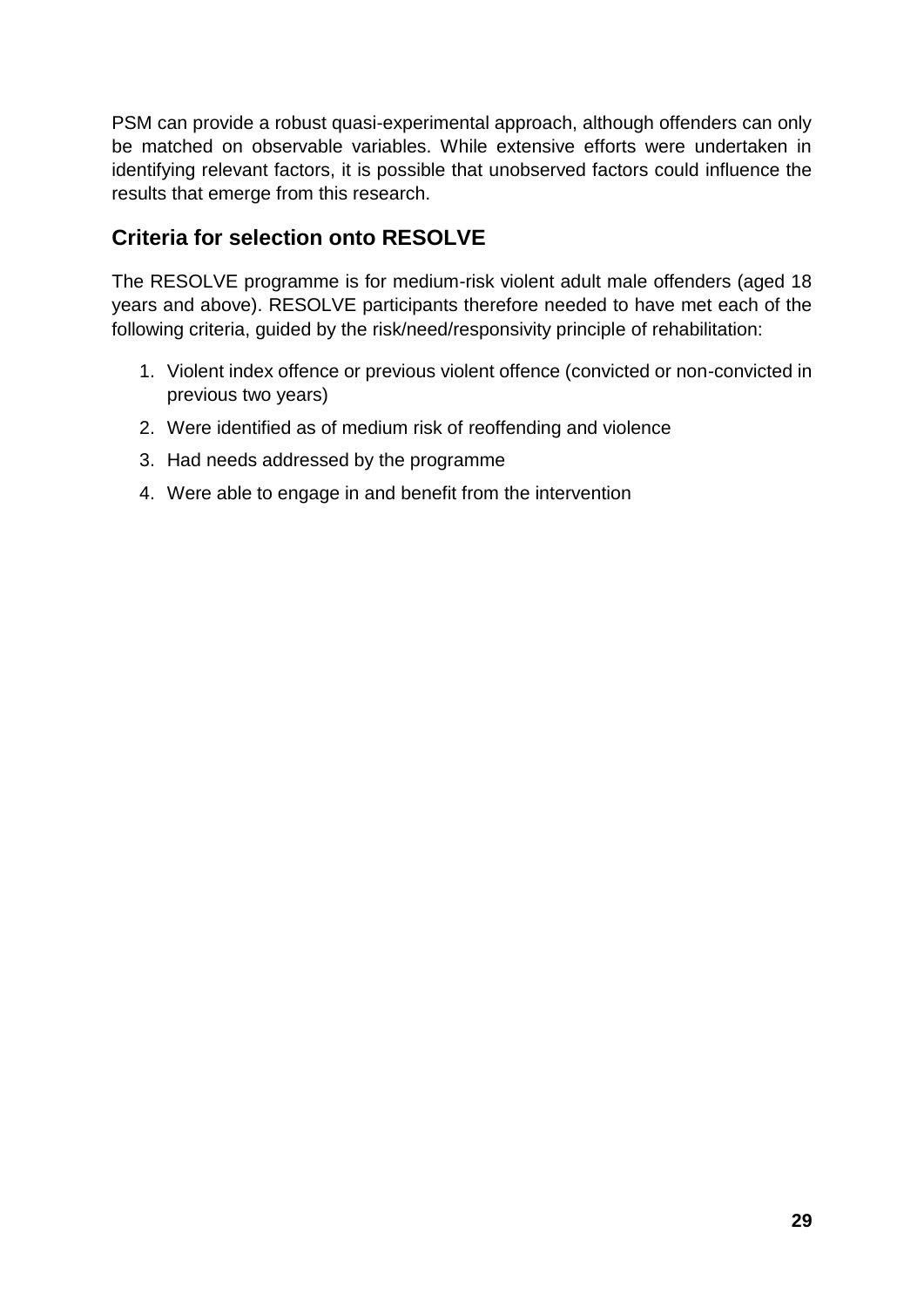# **Final data sets**

#### **One-year outcome measures**

The dataset consisted of 2,509 convicted violent offenders who started treatment under the prison-based RESOLVE programme between 2011 and 2018 in England and Wales. A comparison pool of 367,027 records was created from Police National Computer (PNC) records and the Offender Assessment System (OASys) database (where available).

Using PSM, the treated and untreated offenders were then matched using 87 factors derived from further PNC records, prison release records, and the OASys database (where available). These variables are listed in Annex 6.

#### **Two-year outcome measures**

The two-year reoffending measures were created for general reoffences and violent reoffences. These were based on a methodology aligned with the one-year measures<sup>9</sup>, applied to a dataset from the PNC that includes an additional 12-month follow-up period.

The dataset consisted of 1,926 convicted violent offenders who started treatment under the prison-based RESOLVE programme between 2011 and 2017 in England and Wales. A comparison pool of 334,628 records was created using the same process as the one-year measures. The smaller number of offenders in the treatment group are a result of the additional 12 months required for a participant to be at liberty to reoffend. In other words, participants will need to have been released from prison for a minimum of 24 months to commit an offence (plus an additional 6 months for this offence to have been processed in the system). As such, only those offenders who left prison between 2011 and August 2017 are considered for the two-year analyses.

<sup>9</sup> The methodology used to create the two-year proven reoffending rates is consistent with that used for the production of Ministry of Justice proven reoffending National Statistics [\(https://www.gov.uk/government/collections/proven-reoffending-statistics\)](https://www.gov.uk/government/collections/proven-reoffending-statistics). Any minor variation in the results is a consequence of different PNC snapshots used to construct a two-year rate versus the one used at the earliest opportunity to create the one-year general reoffending rates, published in the proven reoffending National Statistics bulletin. All measures were validated and compared for consistency, and no issues were identified.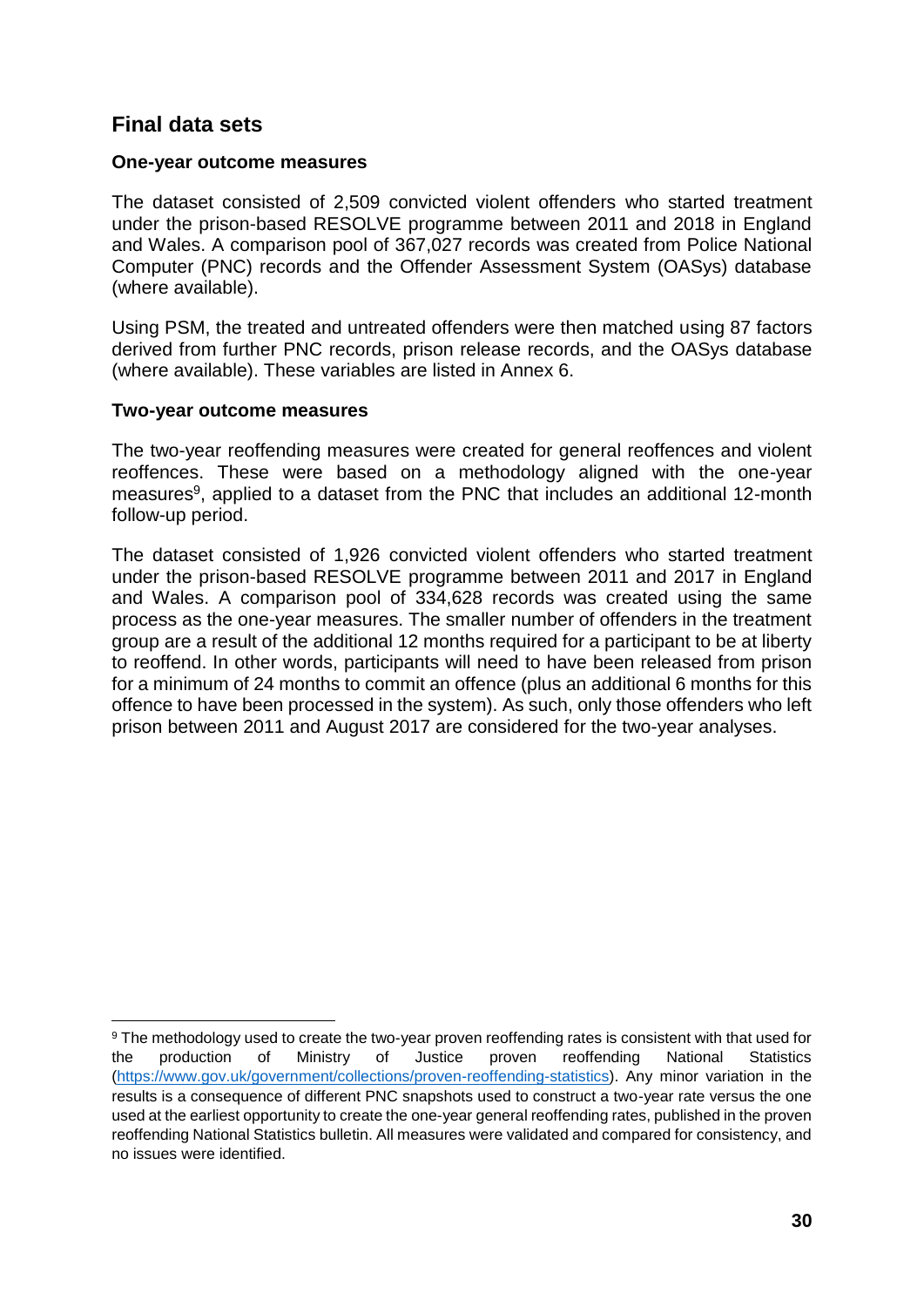# **Figure A1.1: Treatment and comparison groups: exclusions and final numbers<sup>10</sup>**



<sup>10</sup> Numbers are rounded to the nearest 50.

<sup>&</sup>lt;sup>11</sup> The criteria included:

<sup>1.</sup> a prison sentence that matched to the time of treatment

<sup>2.</sup> exclusion of those with the offence group 'Sexual Offences' as their index offence and/or a previous history of sexual offending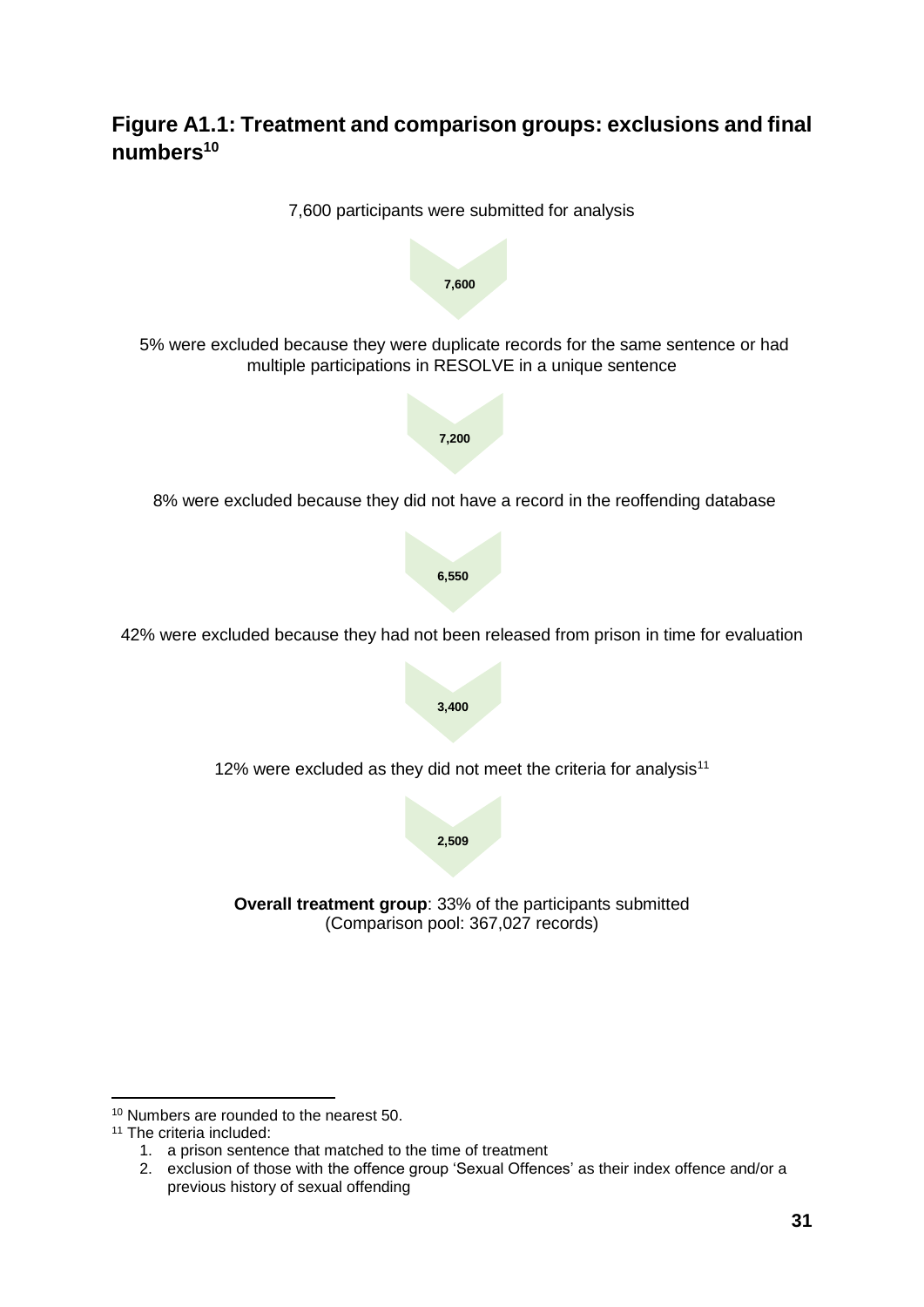# **Violent offence and reoffence categorisation**

For the purposes of this analysis, offences were categorised using the type of crime (as represented by the offence code) and grouped using the standard offence groups reported in Ministry of Justice National Statistics on criminal justice outcomes and reoffending. In line with Ministry of Justice Proven Reoffending statistics, all proven reoffences (including violent) were considered for the general offending analyses<sup>12</sup>.

The reoffences for the violent offending analyses were selected as follows:<sup>13</sup>

- Violence against the person
- Robbery

This selection consists of offence groups that represent acts of (non-sexual) violence, for consistency with other National Statistics. Only the most serious ('principal') offence has been considered for each case. It should be noted that, as with the twoyear reoffending measures, the violent reoffending measures are based on methodology aligned with the one-year general reoffending measure.

# **Imputation**

In statistics, imputation is the process of replacing missing data with substituted values. Imputation was used to deal with a small proportion of missing OASys data. The first consideration was where no OASys record was pulled from the OASys source data into the treatment and comparison group data sets, and all the OASys data was missing. This accounted for 10% (241) of people in the treatment group. For these records, blanks were left unchanged and treated as separate categorical variables.

Where an OASys assessment record was present in the data for a given person, but not all the OASys variables were populated, the following approach was taken:

- Where a missing entry could be logically inferred, mostly by reference to other OASys variables, then they were 'logically imputed'
- Where a missing entry related to an optional question in the OASys assessment, blanks were left unchanged and treated as separate categorical variables (essentially as 'no response')

<sup>&</sup>lt;sup>12</sup> Proven reoffences are defined on page 8 of this document produced by the Ministry of Justice Proven Reoffending team:

[https://assets.publishing.service.gov.uk/government/uploads/system/uploads/attachment\\_data/file/93](https://assets.publishing.service.gov.uk/government/uploads/system/uploads/attachment_data/file/930457/Guide-to-proven-reoffending_Oct20.pdf) [0457/Guide-to-proven-reoffending\\_Oct20.pdf](https://assets.publishing.service.gov.uk/government/uploads/system/uploads/attachment_data/file/930457/Guide-to-proven-reoffending_Oct20.pdf)

<sup>&</sup>lt;sup>13</sup> Produced by Ministry of Justice and Home Office officials. Offenders' criminal records obtained from the PNC specify each individual offence according to a Home Office offence code. Each violent offence has a corresponding description, which often provides further information about the nature of the act. In the table provided by the link, the offence group can be filtered to only include 'Violence against the person' and 'Robbery':

[https://assets.publishing.service.gov.uk/government/uploads/system/uploads/attachment\\_data/file/88](https://assets.publishing.service.gov.uk/government/uploads/system/uploads/attachment_data/file/886486/offence_group_classification2019.xlsx) [6486/offence\\_group\\_classification2019.xlsx](https://assets.publishing.service.gov.uk/government/uploads/system/uploads/attachment_data/file/886486/offence_group_classification2019.xlsx)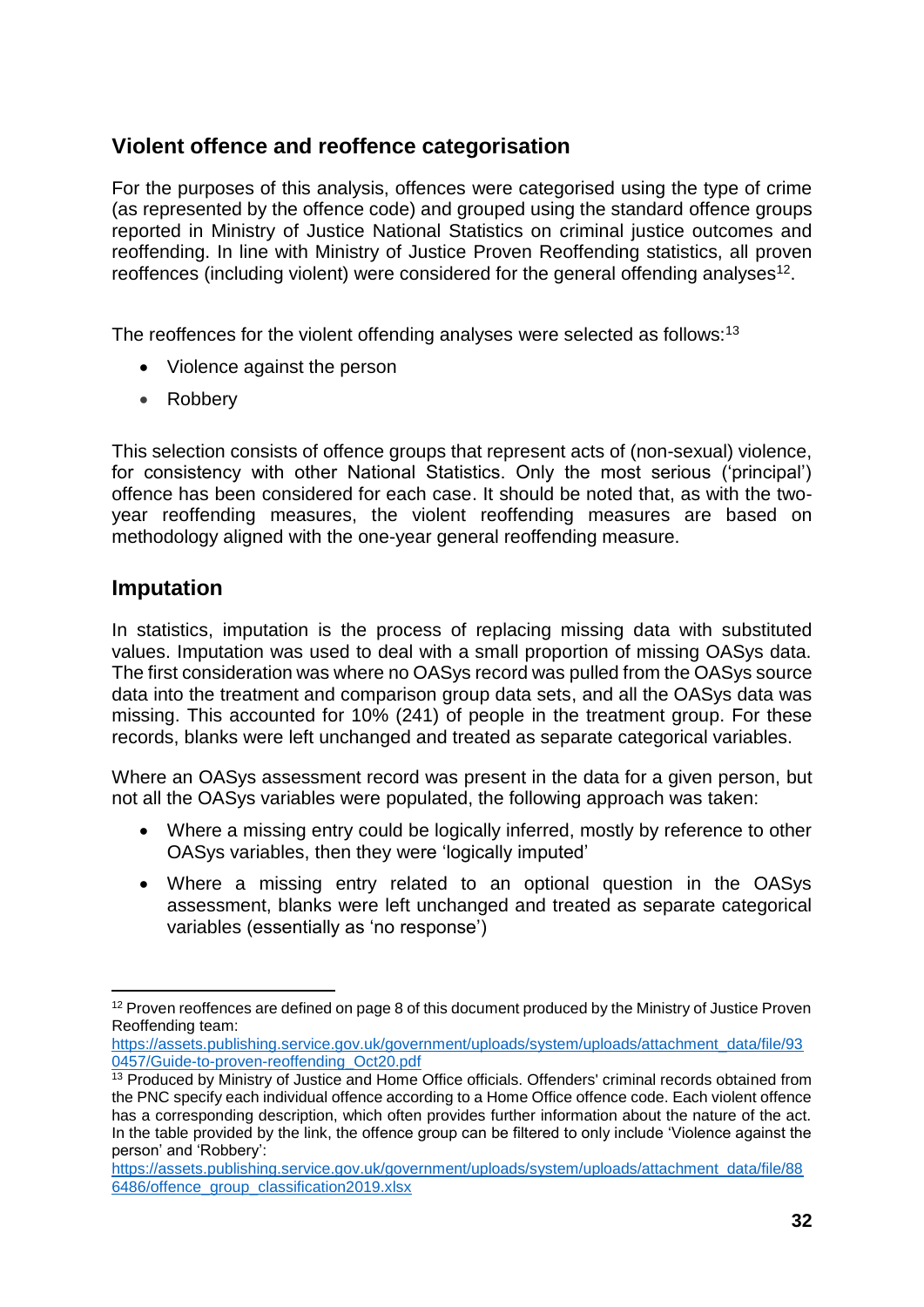- Where an OASys assessment record was not sufficiently complete (where less than three-quarters of the OASys variables were populated for a given record), blanks were left unchanged and treated as separate categorical variables
- Where more than three-quarters of the OASys assessment record was populated, statistical/multiple imputation was carried out to impute missing data<sup>14</sup>. This process models existing OASys data together with other demographic and offence variables, for all offenders in the study, to predict and populate entries for the missing OASys variables.

# **Matching process and quality<sup>15</sup>**

An extensive collection of matching factors (see Annex 6) was identified following literature reviews and consultation with colleagues across the Ministry of Justice, HMPPS and CSAAP (Correctional Service Accreditation and Advice Panel, see Annex 4). The variables chosen were deemed of theoretical importance to programme selection and the relevant outcome measures. Additionally, factors were empirically investigated to determine whether they were related to programme selection or relevant outcome measures at the 20% significance level. Those that were theoretically and empirically significant were used to match participants to the comparison group. In this matching process, the main criteria for choosing technical specifications were: maximising the matching quality (via standardised mean differences of the matching variables); and minimising the number of treated individuals lost because they could not be matched. It should be noted that a unique model was run for each sub-analysis and therefore these criteria were independently considered each time.

For more information, standardised differences in means between the matched treated and comparison groups are presented in the Standardised Differences annex attached separately to this report. The standardised mean difference is expressed as a percentage; the smaller the percentage the more similar the groups are on that variable. The traffic light criteria used is as follows:

**Green (very good): the two groups were well matched** (less than or equal to 5%)

**Amber (good): the two groups were reasonably matched** (between 6% and 10%)

### **Red (poor): the two groups were poorly matched** (greater than 10%)

The overall matching quality achieved based on the observed factors was very good. In other words, the mean absolute standardised differences for all models were less than 5%. However, standardised differences for each variable may vary. Though the majority are very well matched<sup>16</sup>, where sample sizes are smaller in specific sub-

<sup>&</sup>lt;sup>14</sup> The Multivariate Imputation by Chained Equations (MICE) R package was used for this condition. This is built from the algorithm described in Van Buuren and Groothuis-Oudshoorn (2011).

<sup>&</sup>lt;sup>15</sup> Technical information on the standard JDL methodology and matching process can be found on pages 13-19 at:

[https://assets.publishing.service.gov.uk/government/uploads/system/uploads/attachment\\_data/file/39](https://assets.publishing.service.gov.uk/government/uploads/system/uploads/attachment_data/file/392929/justice-data-lab-methodology.pdf) [2929/justice-data-lab-methodology.pdf](https://assets.publishing.service.gov.uk/government/uploads/system/uploads/attachment_data/file/392929/justice-data-lab-methodology.pdf)

<sup>&</sup>lt;sup>16</sup> For every analysis except programme integrity analyses, all variables in the final model were green (very good).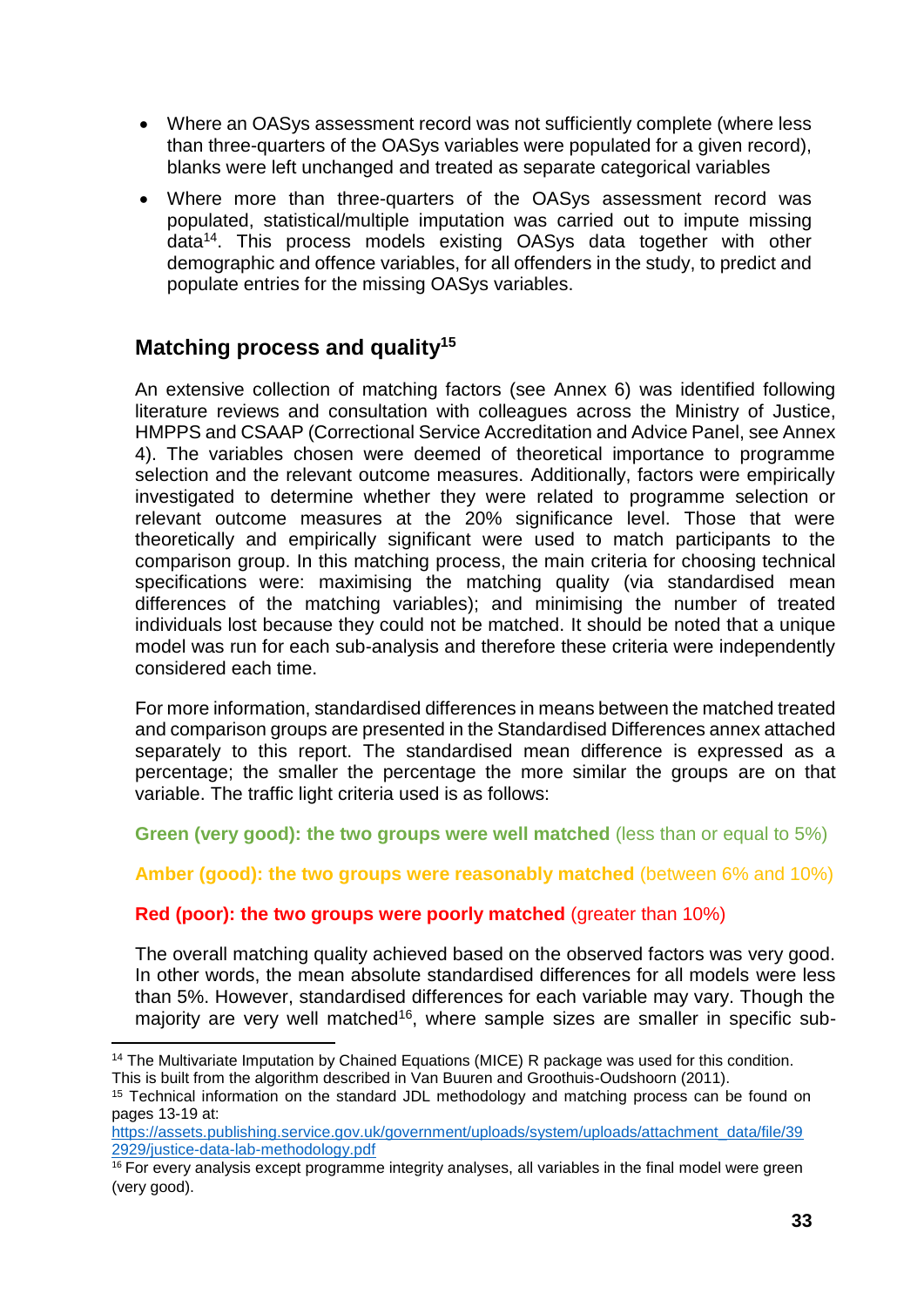analyses, individual variables may not be as well matched<sup>17</sup>. Please see the standardised differences per sub-analysis for more detail on individual factors.

# **Common support**

The propensity scores represent the probability of beginning RESOLVE treatment given an offender's recorded characteristics. There was a large region of common support (where the propensity scores for the treatment and comparison groups overlap), which implies they can be matched (see A1.2). After matching, the distributions of propensity scores in the two groups were closely aligned, showing that the likelihood of receiving treatment as predicted by the PSM model is well matched across the groups (see A1.3).

**Chart A1.2: Distribution of the logit of the propensity scores across the treatment and comparison groups, before matching, for the one-year general reoffending headline analysis** 



In addition to the comparison above, a sensitivity analysis was run with a restriction on common support, so that treatment group members were automatically excluded where their propensity scores were outside the overall range of propensity scores of the comparison group. Similarly, comparison group members were automatically excluded where their propensity scores were outside the overall range of propensity scores of the treatment group. This run produced results that were very similar to the headline analysis, showing that any outliers have been appropriately excluded in our matching process.

<sup>&</sup>lt;sup>17</sup> For example, the sub-analysis with the highest proportion of poorly matched variables was the twoyear general reoffending analysis of programme integrity compromised (2016-2019), where in the final model 9% of variables had an absolute standardised difference above 10%.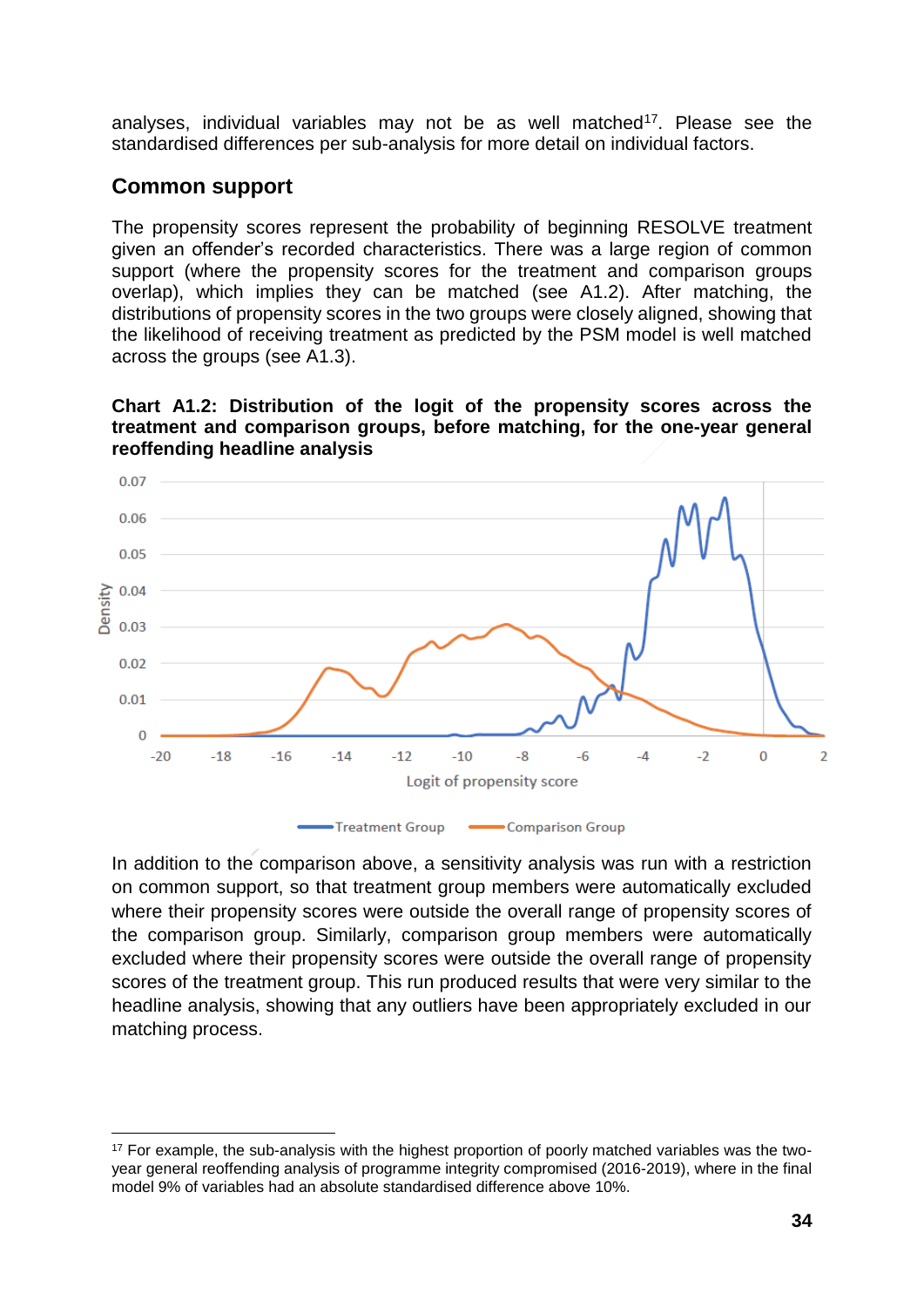



# **Explanation of sub-analyses**

The headline analyses were performed on all those who received treatment from RESOLVE in custody and for whom we could access reoffending data. Further analyses were also conducted to examine the specific effects of RESOLVE on relevant sub-groups. For the sub-analyses outlined below, there is an evidence base outlined in the literature review in Annex 3. This references the varying impact of treatment in different circumstances, such as completers vs non-completers or programme integrity. Analyses were conducted on the following characteristics.

### **1. Participation in RESOLVE only**

This sub-analysis measures the isolated treatment effect of the RESOLVE accredited programme for those who have been on no other accredited programme. If offenders have participated in other intervention programmes, there could be combined effects of receiving treatment from multiple programmes<sup>18</sup>. This sub-analysis was conducted to partially control for any such effects.

This analysis looked at those who solely participated in RESOLVE and did not take part in any other accredited programme, compared to a matched comparison group who had not taken part in any accredited programmes during their sentence. Each reoffending record refers to the year/two years following release from a specific prison sentence; this sub-analysis only considered other accredited programmes delivered in custody during that specific prison sentence (for the treatment group, the prison sentence during which RESOLVE was delivered). It did not control for any other

<sup>&</sup>lt;sup>18</sup> Cortoni, Nunes & Latendresse (2006) controlled for attendance on other treatment programmes as a potential factor for examining the effects of treatment. For more information, see Annex 3.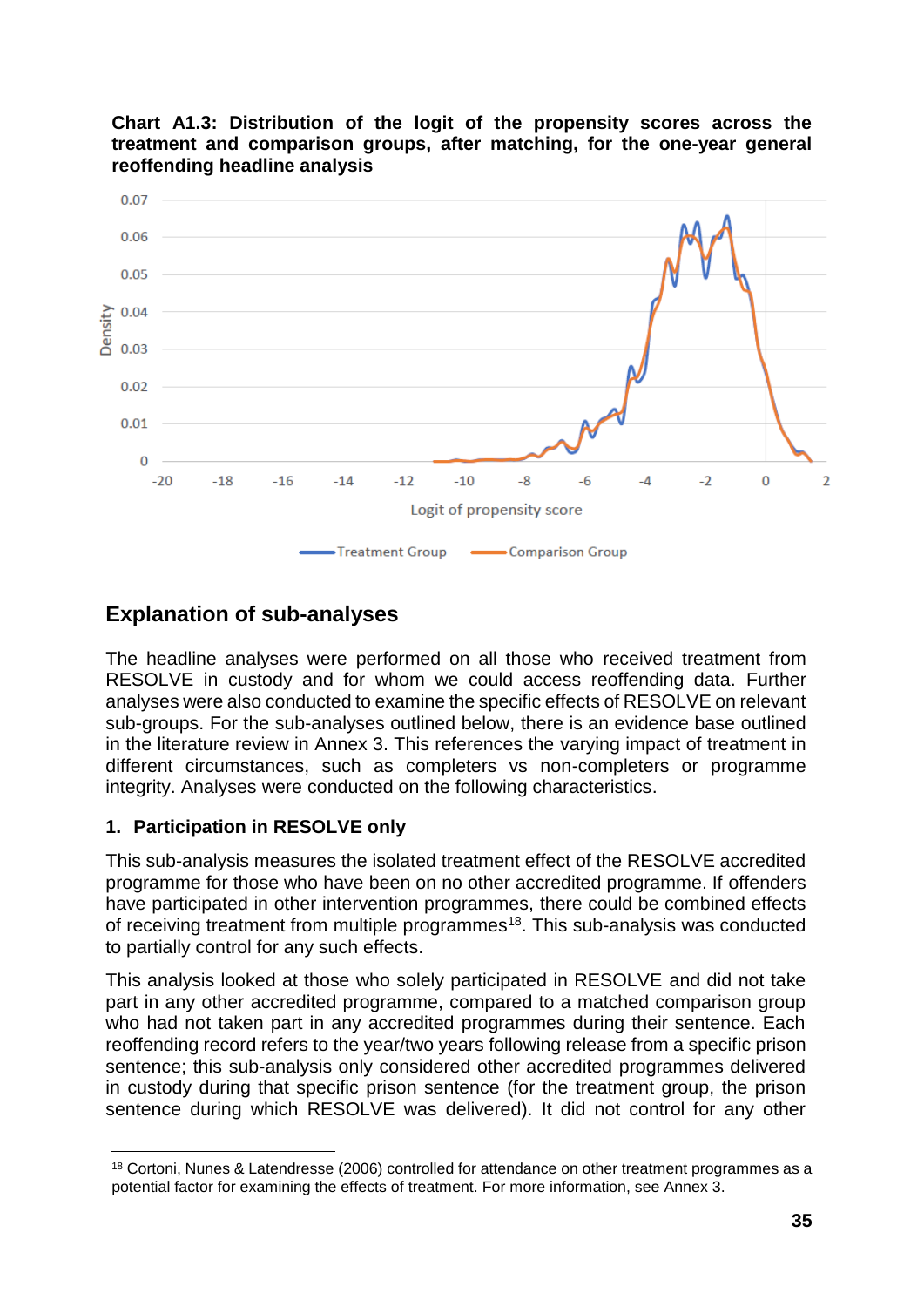interventions or rehabilitative activity delivered before or after this specific sentence, either in custody or in the community.

#### **Table A1.4: Proportion of treatment group who participated on other accredited programmes delivered in custody during the relevant sentence**

| Treatment Group ( $n = 2,509$ )                             |                |                          |  |
|-------------------------------------------------------------|----------------|--------------------------|--|
| Programme                                                   | <b>Record</b>  | Percentage<br>of records |  |
| Any other accredited programme                              | 771            | 30.7%                    |  |
| Other violence accredited programme <sup>19</sup>           | 121            | 4.8%                     |  |
|                                                             |                |                          |  |
| Thinking Skills Programme (TSP)                             | 580            | 23.1%                    |  |
| Controlling Anger and Learning to Manage it (CALM)          | 76             | 3.0%                     |  |
| <b>Building Skills for Recovery (BSR)</b>                   | 67             | 2.7%                     |  |
| Prisons Addressing Substance Related Offending (P-<br>ASRO) | 60             | 2.4%                     |  |
| <b>Twelve Step Programme</b>                                | 36             | 1.4%                     |  |
| <b>Enhanced Thinking Skills (ETS)</b>                       | 27             | 1.1%                     |  |
| Healthy Relationships Programme (HRP)                       | 27             | 1.1%                     |  |
| Kainos Challenge to Change (Kainos CTC)                     | 25             | 1.0%                     |  |
| Alcohol Related Violence (ARV)                              | 24             | 1.0%                     |  |
| Cognitive Skills Booster (CSB)                              | 16             | 0.6%                     |  |
| Control of Violence for Angry Impulsive Drinkers (COVAID)   | 15             | 0.6%                     |  |
| <b>Building Better Relationships (BBR)</b>                  | 14             | 0.6%                     |  |
| Short Duration Programme (SDP)                              | 13             | 0.5%                     |  |
| Democratic Therapeutic Community Model (DTC)                | 12             | 0.5%                     |  |
| Alcohol Dependence Treatment Programme (ADTP)               | 9              | 0.4%                     |  |
| Bridges (short version of RAPT)                             | 6              | 0.2%                     |  |
| Prison Partnership Twelve Step Programme (PPTSP)            | 5              | 0.2%                     |  |
| Self-Change Programme (SCP)                                 | 5              | 0.2%                     |  |
| <b>CP</b>                                                   | 4              | 0.2%                     |  |
| <b>FOCUS</b>                                                | 4              | 0.2%                     |  |
| Juvenile Enhance Thinking Skills (JETS)                     | 4              | 0.2%                     |  |
| Focus on Resettlement (FOR)                                 | 3              | 0.1%                     |  |
| RAPt 12-Step Alcohol Dependency Treatment Programme         | $\overline{2}$ | 0.1%                     |  |
| Adapted Better Lives Booster (ABLB)                         | 1              | $< 0.1\%$                |  |
| Becoming New Me (BNM)                                       | 1              | $< 0.1\%$                |  |
| Cognitive Self Change Programme (CSCP)                      | 1              | $< 0.1\%$                |  |

**Note**: one individual can appear in the count for several different accredited programmes. Some of the programmes listed in Table A1.4 are no longer being delivered. For a list of the current suite of accredited offender behaviour programmes see the following website: programmes <https://www.gov.uk/guidance/offending-behaviour-programmes-and-interventions>

<sup>19</sup> Other violence APs includes: CALM, ARV, COVAID, SCP, CP, CSCP.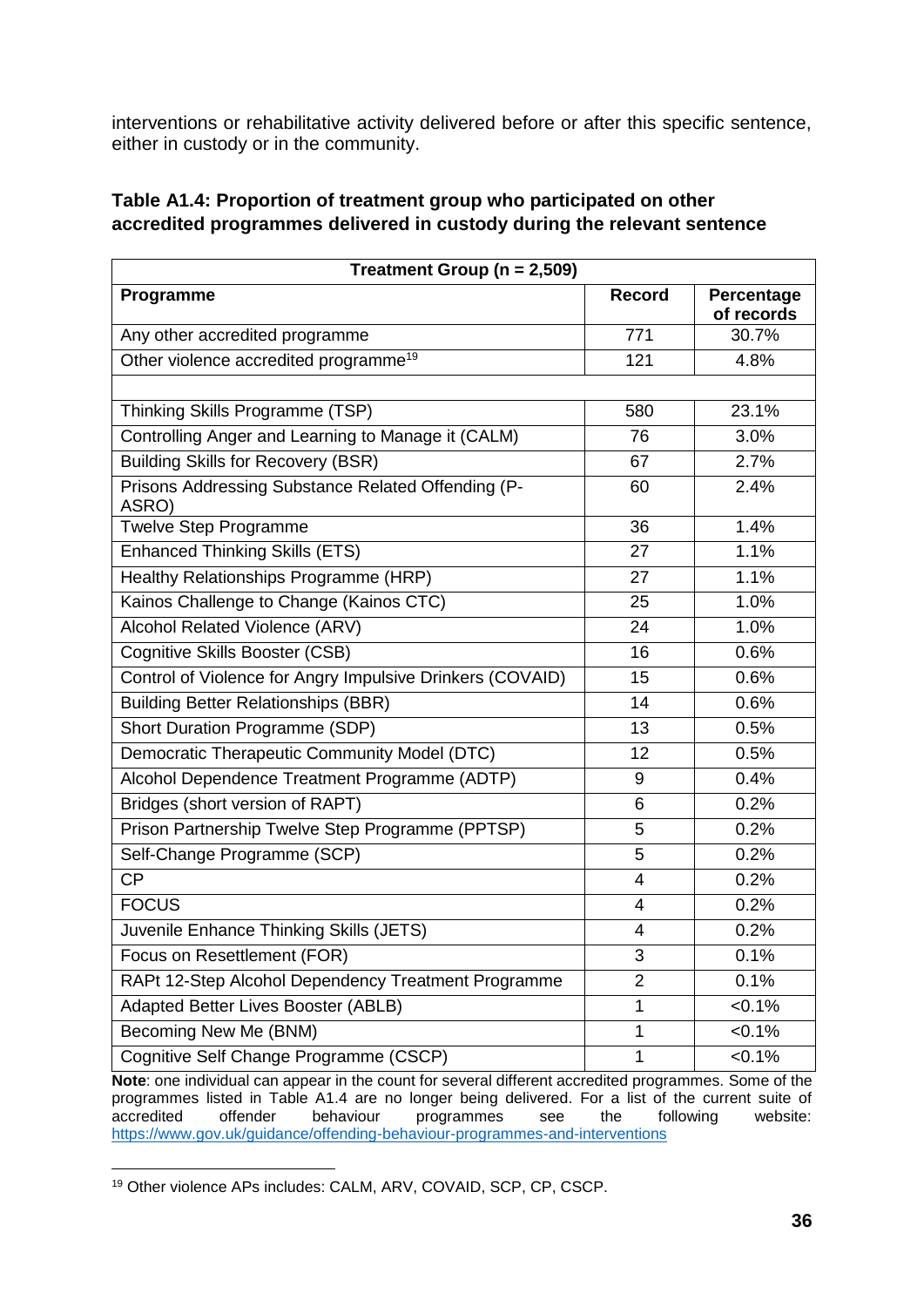### **2. Completion of the Programme**

The effect of those participating in RESOLVE may have been different if participants did not complete the programme. This sub-analysis aimed to determine whether the treatment effect was different for those who completed the programme and also those who started RESOLVE but did not complete it.

The treatment group was divided into RESOLVE completers and non-completers<sup>20</sup>. Subsequently, each sub-group was matched to the wider 'no treatment' comparison group pool used for the headline analysis. This measured the treatment effect for completers separately from the treatment effect for non-completers.

This analysis looked at two groups:

- 1) Those who completed RESOLVE compared to a matched comparison group who did not receive the programme
- 2) Those who did not complete RESOLVE compared to a matched comparison who did not receive the programme

### **3. Ideal Suitability for RESOLVE**

This analysis looked at those participants who fulfilled the most practically stringent RESOLVE criteria for treatment selection. In other words, it examined a subgroup of 'ideal' RESOLVE candidates by removing those deemed **potentially less suitable** to receive treatment. The remaining treatment group were those who were a guaranteed target group of the programme (compared to a matched comparison group who received no treatment).

Although RESOLVE is suitable for many people who may not fit this profile, this subanalysis specifically concentrated on those whose risks and needs were measurably best suited to the RESOLVE selection criteria. A participant must have met each of the five criteria to be considered 'ideally suitable'. The comparison group was filtered by the same criteria and matched to the treatment group. Please note: there was no clear indicator for domestic violence and therefore a proxy indicator has been used<sup>21</sup>.

The criteria included those with:

- An OGRS (see glossary) between 50 and 74 **AND/OR** an OVP score (see Glossary) between 30 and 59
- At least three risks or needs from the OASys variables specified for selection procedures in the RESOLVE handbook

<sup>&</sup>lt;sup>20</sup> Both Cortoni et al. (2006) and a follow-up of that study by Higgs et al (2019) both found a statistically significant effect for a sub-group of completers but not for those where there was intention-to-treat. For more information, see Annex 3.

<sup>&</sup>lt;sup>21</sup> The proxy indicator used was from Section 6 of the OASys assessment (Perpetrator of domestic violence or abuse towards a partner at any time) and is taken from matched OASys assessments.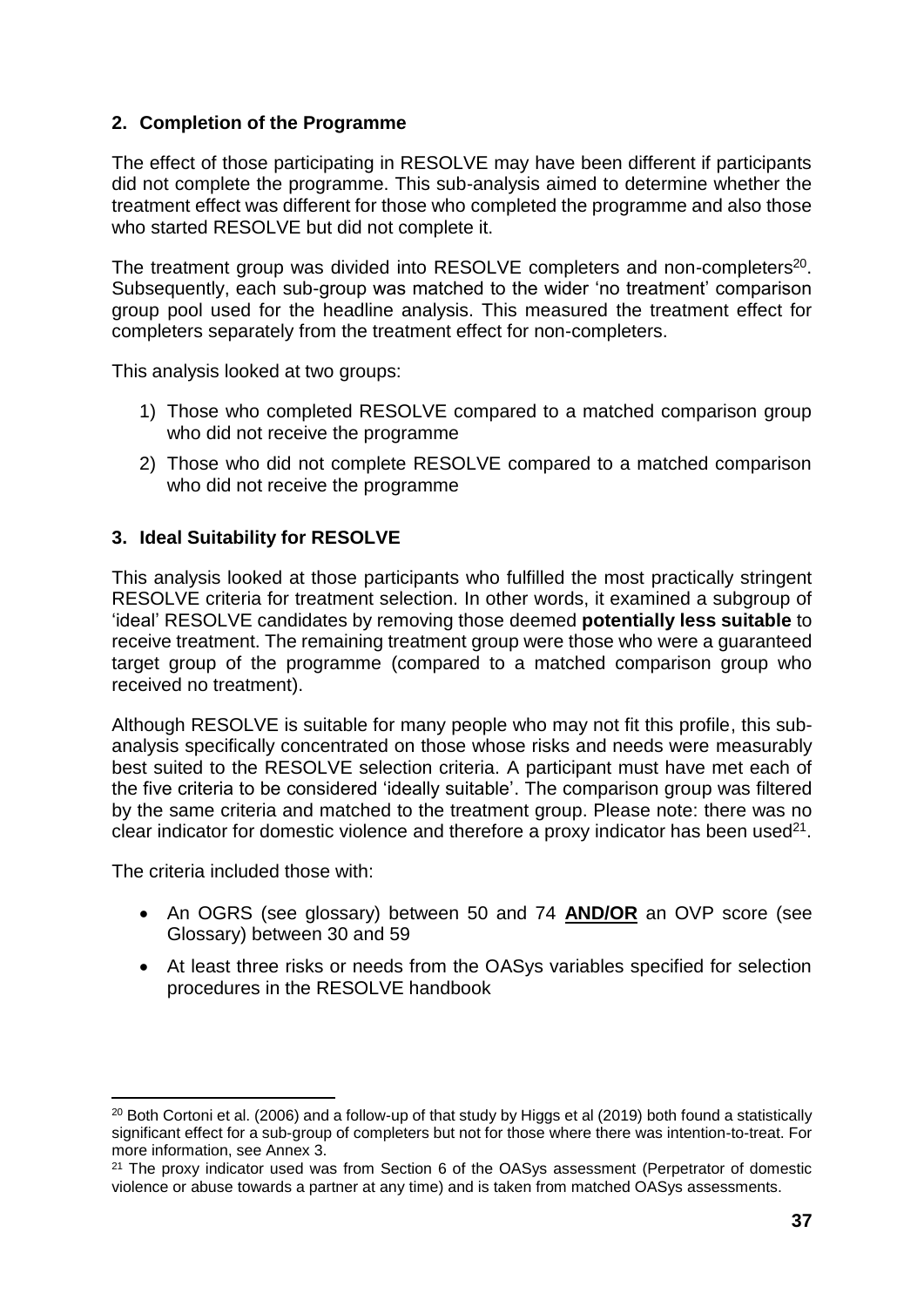The criteria excluded those recorded:

- With a history of domestic violence (to exclude all those whose violence could be predominantly within the context of intimate relationships and for whom the programme is ideally not intended).<sup>22</sup>
- With an index offence or history of sexual offending (for whom the programme is ideally not intended) $^{23}$
- As having been on another accredited programme (to isolate the effect of RESOLVE only on this ideal sub group and to remove any potentially negative or positive effects of receiving an additional programme within the same sentence)

The numbers of participants remaining after filtering on each individual criterion is outlined below. Those with an index offence or history of sexual offending were excluded in the initial creation of the treatment group and are therefore not included in the counts below. It should be noted that these criteria have been considered separately and an individual may be excluded for more than one reason:

- 2248 of 2509: met OASys risk and needs (261 participants excluded)
- 1831 of 2509: met OVP or OGRS scores (678 participants excluded)
- 1738 of 2509: RESOLVE only (771 participants excluded)
- 1347 of 2509: No Domestic Violence flag (1,162 participants excluded)

After combining these filters, the cumulative number of individuals remaining in the **pre-matched** ideal suitability treatment group for the one-year analysis was 815 (out of 2,509).

### **4. Programme Integrity (see Annex 5)**

This sub-analysis sought to evaluate the extent to which the programme integrity<sup>24</sup> of RESOLVE may have an impact on outcome<sup>25</sup>. Quality assurance of programme delivery was completed by HMPPS through the Interventions Integrity Framework (IIF). This was conducted for two different timeframes: 2014-2016 and 2016-2019. Given the differences in assessment between the timeframes, two cohorts of treatment and comparison groups were created. Using the quality assurance framework, the two

<sup>&</sup>lt;sup>22</sup> The assessment manual specified that, "If violence history is predominantly within the context of intimate relationships, refer to a domestic violence programme as an alternative."

<sup>&</sup>lt;sup>23</sup> The assessment manual specified that, "If violence history is sexually motivated or linked to sexual offending, refer to a sex offender treatment as an alternative."

<sup>&</sup>lt;sup>24</sup>Data measuring the delivery quality of RESOLVE was collected by HMPPS Interventions Services using different methodologies across different time scales (2014-2016 and 2016-2019). Assessments only measured information which was recorded and therefore may not be fully representative of delivery settings.

<sup>&</sup>lt;sup>25</sup> Lipsey, Landenberger, & Wilson (2007) found that quality of delivery had an impact on the success of treatment. Gannon et al. (2019) also suggested that certain delivery factors were likely to influence the efficacy of treatment. For more information, see Annex 3.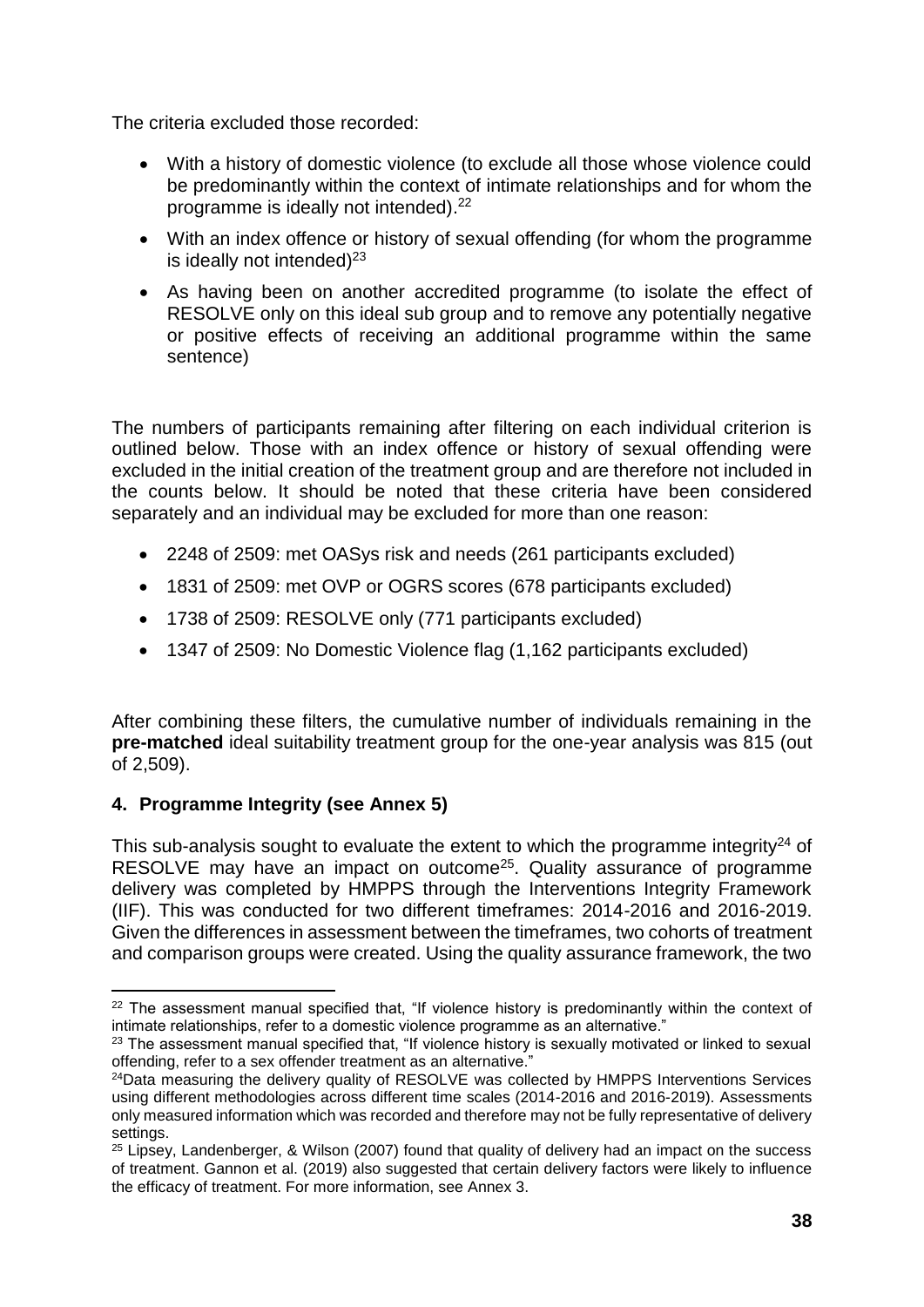cohorts were sub-divided by two types of prison establishments: prisons where the programme integrity was broadly maintained and prisons where the programme integrity was compromised. In the rare cases that programme integrity could not clearly be categorised, those establishments were omitted from the analysis.

As this sub-analysis focused specifically on prison establishments, the treatment effect being measured is closely tied to prison-specific circumstances. To be included, participants had to spend at least 50% of their sentence in the prison where they participated in RESOLVE and be released from that same prison. This ensured the sample was composed of individuals who spent most of their sentence in the same prison where they received RESOLVE and therefore minimised prison-based fixed effects<sup>26</sup>.

As a result, approximately 75% of participants were not included because the prison they were in was not classified in either of the programme integrity time categories, or they did not spend at least 50% of their time in the prison assessed. The sample size was therefore substantially smaller relative to other analyses. Smaller sample sizes are less likely to produce a statistically significant result and thus have a lower likelihood of supporting conclusions with an acceptable level of confidence.

This analysis examines the differences in the treatment effect when:

- 1) Programme integrity was broadly maintained when delivered in prison settings that met the guidelines outlined in programme and management manuals, compared to a matched comparison group. This category of prison setting was given either a Green or Green/Amber in the quality assurance ratings (see Annex 5)
- 2) Programme integrity was compromised when delivered in prison settings that did not meet the guidelines outlined in programme and management manuals, compared to a matched comparison group. This category of prison setting was given either an Amber/Red or Red in the quality assurance ratings (see Annex 5).

| Programme integrity broadly maintained | Programme integrity compromised vs |
|----------------------------------------|------------------------------------|
| vs comparison (2014-2016)              | comparison (2014-2016)             |
| Programme integrity broadly maintained | Programme integrity compromised vs |
| vs comparison (2016-2019)              | comparison (2016-2019)             |

The treatment and comparison groups were divided as follows:

# **Standardised effect sizes**

Effect sizes can be considered useful tools when evaluating the strength of a statistical relationship between two groups, or any differences between them. A standardised effect size calibrates the difference between outcomes of the treatment and comparison groups, in terms of the standard deviation. By standardising the measure,

<sup>&</sup>lt;sup>26</sup> This involved creating an estimate for an equivalent intervention start date for comparison group members, using imputation techniques informed by the relationships between key variables in the treatment group data.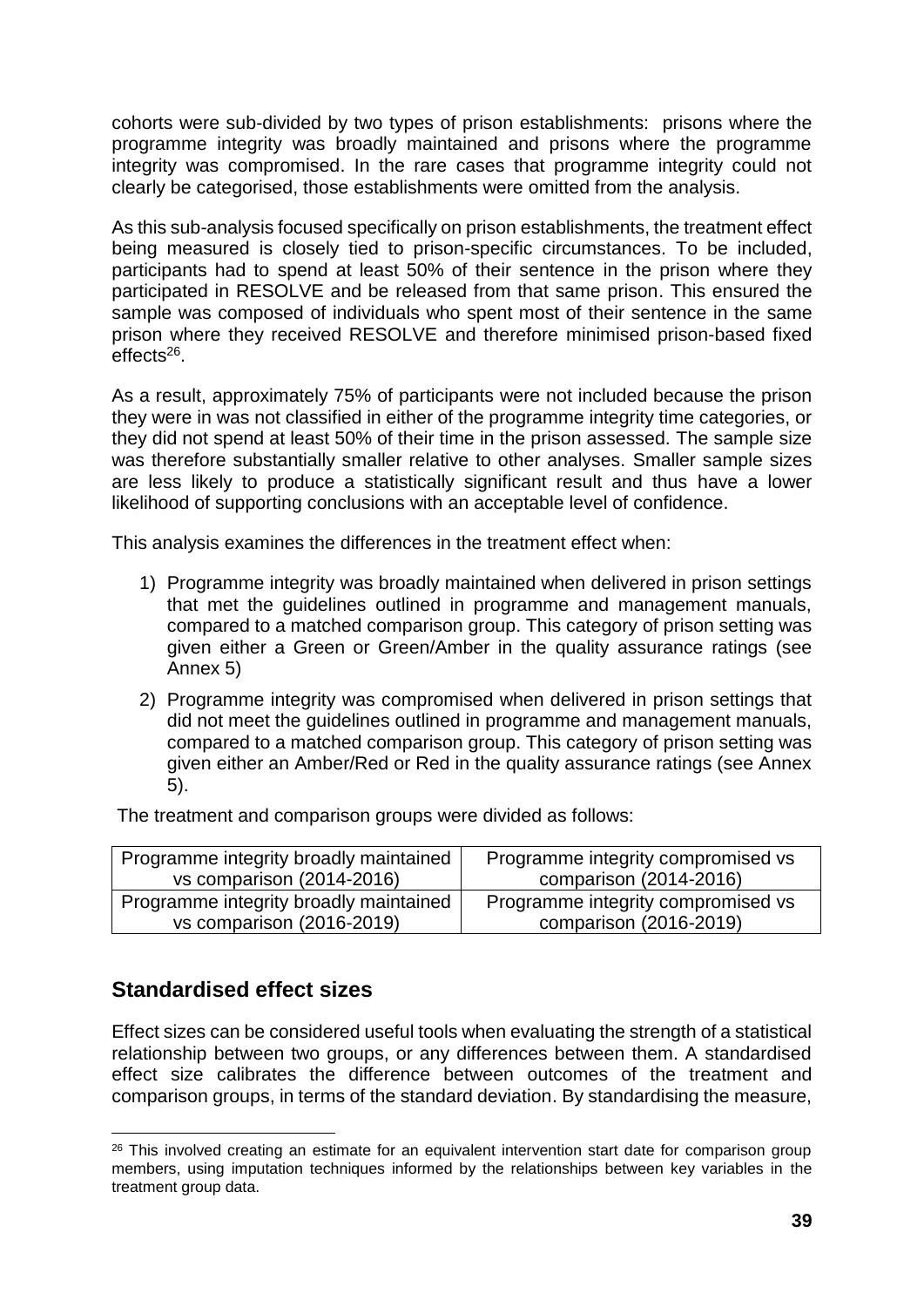the units of measurement are removed, with the aim of making them easier to evaluate and compare (including comparisons with other similar interventions).

Cohen's *d* has been selected as the measure of standardised effect size. This is calculated, for each outcome measure, as the difference between the averages for the treatment and comparison groups, divided by the pooled standard deviation for both groups. It should be noted that averages for each group are calculated as weighted averages, based on the weights assigned to each record within each group as part of the propensity score matching process.

The formula is given below, where  $M_1$  is the weighted average for the treatment group,  $M_2$  is the weighted average for the comparison group, and  $S_1^2$  and  $S_2^2$  are the weighted variances of the treatment and comparison groups, respectively.

$$
d = (M_1 - M_2) / \sqrt{\frac{S_1^2 + S_2^2}{2}}
$$

To aid the interpretation of effect sizes, the Cohen's *d* statistic is typically categorised as follows (Cohen, 1988):

- **Small**: denoting an effect size greater than or equal to 0.2 but below 0.5
- **Medium**: denoting an effect size greater than or equal to 0.5 but below 0.8
- **Large**: denoting an effect size greater than or equal to 0.8

Small, medium and large categories are however relative to the area of behavioural science or specific research method being employed (Cohen, 1988). Moreover, effect sizes taken from 81 criminology meta-analyses were on average small to medium (Barnes et al., 2020). See Annex 3 for a review of selected meta-analyses specifically for offender behaviour programmes and details on effect sizes are included.

The point in estimating effect sizes is to provide some indication about the strength of an effect. This effect is separate from statistical significance which indicates whether or not the effect is likely due to chance. In this evaluation, where there are 'small' effect sizes (above 0.2 but below the 0.5 medium effect), the confidence intervals tend to be wider around the results. In other words, there is a higher degree of uncertainty in these estimates. Therefore, effect sizes should be considered carefully alongside the full suite of information and results.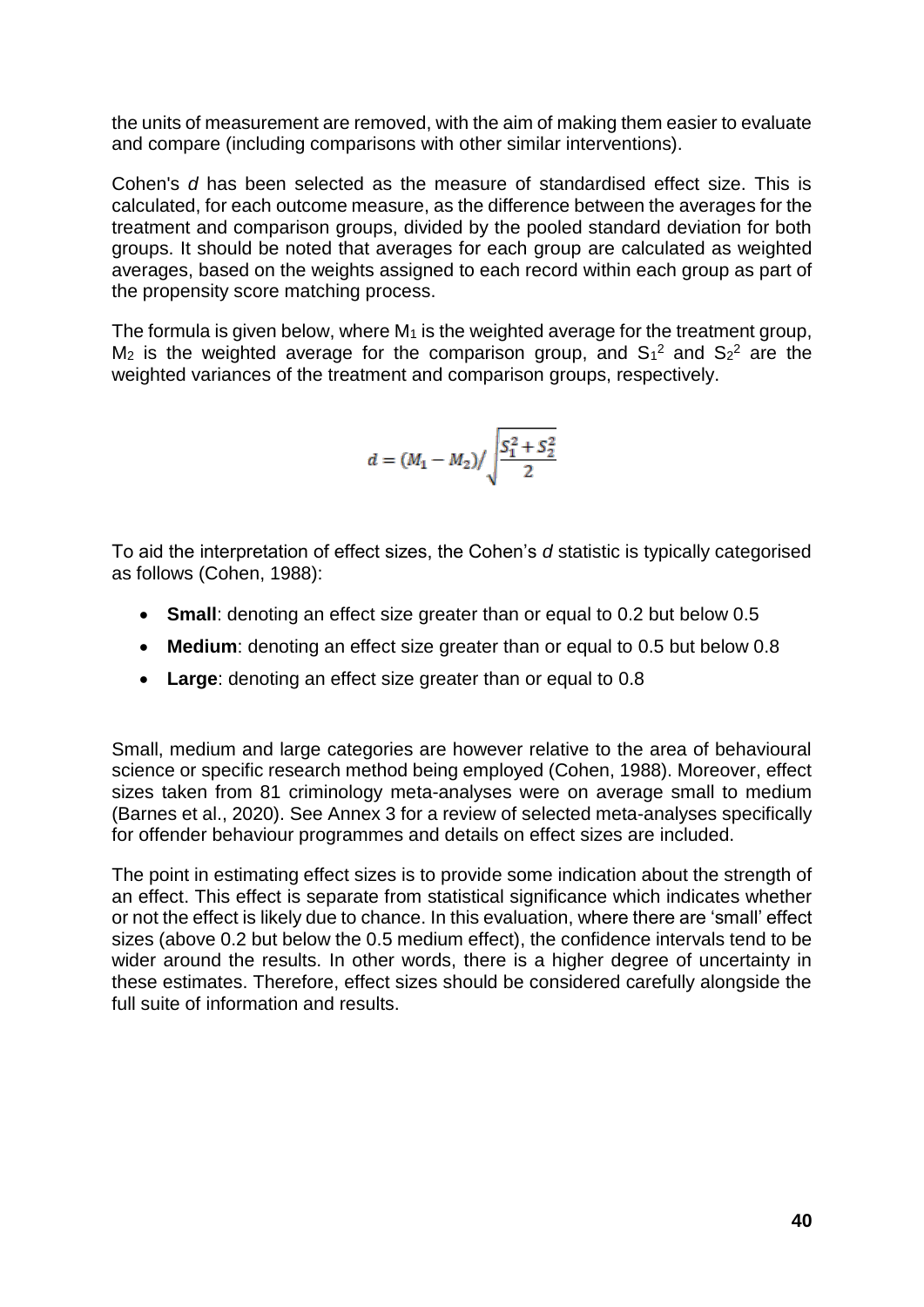# **Sensitivity analyses**

A series of sensitivity analyses were run on both the one-year general and two-year violent headline analyses, to measure the possible effect of certain methodological decisions on the results. It should be noted that the chosen method was selected on the basis that the model should include variables both theoretically and empirically associated with selection and outcome. Given other theoretical considerations, having a lower mean absolute standardised difference does not necessarily mean that the matching is better. The following table provides an explanation of selected sensitivity analyses and their results, with reference to the one-year general reoffending headline analysis.

| <b>Sensitivity</b>                                                                  | <b>Explanation</b>                                                                                                                                                     | <b>Findings</b>                                                                                                                                                                                                                                                   |
|-------------------------------------------------------------------------------------|------------------------------------------------------------------------------------------------------------------------------------------------------------------------|-------------------------------------------------------------------------------------------------------------------------------------------------------------------------------------------------------------------------------------------------------------------|
| Standard<br>approach                                                                | The chosen approach is<br>displayed here for comparison<br>against other sensitivities.<br>Radius matching (with<br>replacement) with a uniform<br>kernel was applied. | 143 variables were included in the<br>final model with a mean absolute<br>standardised difference of 0.78%                                                                                                                                                        |
| Parsimonious                                                                        | To explore the effect of having<br>fewer variables in the model<br>(tougher constraints imposed<br>when determining model<br>variables).                               | 79 variables were included in the final<br>model with a mean absolute<br>standardised difference of 0.79%.<br>The results and matching quality<br>were very similar to the standard<br>approach.                                                                  |
| Non-<br>parsimonious                                                                | To explore the effect of having<br>more variables in the model<br>(looser constraints imposed<br>when determining model<br>variables).                                 | 176 variables were included in the<br>final model with a mean absolute<br>standardised difference of 0.74%.<br>The results and matching quality<br>were very similar to the standard<br>approach taken.                                                           |
| Epanechnikov<br>kernel                                                              | This explores using an<br>alternative type of kernel<br>matching sometimes used for<br>PSM models.                                                                     | 143 variables were included in the<br>final model with a mean absolute<br>standardised difference of 0.77%.<br>The matching quality and also the<br>results were very similar to the<br>standard approach taken.                                                  |
| Exclusion<br>of<br>OASys (including<br>OVP and OGRS)<br>variables from the<br>model | To explore the effect of<br>including OASys data in the<br>model.                                                                                                      | 64 variables were included in the final<br>model with a mean absolute<br>standardised difference of 0.56%.<br>The results were very similar to the<br>standard approach taken though the<br>matching quality was marginally<br>better than the standard approach. |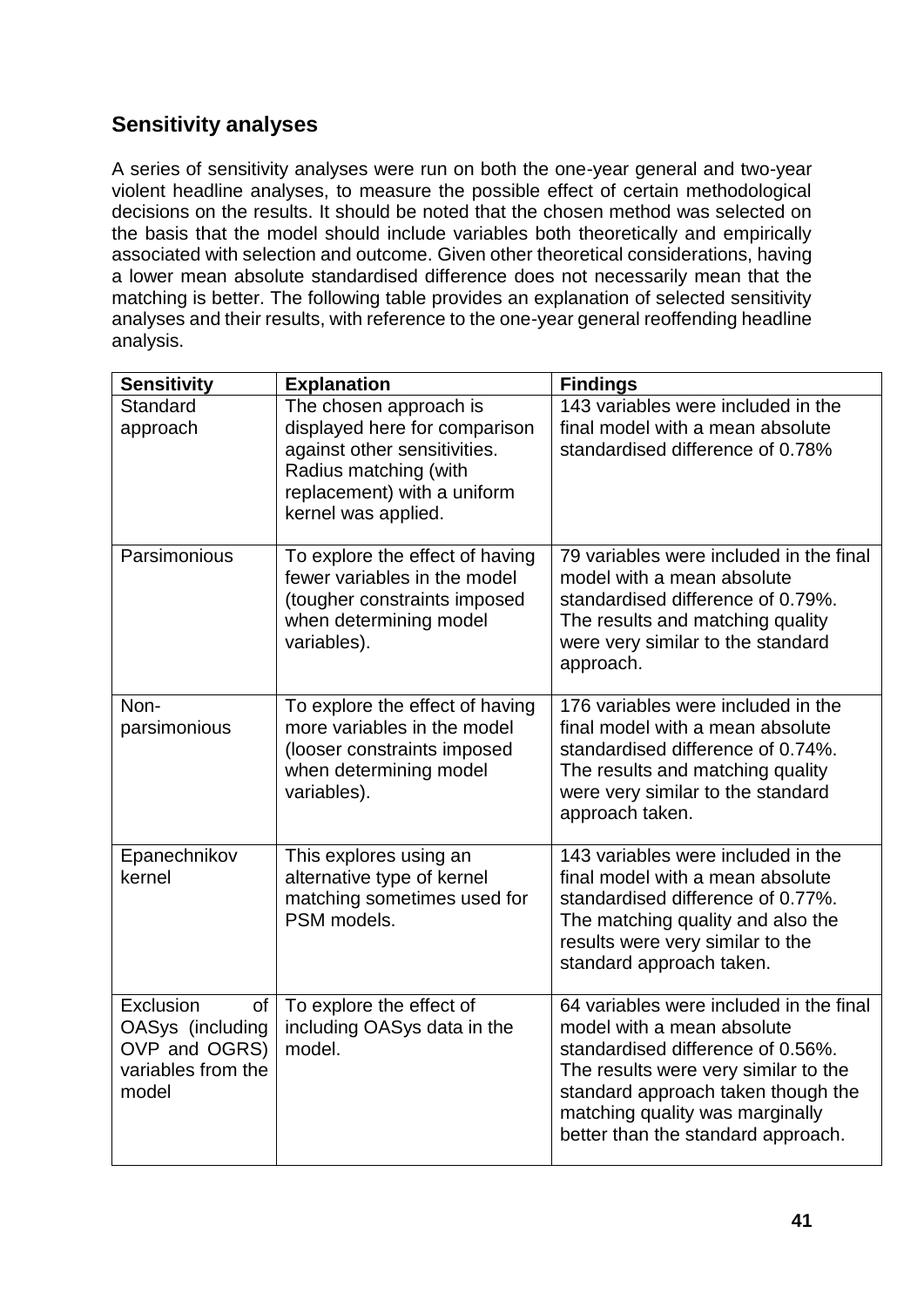The results of equivalent sensitivity analyses for the two-year violent reoffending headline analysis were also similar to the standard approach.

# **Limitations and caveats**

- Whilst this study uses a recognised evaluation methodology (propensity score matching), which is considered level 4 on the SMS (Scientific Methods Scale)<sup>27</sup> it is not as robust as a randomised control trial or a prospectively-matched evaluation. For a detailed discussion of the strengths and limitations of propensity score matching, see Mews, Hillier, McHugh, & Coxon (2013), and Ministry of Justice (2015).
- While propensity score matching can provide a robust quasi-experimental approach, it can only match, and therefore reduce bias, on observed factors (information that is recorded). Despite efforts to include all observed factors known to be predictive of selection onto RESOLVE and of reoffending risk, the importance of information that is not recorded cannot be known and it is possible that unobserved factors could influence these results. This is a particular risk for the completers and non-completers sub-analyses. All efforts have been made to match on characteristics which may be proxies for completion. However, it is possible that the characteristics did not fully control for the lack of an observable "completion" counterfactual filter in the comparison group.
- These analyses only concern reoffending outcome data. Although outside the scope of Justice Data Lab analyses, there may be other important outcomes to consider for rehabilitation interventions. Examples of this might include increased employability or positive attitudes.
- A sub-analysis was performed to isolate the effect of RESOLVE from other accredited programmes. It is possible that comparison individuals (those who did not attend RESOLVE during the index sentence) instead undertook a nonaccredited cognitive behavioural programme after being released from prison or engaged in other rehabilitative activity that might have had an impact on reoffending rates.
- This evaluation measures a treatment effect using proven reoffending outcomes in accordance with the standard Ministry of Justice definition as used in Proven Reoffending National Statistics.

<sup>&</sup>lt;sup>27</sup> This is a five-point scale ranging from 1, for evaluations based on simple cross-sectional correlations, to 5 for randomised control trials. Systematic reviews and meta-analyses typically include impact evaluations scored 3 or above on the SMS to attempt to understand what works. (See Sherman et al. 1998).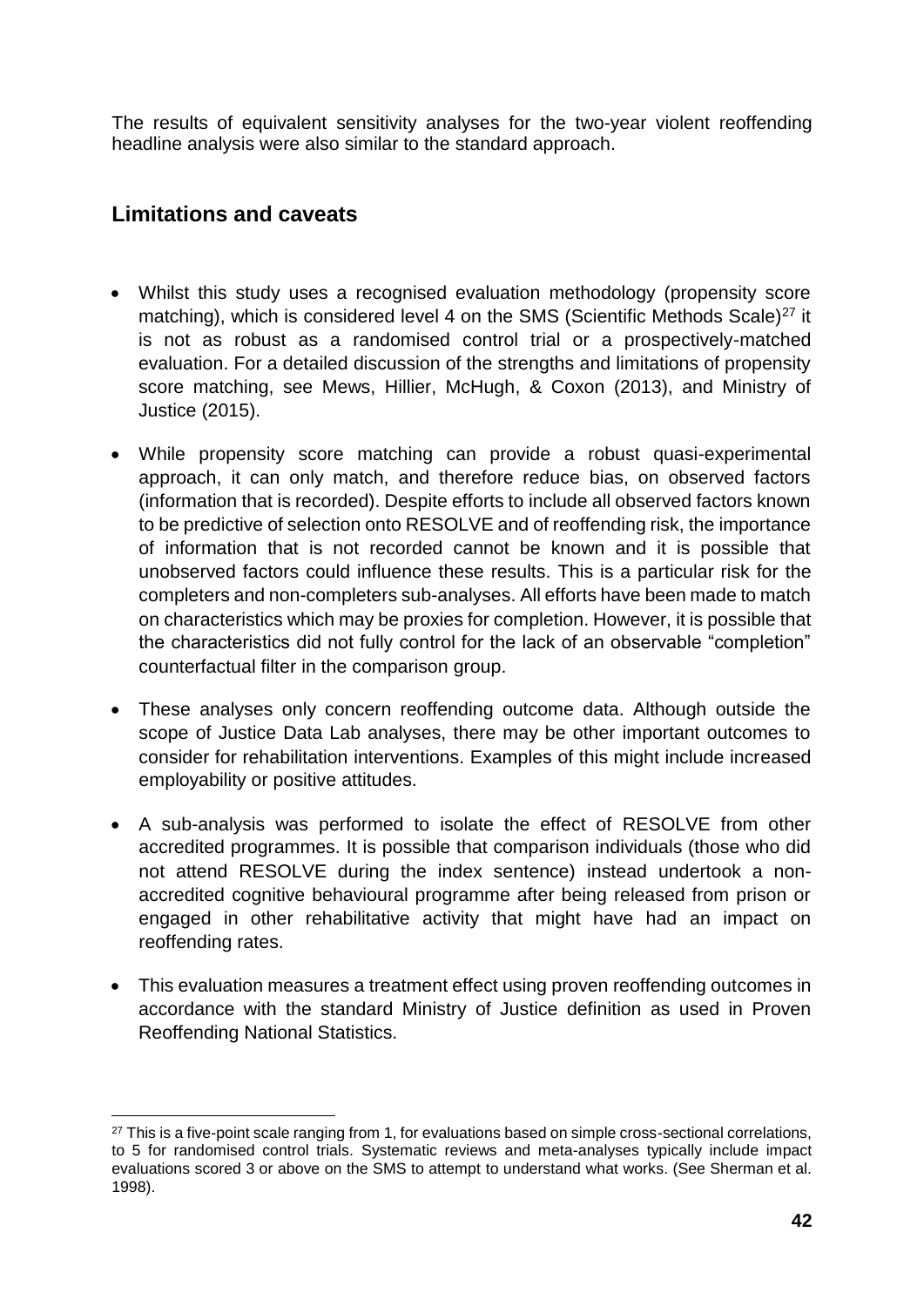- o As such, the study only accounts for proven reoffending. This does not measure treatment effects on crimes that are committed but not recorded by the police or do not lead to a caution or conviction.
- o This evaluation does not adjust for any restriction on the time individuals are at liberty to reoffend in the community. Such restrictions include recall, additional sentences and time spent outside the UK.
- A subset of programme participants (many of whom will have completed the programme) remain in prison. These will not be included in the treatment group, since there will be no data on reoffending in the community available. Therefore, the effect of the programme for this cohort will not be reflected in these analyses.
- As a subset of general reoffending, the number of violent reoffenders will be relatively smaller. Where there is a relatively low reoffending rate (particularly in combination with smaller sample sizes), they may be less likely to produce a statistically significant result. Thus, for the violent analyses, there may be a lower likelihood of supporting conclusions with an acceptable level of confidence.
- Following PSM, results will only be presented if they consist of at least 30 offenders. From a statistical perspective, and therefore considered in JDL analyses, any sample of fewer than 30 offenders will be unlikely to produce a statistically significant result. More generally, lower sample sizes lead to a reduced likelihood of concluding with an acceptable level of confidence that any difference in reoffending between the treatment and control groups was real rather than the result of chance. This is most prevalent in the programme integrity sub-analyses where the sub-groups are smaller.
- Statistical significance as defined in this report means that if no real differences exist there is a 5% chance of each result nonetheless being found to be statistically significant. On the same basis though, the chance of at least one of the many results being found to be statistically significant is much higher than 5%. Given the number of analyses, sub-analyses and outcome measures involved in this evaluation, care should therefore be taken when interpreting the findings. While multiple correction methods can be applied to reduce the risk of concluding that the treatment effect has a positive impact due to one or more measures being found to be statistically significant, these also have the undesirable effect of increasing the likelihood that real differences will not be detected. The results presented in this report have therefore not been adjusted in this way.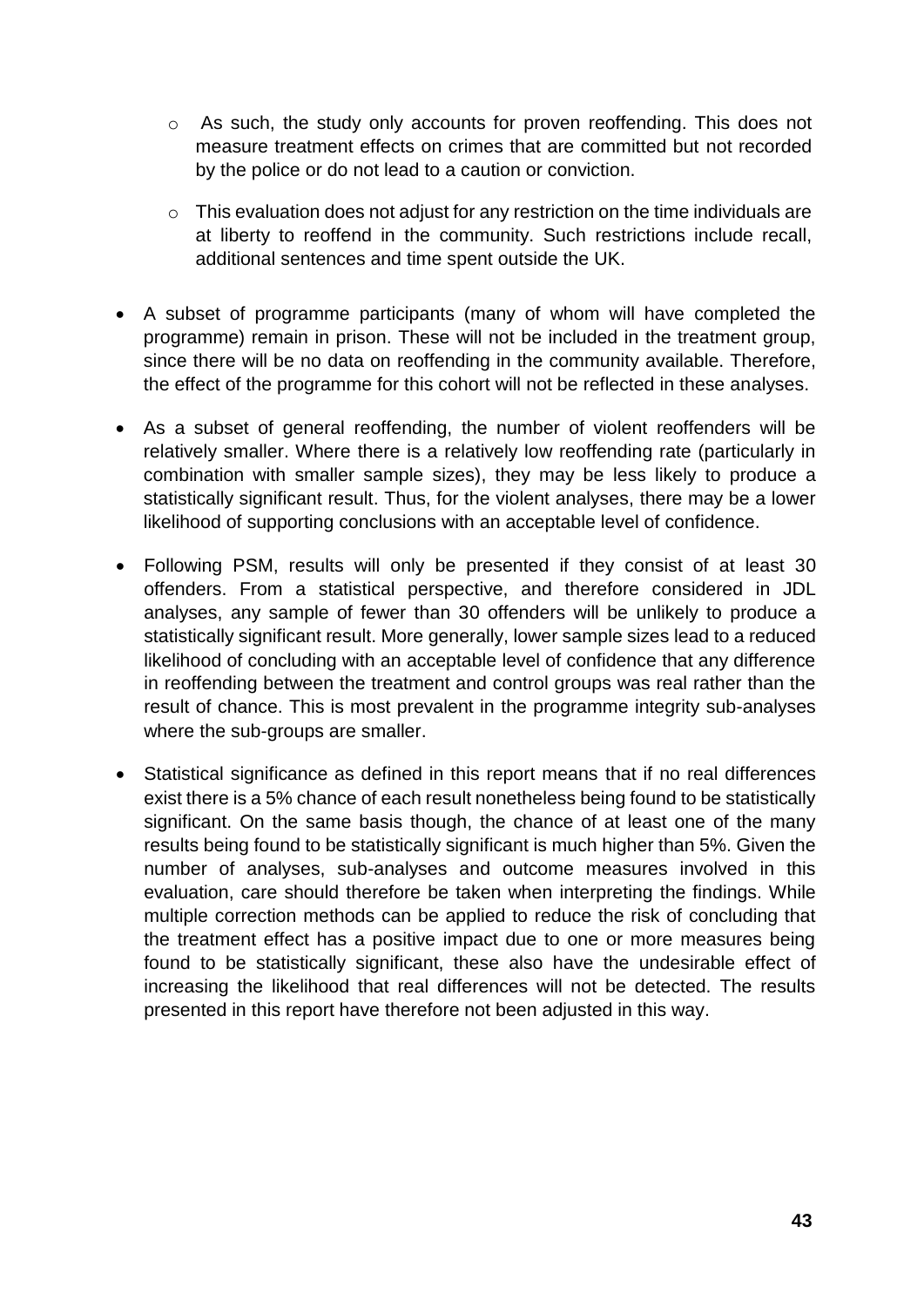# <span id="page-43-0"></span>**Annex 2: Description of RESOLVE**

# **Overview**

RESOLVE is a moderate intensity cognitive behavioural intervention designed by HMPPS which aims to reduce violent reoffending in medium risk men. HMPPS has a history of delivering interventions to this group. RESOLVE represents an evolution of learning in relation to programming for men with violence in their offending histories. RESOLVE was accredited by the Correctional Services Accreditation and Advice Panel (CSAAP) in October 2013 (see Annex 4).

RESOLVE is predominantly a group work programme but incorporates several individual sessions and offers opportunities to tailor programme content to meet the individual needs of participants. The multi-modal design of the programme offers psycho-education alongside the development of cognitive and behavioural skills. These are designed to help participants address and modify unhelpful behaviours and build on their strengths so that they can develop a positive, pro-social identity for the future.

# **Theories of violence**

The literature base offers multiple theories of violence, including social perspectives, biological, psychodynamic, behavioural and others. However, individual factors alone are unlikely to account for the complexities of human behaviour, or account for individual differences in these behaviours. Current thinking asserts that aggressive behaviours occur due to a combination of biological, psychological and social (environmental) factors (Huesmann & Guerra, 1997; Huesmann, 1998 Anderson & Bushman, 2002; Dodge, Coie & Lynam, 2006).

RESOLVE was developed to address a range of criminogenic needs associated with the use of aggression and violence. To support this approach, the programme integrates the General Aggression Model (GAM) (Anderson & Bushman, 2002) within the programme enabling the biological, psychological and social theories to be brought together into a broader multi-factorial theory of aggression. This allows individuals to explore and address their personal relationship with aggression and to consider where they are best placed to develop strengths and protective factors.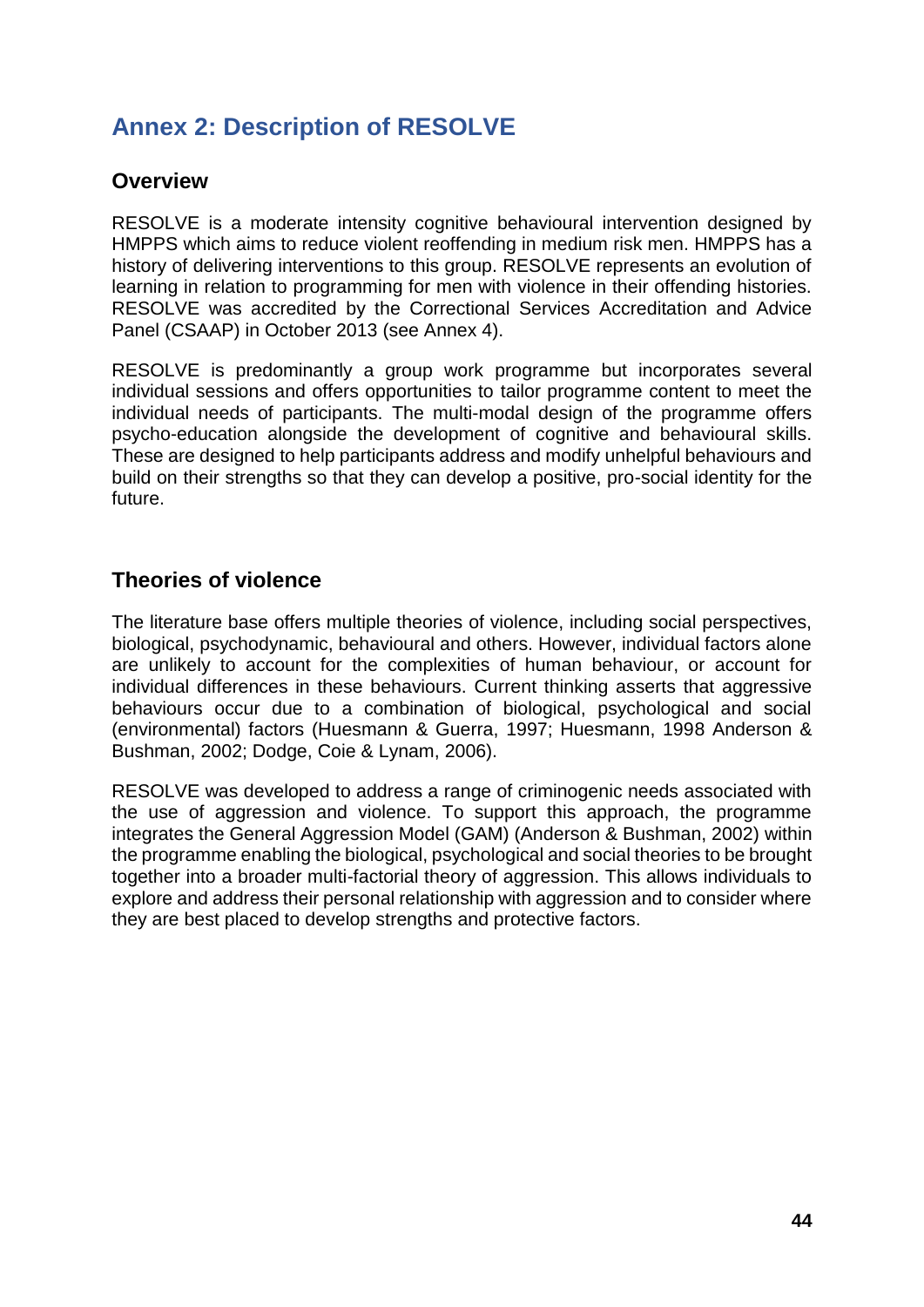#### **Figure A2.1 RESOLVE Model of offending based on the General Aggression Model.**

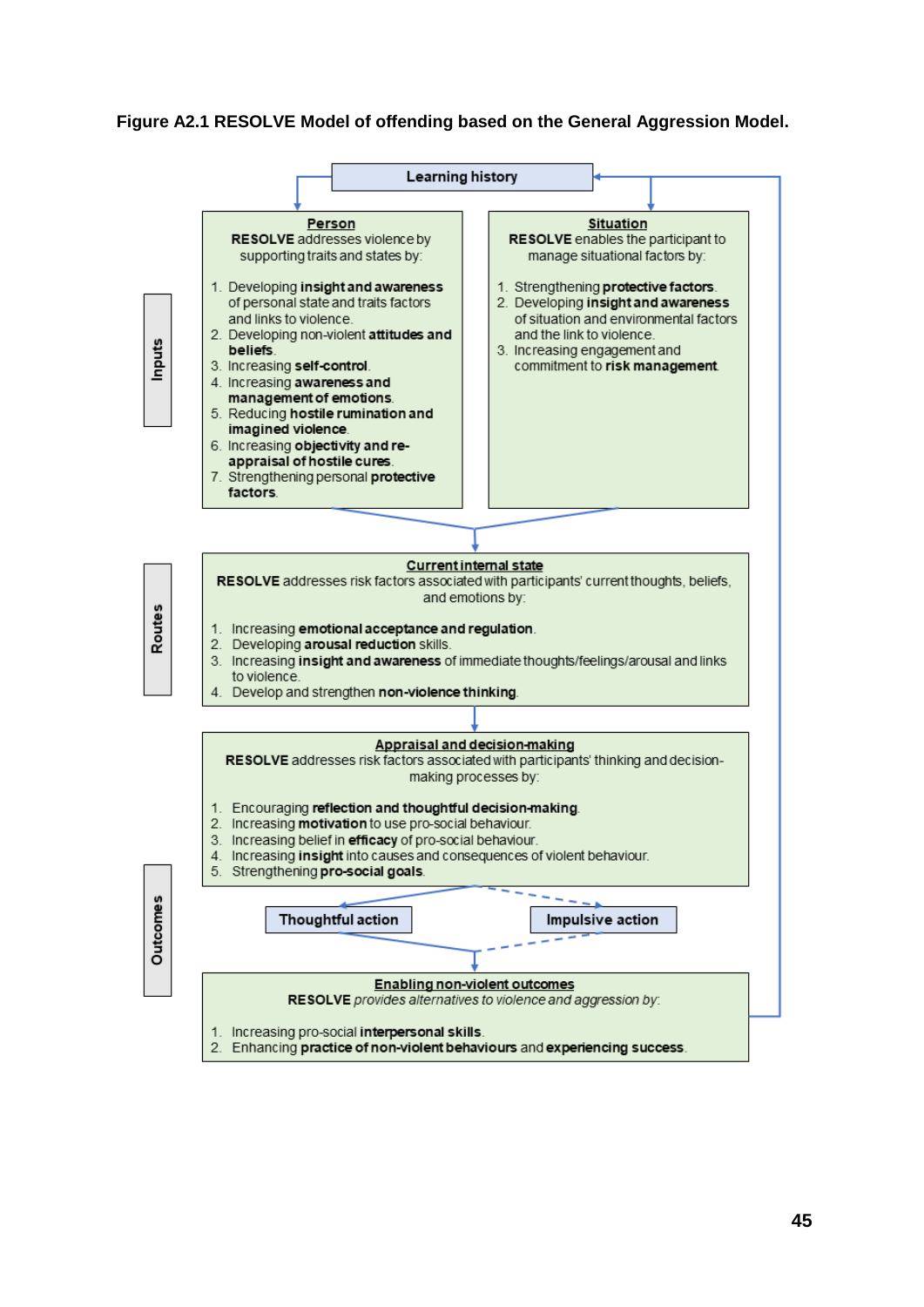# <span id="page-45-0"></span>**Annex 3: Summary of findings from selected meta-analytic reviews of the efficacy of treatment for violent offenders**

In the fields of criminology, criminal psychology, and forensic mental health, there has been a broad enterprise, spanning several decades, to examine "what works" in reducing criminal behaviour for individuals with criminal convictions. However, there is still sparse empirical evidence that intensive psychological interventions for individuals with violent convictions leads to reduced reconviction rates or changes in factors considered reliably predictive of recidivism (Polaschek, 2017).

Typically, evidence for criminal justice interventions is presented in studies known as meta-analyses, which examine aggregate data from multiple independent studies of the same subject to determine overall trends. This annex provides a non-systematic review of four recent meta-analyses of psychological interventions for individuals with violent convictions. The aim is not to provide an exhaustive review of the current literature but to provide a reasonable context for the study that was conducted.

# **Evidence for cognitive skills-based offender behaviour interventions: general reoffending**

*Lipsey et al. (2007)*

Lipsey et al. (2007) conducted a widely-cited meta-analysis examining the general impact of cognitive skills-based interventions in criminal justice internationally. Although the interventions included were not specifically targeted at individuals with violent convictions the results are of interest given the nature of the interventions. Among the main conclusions, Lipsey et al. found:

- The odds of no-recidivism after participation in an intervention were more than one and a half times as great as those for individuals in the control group (an average "mean odds ratio" of 1.53). In other words, during the 12 months postintervention, the odds of recidivism were higher for the control group.
- Lipsey et al. reported a 40% mean recidivism rate in the control group compared to a 30% mean recidivism rate in the treated group, which they reported as a relative reduction of 25% in recidivism.
- Lipsey et al. also reported larger odds of recidivism for the control group for the "most effective configurations of CBT" with a recidivism rate of 19% for treated offenders in those programmes compared to 40% in the control groups, where control group members were 2.86 times more likely to have reoffended.

The review concludes overall that there were three key factors that influenced the effect of CBT programmes for offenders: how well the treatment was implemented, the absence or presence of certain treatment elements, and the level of risk of reoffending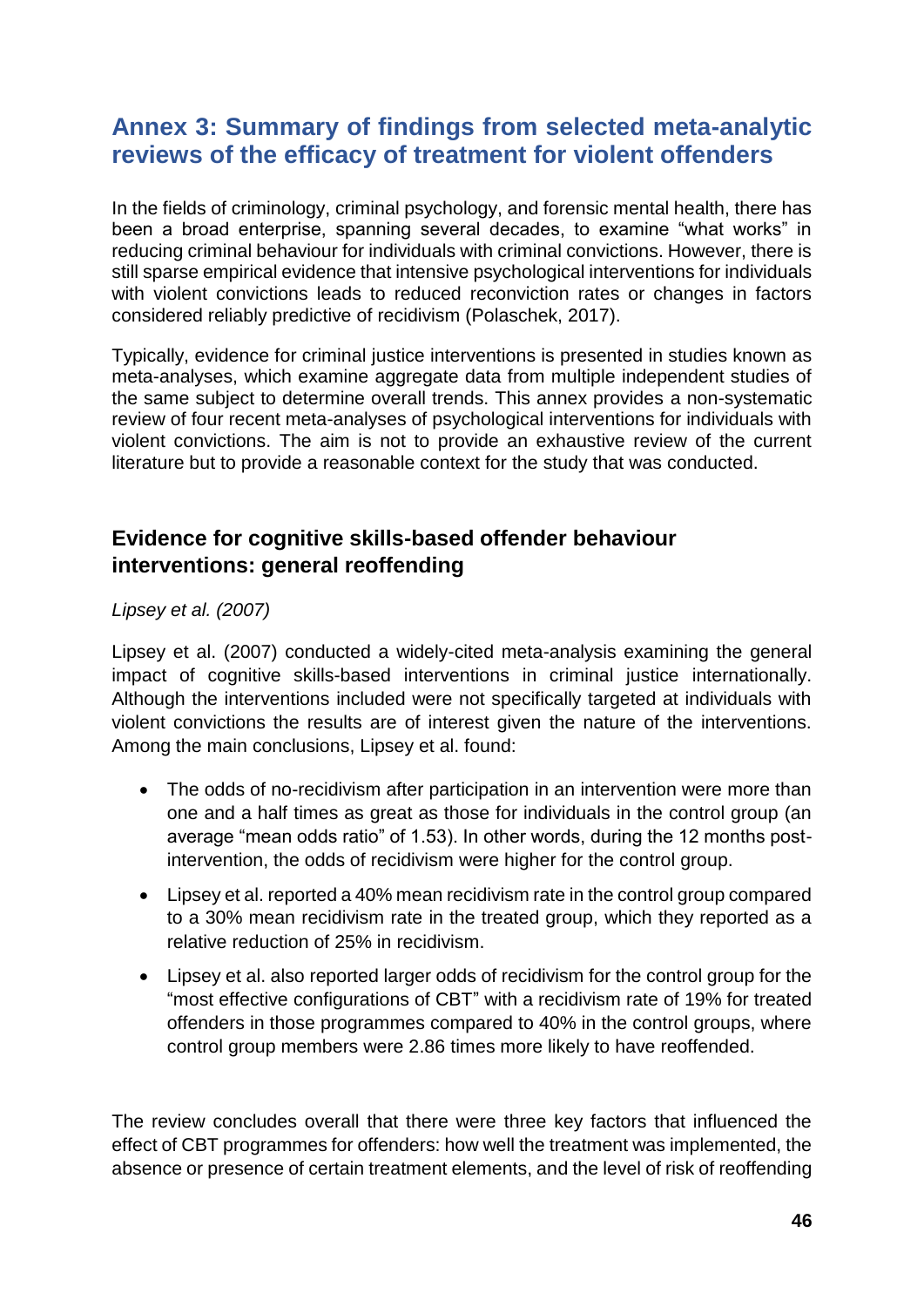of the participants selected. The authors reported that the most critical factor was implementation quality. As such, the most effective treatment programmes were those with low drop-out rates, where activity was implemented in accordance with programme manuals, and where the providers have received appropriate training in CBT. There was nothing to suggest that the form of CBT used was important, rather it was the general therapeutic approach that had a positive effect on recidivism. When a comparison was made of the different courses of treatment, the presence of two treatment elements was shown to increase the effect: training in anger management and training in interpersonal problem solving. There were, however, two treatment elements that had the opposite intention and reduced the effect: behaviour modification and the inclusion of victim impact. The results also showed that CBT had a greater effect on offenders with a high risk of recidivism, than those with lower risk.

Lipsey et al. also found, however, that there was significant variation across the individual studies in effect sizes. In other words, aggregate findings are affected by the varying quality and representativeness of the individual studies. The limitations in the cited studies included (but were not limited to): (1) the increasing age of the studies; (2) the lack of randomised studies or quasi-experimental studies (those that use statistical techniques like propensity score matching or regression discontinuity to simulate randomisation); (3) a lack of studies using proven criminal sanctions, like reconvictions, as an outcome; (4) a lack of studies using at least a one-year follow-up period; (5) a lack of studies with a sample size greater than 200; (6) a lack of studies examining programmes with an adequate level of delivery quality; (7) high levels of attrition (drop-out) in the programmes evaluated; and (8) a large number of studies (one-half of the total) examining programmes for "low" or "low-medium" offenders.

# **Evidence for violent offender behaviour interventions**

In terms of violent offending specifically, four recent meta-analyses that explicitly focus on correctional programmes targeting individuals with violent convictions were identified. The four meta-analyses evaluate different combinations from a pool of international outcome studies of varying methodological quality. One meta-analysis found no statistically significant overall effect of treatment on reconvictions (Henwood, Chou & Browne, 2015), but was focused on anger-management rather than violent behaviour. The other three meta-analyses found positive statistically-significant overall effects of treatment on reconvictions (Gannon, Olver, Mallion & James, 2019; Jolliffe & Farrington, 2007; Papalia, Spivak, Daffern & Ogloff, 2019).

Each of these meta-analyses included and excluded studies depending on their aims and objectives. All reported notable variation in effect sizes and methodological quality across those studies. All of the meta-analyses included at least some individual studies that are known to have methodological limitations, limiting the ability to draw credible and reliable conclusions from them. The following sections outline the findings of the meta-analyses followed by an examination of the individual studies included.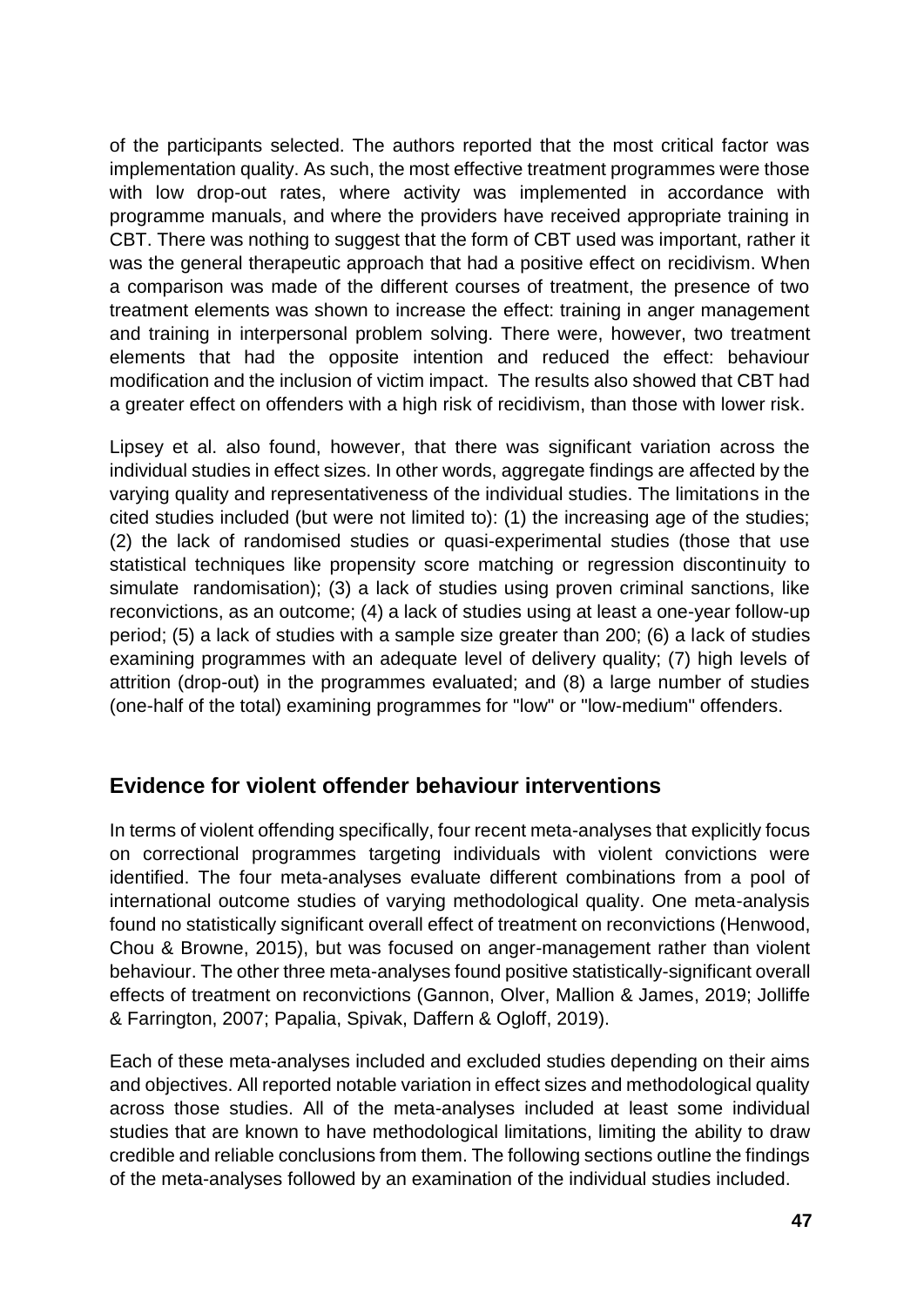#### *Jolliffe and Farrington (2007; 2009)*

The earliest, by Jolliffe and Farrington (2009), was commissioned by Swedish National Council for Crime Prevention and was an update to a 2007 report commissioned by the Ministry of Justice. Jolliffe and Farrington identified 12 relevant impact evaluations. It is worth noting that Jolliffe and Farrington's meta-analysis also included one study that examined a supervision intervention (electronic monitoring) rather than a cognitive-skills programme<sup>28</sup>. Jolliffe and Farrington concluded that the combined effect sizes of those studies indicated that the interventions reduced both general and violent recidivism to a statistically-significant level<sup>29</sup>. Overall, this represented approximately 7-9% fewer general reconvictions in treated groups and 6-7% fewer violent reconvictions. However, the size of the statistical effects for those reductions were relatively small for both general and violent reoffending $^{30}$ .

Jolliffe and Farrington also examined the extent to which study features influenced their findings. They found that low-quality studies generated higher effect sizes than the high-quality studies for violent recidivism (but not general recidivism). A moderate negative correlation between the method of analysis and effect size was found. They also found that intention-to-treat (ITT) analyses (where participants are allocated based on the assignment to treatment and not on the treatment they eventually received) were associated with lower effect sizes than analyses of completers only. A moderate negative correlation between date of publication and violent recidivism effect size was speculated to 'reflect the lower methodological quality of the studies that were undertaken earlier' (p. 31).

After controlling for methodological quality, Jolliffe and Farrington (2009) found that for general reoffending, lower reoffending rates were associated with the use of cognitive skills, role-playing and relapse prevention. For violent reoffending, lower rates were associated with role-play. Although it was not possible to determine which features were most influential, their analyses suggested that interventions employing two or three of the more successful features were associated with statistically significantly higher effects for general reoffending. There were no independent programme features that were related to higher effect sizes for violent recidivism. Jolliffe and Farrington concluded that interventions for violent offenders are successful dependent on the duration and content of those interventions, but that 'evaluative research of higher methodological quality is needed before firm conclusions can be drawn' (p. 41).

<sup>28</sup> A study by Finn and Muirhead-Steves (2002).

<sup>&</sup>lt;sup>29</sup> Statistically-significant findings were reported in both their random-effects and fixed-effects metaanalytical models. A fixed effect meta-analysis assumes all studies are estimating the same (fixed) treatment effect, whereas a random effects meta-analysis allows for differences in the treatment effect from study to study (Riley, Higgins, & Deeks, 2011).

<sup>30</sup> Effect sizes (reported as Cohen's *d*) were *d* = .14 (fixed model) and *d* = .18 (random model) for general reoffending. Effect sizes were *d* = .12 (fixed) and *d* = .14 (random) for violent reoffending.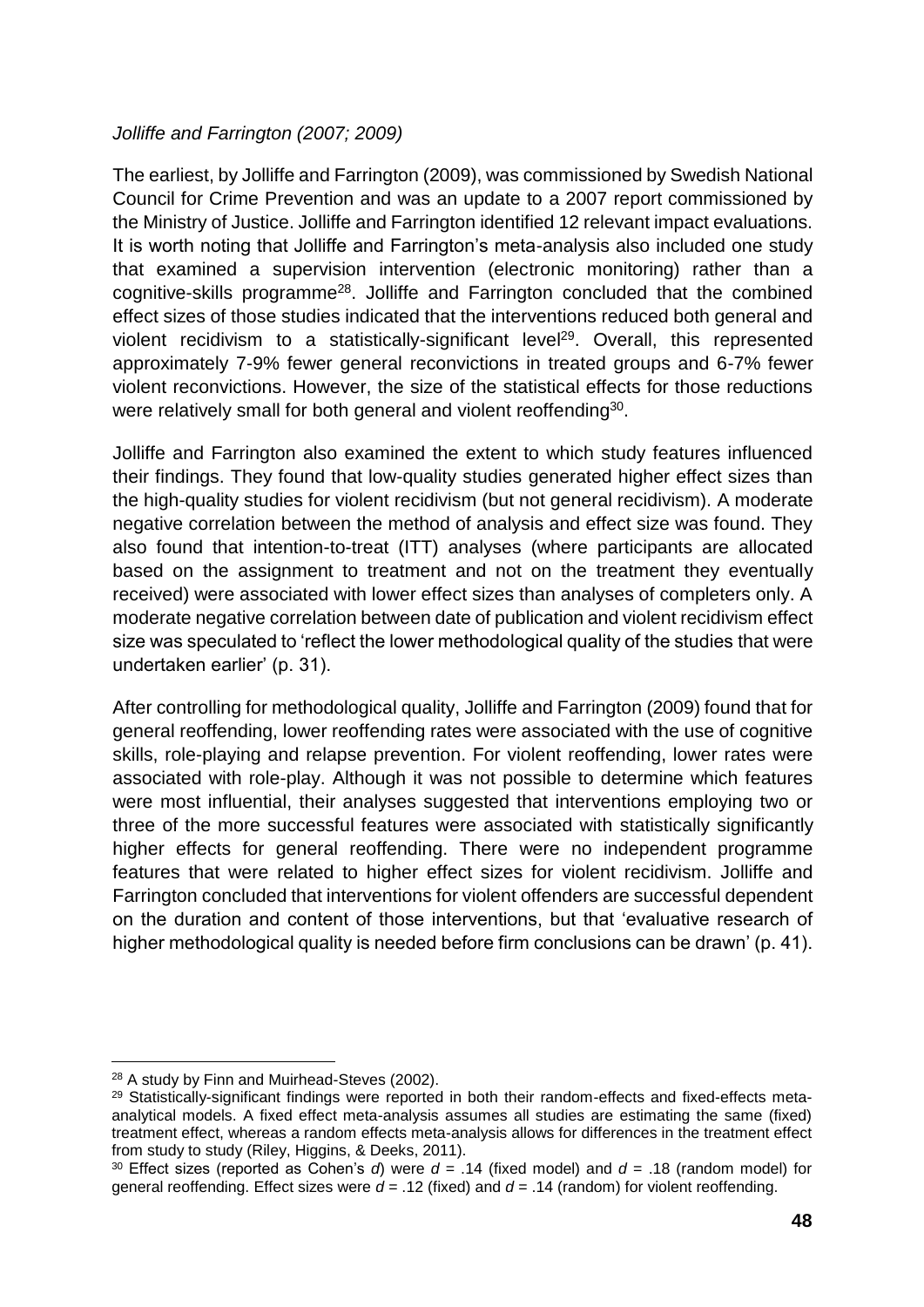#### *Henwood et al. (2015)*

In 2015, Henwood et al. conducted a meta-analysis on the effectiveness of cognitivebehavioural therapy-informed anger management interventions on reducing reoffending amongst adult male offenders. They identified 14 relevant studies, including the nine in Jolliffe and Farrington (2007). However, five were subsequently excluded for not using proven outcomes (such as reconvictions), a lack of information about sample sizes, and the allocation of drop-outs to control groups. This left nine for meta-analysis, including 6 that measured violent reoffending. They found a statistically significant overall effect indicating that the likelihoods of both general and violent reoffending were lower in treatment groups. Like Jolliffe and Farrington, however, they also found significant variance in effect sizes across the studies, but only for general reoffending and not violent reoffending.

Henwood et al. also tested for and found sub-group differences between "angermanagement", "correctional programmes", and "other CBT based" forms of treatment. For those programmes they labelled as "correctional programmes" they found a statistically-significant aggregate effect of treatment on violent reoffending but no aggregate effect of treatment on general reoffending. They concluded that 'the correctional programme subgroup showed the smallest [overall] effect' (p. 289) compared to the "anger-management" and "other" programmes, and that the effect sizes for the correctional programmes did not vary to a statistically significant extent. They suggested that the difference in effects between the anger-management and correctional programmes may be due to higher risk offenders being allocated to correctional programmes, as 'violence reduction programmes typically target offenders with an extensive history of violence and criminal convictions' (p. 290).

Furthermore, Henwood et al. conducted a separate meta-analysis examining treatment completion versus non-completion. These analyses found an overall positive effect of treatment completion for both general (6 studies) and violent reoffending (6 studies). For general reoffending, a 42% reduction in reconviction was found when treatment was completed but with significant variance in effect sizes across studies. For violent reoffending, a 56% reduction in reconviction was found when treatment was completed, also with significant variance in effect sizes across studies. Again, however, the smallest effects were found for the sub-group of "correctional programmes" in which there were no significant effects of treatment completion for general recidivism (4 studies) or violent reoffending (5 studies).

### *Gannon et al. (2019)*

The third meta-analysis was conducted by Gannon et al. (2019) and examined the impacts of specialised psychological offence treatments for individuals with sexual, violent, and domestic violence convictions. After pooling samples from all included studies across the three programme types, they found rates of offence-specific recidivism (i.e., sexual reoffending for those on sexual violence programmes, violent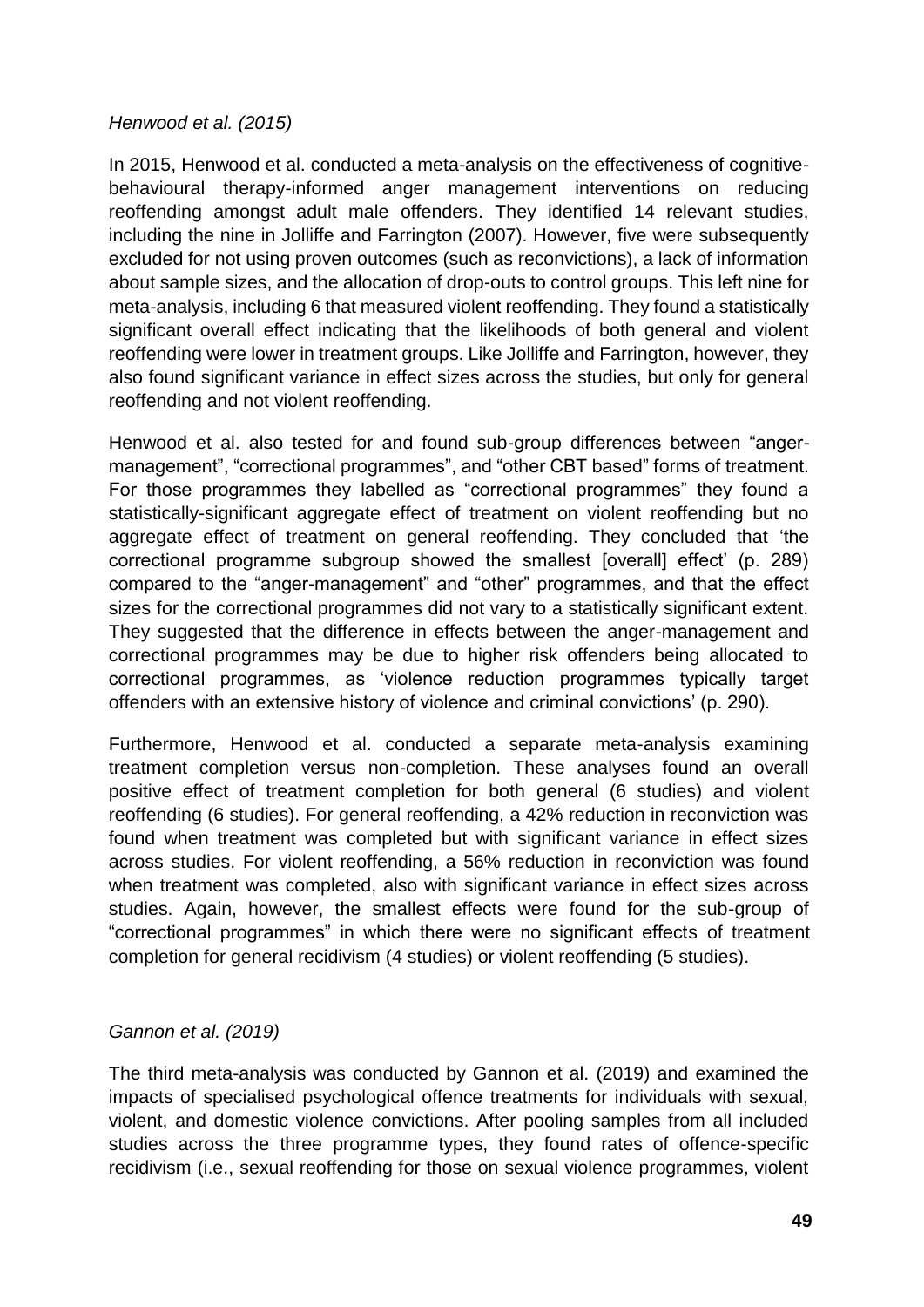reoffending for those on violence programmes) of 13.4% for treated individuals and 19.4% for untreated comparisons over an average follow-up of approximately 5.5 years. They reported relative reductions in offence-specific recidivism of 32.6% for sexual offence programmes, 36.0% for domestic violence programmes, and 24.3% for general violence programmes.

Across all programme types, they reported a statistically significant reduction in both any form of violent recidivism over an average 65.4-month follow-up (14.4% for treated and 21.6% for untreated individuals) and any form of recidivism over an average 62.4 month follow-up (30.0% for treated and 37.7% for untreated individuals). For both any violent and any reoffending, however, Gannon et al. report significant variance in effect sizes across the included studies.

For violence-focused programmes specifically (excluding domestic violence) only four studies were included. This substantially limited the conclusions that could be drawn regarding interventions designed to reduce violent reoffending. Two of these studies had been included in Jolliffe and Farrington (2007) and three had been included in Henwood et al.  $(2015)^{31}$ . Gannon et al. reported a statistically significant treatment effect for general violence<sup>32</sup>, indicating a 9.3% absolute decrease in reoffending and a 24.3% relative decrease in reoffending for the treatment group. They also report that there was no statistically significant variance in effect sizes across the included studies. No separate analysis for the impact of violence-focused treatment on violent reoffending was conducted.

Gannon et al. also examined the effect of a variety of staff and programme factors on impacts. There were not enough studies available targeting general violence to conduct moderator analyses for staff and programme variables. However, there were features considered promising for programmes focused on individuals with sexual and domestic violence convictions (when all available studies were included $33$ ). These features, which might also be relevant and worthy of examination for violence-focused programmes, include:

- a licenced psychologist being consistently present in treatment:
- staff supervision being provided by psychologists;
- where service quality is rated as stronger.

<sup>&</sup>lt;sup>31</sup> The additional study is a 2016 study of a new iteration of a previous programme by Polaschek and colleagues. Gannon et al. did not use the Motiuk, Smiley and Blanchette (1996) study used in the two previous meta-analyses.

 $32$  For both their random effects model and fixed effects model, statistically-significant findings were reported in both their random-effects (odds ratio  $= 0.60$ ) and fixed-effects (odds ratio  $= 0.60$ ) metaanalytical models. These odds ratios were converted into Cohen's d by multiplying the log odds ratio by the square root of 3 divided by pi (see Borenstein, Hedges, Higgins, and Rothstein, 2009: equation 7.1). An odds ratio of .60 is equivalent to  $d = 0.28$ )

<sup>&</sup>lt;sup>33</sup> In some analyses, Gannon et al. provided findings with a study by Mews, DiBella, and Purver (2017) removed because the large sample size used in that study relative to other studies meant it had a large influence on the direction of the findings.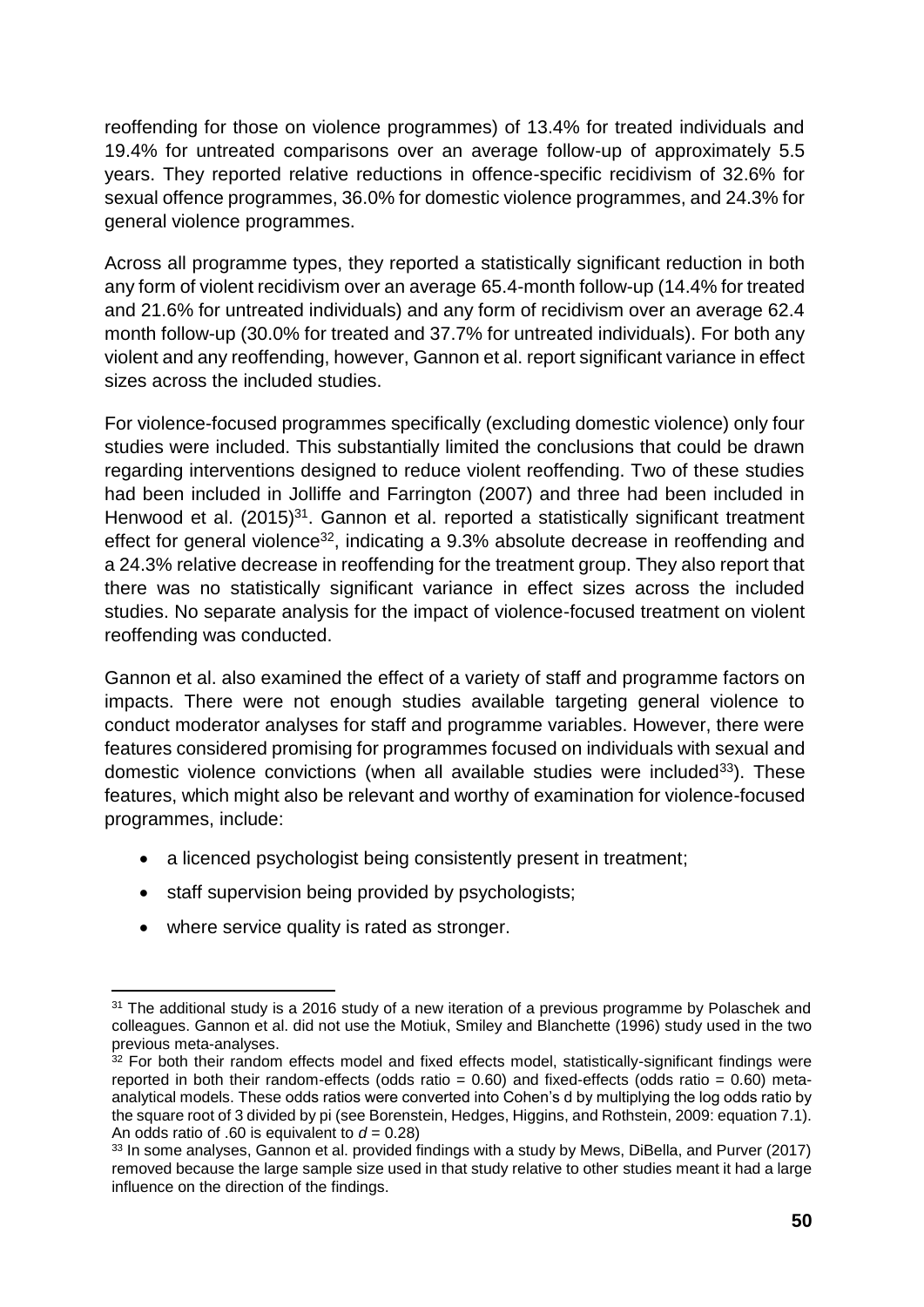Other moderators, such as programme intensity and treatment across institutions (custody or community) resulted either mixed or non-significant findings. However, these should be interpreted with care given the small number of studies included.

#### *Papalia et al. (2019)*

The fourth meta-analysis was conducted by Papalia et al. (2019). This examined the impact of psychological treatments with adult violent offenders in both correctional and forensic mental health contexts.

Papalia et al. identified 27 studies and found that, overall, there was a statistically significant difference in treated and control groups on violent and general/nonviolent reoffending. These findings indicated that the combined likelihood of a new violent reoffence was 31% lower in the treated groups compared to comparison groups representing difference of 10.2% points. For general reoffending, the likelihood of a reoffence was 35% lower in the treated groups representing a difference of 11.2% points.

Papalia et al. also examined moderators of treatment effects. They found larger effects on violent reoffending in studies that did not use an ITT analysis, had larger sample sizes, and were assessed as having lower methodological quality. They also found larger treatment effects were associated with programmes based on multimodal cognitive behavioural or anger management techniques and that are longer in duration, have more sessions per week, and are delivered by clinical and correctional staff. Group-based rather than individual delivery and delivery in dedicated units were also associated with greater differences in violent, but not general, reoffending. Additionally, they found associations between role-play and relapse prevention as well as homework, interpersonal skills, and anger management, led to larger effects on violent reoffending.

It should be noted that Papalia et al. (2019) examined the impact of psychological treatments with adult violent offenders in both correctional and forensic mental health contexts. The inclusion of 7 samples (out of 27) from forensic mental health settings (as indicated by Table 1 in Papalia et al.), such as psychiatric inpatient or outpatient facilities either in custody or in the community, distinguishes the findings of this metaanalysis from those described above and makes the findings less generalisable to treatments targeting non-psychiatric criminal justice populations (like RESOLVE).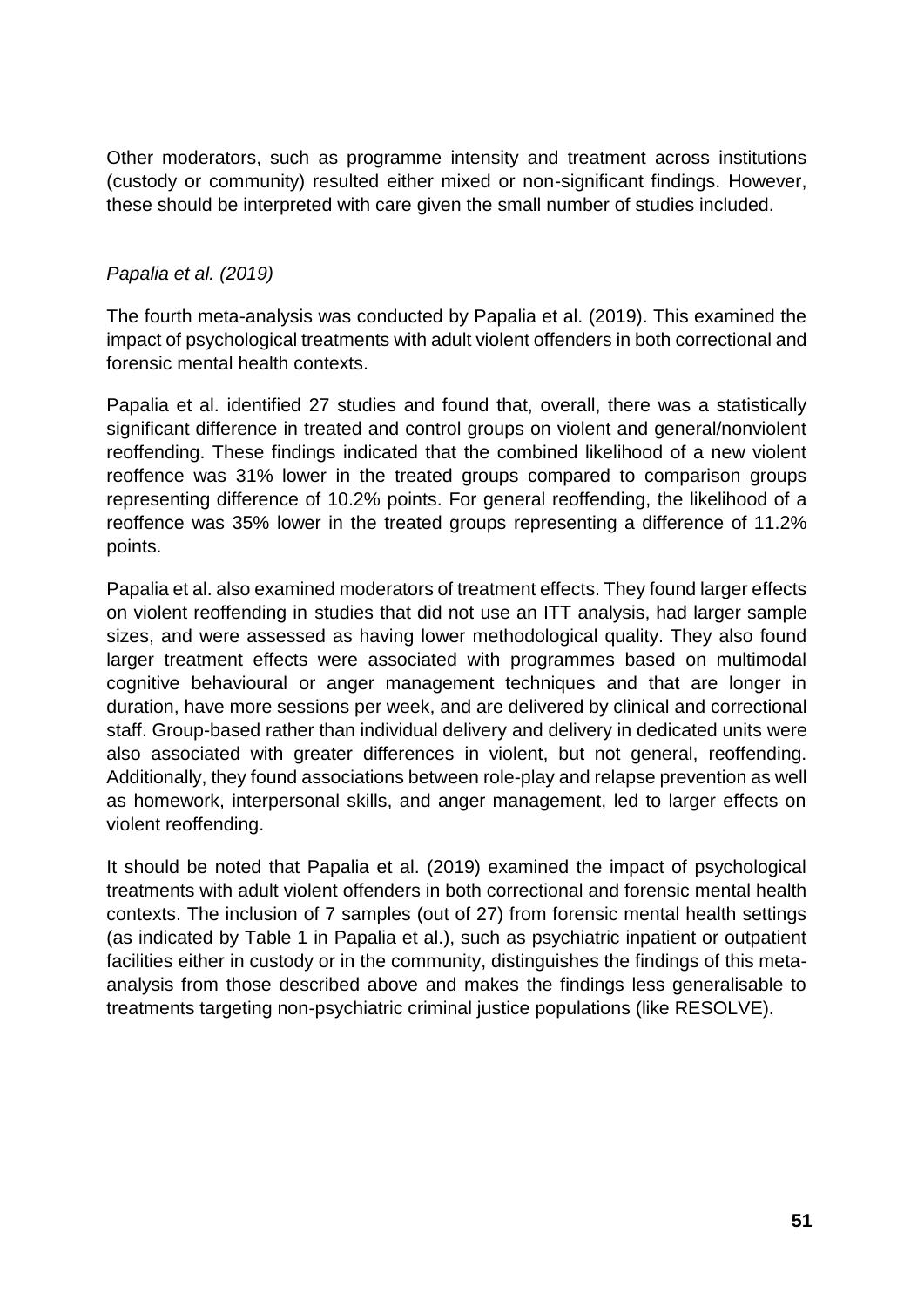# **Why would meta-analyses of the same topic produce different results?**

Each of the meta-analyses used different criteria for including or excluding individual studies, based on their aims and objectives, leading to different outcomes in their statistical analyses. For example, Henning and Frueh (1996) included interventions focusing on anger management where others did not, and Papalia et al. included some studies using forensic psychiatric populations where others did not. The individual studies themselves also vary in both their outcomes and their quality. For example, Papalia et al. indicate that risk of selection bias (the presence of systematic differences between groups being compared) was high/probably high in 63% of the included studies reflecting 'the use of unmatched or poorly matched treatment and comparison groups and/or the selection of treatment completers [only]' (p. 9). Gannon et al. was the only study meta-analysis to include studies below the recognised score of "3" and above on the Maryland Scientific Methods Scale (MSMS) for meta-analyses. Studies that fall short of a score of 3 are those with no comparable control or comparison condition. As each meta-analysis used a combination from the same set of studies it is worth examining them in more detail.

### *Randomised controlled trials*

These 6 studies use the randomised controlled trial (RCT) design, whereby participants are prospectively allocated to either an experimental group or control group on a random basis. Like any research, RCTs can be limited by the quality of their design and implementation, but they are considered the most robust method by which to evaluate interventions. This is because they create groups that are comparable on both known and unknown factors.

**Robinson (1995**, *n* = 2,125) used a waiting-list RCT design (where participants were allocated to a cognitive-skills training programme or placed on a waiting list for the duration of the study) using federally-incarcerated Canadian males with an approximate 2-year follow-up. They reported no statistically-significant differences in reconvictions between the control group and all programme participants for violent, robbery, and drug offences, but positive statistically-significant differences for sexual and non-violent property offences.

**Barnes et al. (2017**,  $n = 994$ )<sup>34</sup> randomly-allocated high-risk adult male probationers in the U.S. to either a cognitive-behavioural programme or standard intensive probation and examined reconvictions after 12 months. They reported positive statistically-significant differences between the groups, but only for a combined "any offences" outcome with no statistically-significant differences on violent or other specific offences.

<sup>&</sup>lt;sup>34</sup> This paper contains data also cited in a doctoral thesis by Hyatt (2013).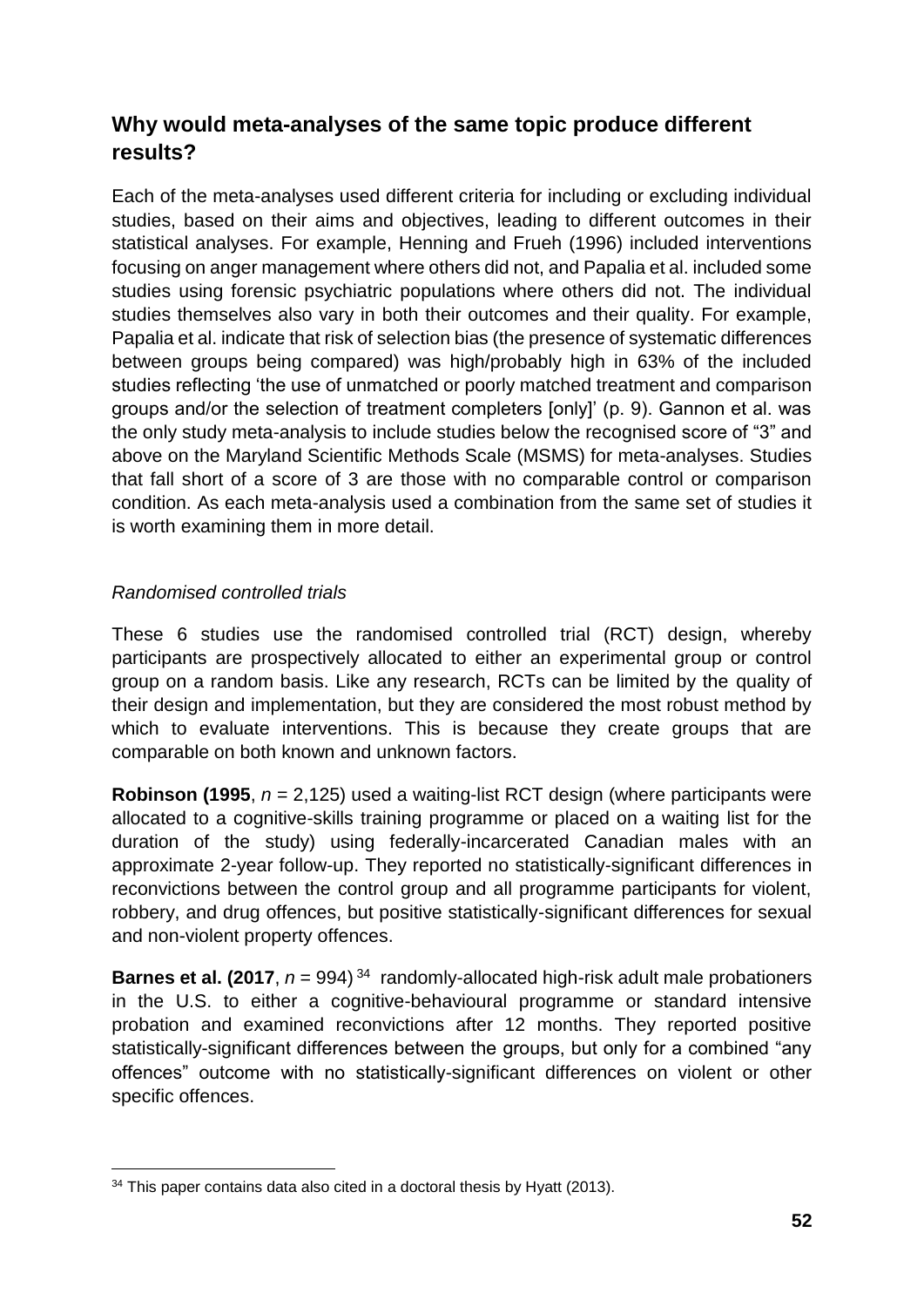**Kubiak, Brenner, Bybee, Campbell, and Fedock (2016**, *n* = 35**)** randomly-allocated women from a female-only U.S. prison to a short trauma-informed programme or treatment-as-usual (a longer violence-focused programme) and examined violent reconvictions after 12 months. There was no non-treatment control for comparison. They found that no women in either group were returned to prison for a serious offence or parole violation but did report a significant positive difference in "arrest/jail stays".

**Watt, Shepherd, and Newcombe (2008**, *n* = 269) randomly-allocated adult males with a prior conviction for an alcohol-related violent offence to a brief alcohol intervention or a non-treatment control group and examined differences on new criminal charges for violent or other offences 3 and 12 months after sentence. They reported no statistically-significant differences between the groups on either new violent or non-violent offences.

**Bowes et al. (2014**, *n* = 115) randomly-allocated adult male prisoners in the U.K convicted of alcohol-related violence to either HMPPS's COVAID programme plus treatment-as-usual or treatment-as-usual-only groups and examined reconviction outcomes after a fixed 6 months and an exploratory period of approximately 18 months. No statistically-significant group differences were found for violent reconvictions at either 6 or 18 months but a statistically-significant positive effect was found for general offending at 18 months (but not 6 months).

**Davidson et al. (2009**, *n* = 52**)** randomly-allocated U.K. community-based adult males with a diagnosis of antisocial personality disorders to either a cognitive-behavioural plus treatment-as-usual or treatment-as-usual-only groups and examined selfreported offending behaviour (not official reconvictions). They reported no statisticallysignificant group differences on 'incidents of any acts of verbal or physical aggression'.

### *Quasi-experimental studies*

When a randomised controlled trial is not possible, quasi-experimental methods allow us to conduct comparison studies to estimate the impact of an intervention, albeit with limitations. Some quasi-experimental methods, like propensity score matching, use observed data and statistical theory to generate comparison groups that are more comparable than groups that are obtained through simple case-by-case variable matching. Although these techniques reduce bias on known variables, findings from quasi-experimental studies cannot account for unknown or confounding variables as randomisation can and as such, we cannot draw conclusions from the estimates they generate with the same confidence that we can from well-implemented RCTs.

**Cortoni et al. (2006**, *n* = 966) is a propensity score matching study with a large sample size taken from Correctional Services Canada. It controlled for a series of critical variables including attendance on other treatment programmes. They reported no statistically-significant main effects of treatment, on an ITT basis, on either general or violent reconvictions, but did report a statistically-significant effect of for those who had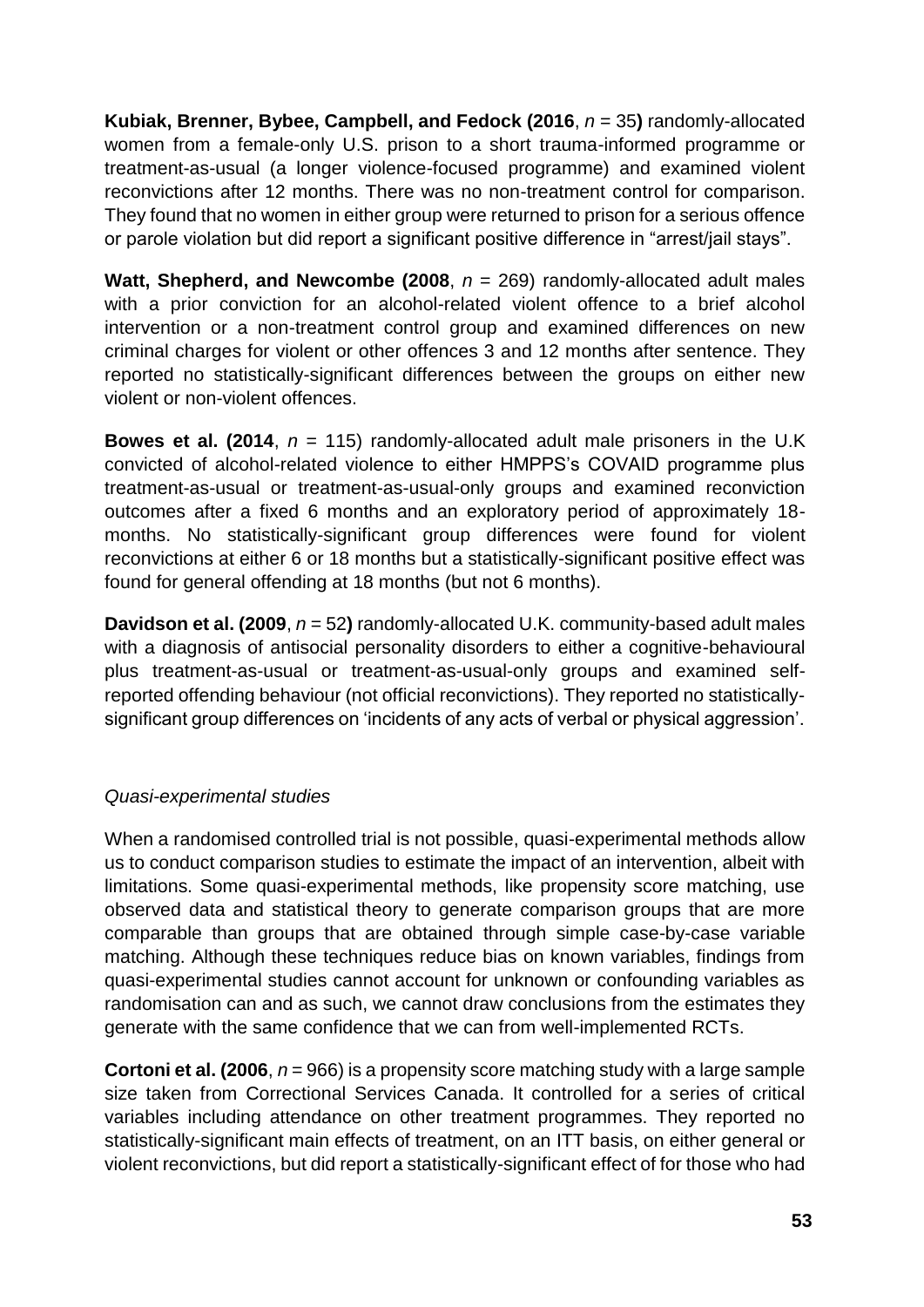completed the programme. The Motiuk et al. (1996,  $n = 120$ ) study is an earlier evaluation of a programme also from Correctional Services Canada with a smaller sample. This used only case-matching of treatment participants, which controlled on release date, age, and sentence length, and were found to be balanced on risk. No statistically-significant differences between the two groups were found. The authors note, however, that the treated group had twice as many homicide offenders, and the control group included eleven individuals with historical sexual offences (compared with zero in the treatment group).

Since the publication of the 2019 Gannon et al. and Papalia et al. meta-analyses, this analysis has been replicated by **Higgs, Cortoni, and Nunes (2019, n = 683).** This study also utilises a propensity score matching design, with a longer-follow-up period, comparing 345 treated and 338 non-treated participants. An ITT design, they used a series of Cox regression analyses examining the association between treatment participation and violent reoffending. For violent reoffending, they found no statistically-significant difference between the treated and comparison groups but did find a significant difference for general reoffending. A series of sub-analyses found a significant effect for violent reoffending in participants from the minority indigenous Canadian community, but no similar effect for general reoffending, and a contrasting significant effect of general offending for non-indigenous-Canadian participants but no similar effect for violent reoffending. They also found a significant lower likelihood of violent reoffending for treatment completers relative to non-completers.

### *Case-by-case matched studies*

The collection of four **Polaschek** and **Berry** studies (Polaschek, Wilson, Townsend & Daly, 2005, *n* = 82; Polaschek, 2011, *n* = 224; Polaschek, Yesberg, Bell, Casey, & Dickson, 2016,  $n = 275$ ; Berry, 1998/2003<sup>35</sup>,  $n = 128$ ) appear to be possibly overlapping iterations of samples sourced from one programme at the Rimutaka Prison in New Zealand and reporting mixed outcomes. The samples are of a mediumto-high risk population, where New Zealanders of Maori ethnicity are over-represented compared to their proportion in the New Zealand population. These studies all use case-to-case variable matching and basic post-matching assessment of balance between groups. The largest study in this collection (Polaschek et al., 2016) reports statistically-significant post-matching imbalance between the treatment and control groups. The imbalance was present on age and sentence length (the control group was younger and received shorter sentences), whilst 70% of the control group had also attended another form of programme. The study found statistically-significant reductions in both general and violent reoffending.

<sup>&</sup>lt;sup>35</sup> These appear to be the same analyses, one reported as a government report the other in an academic journal.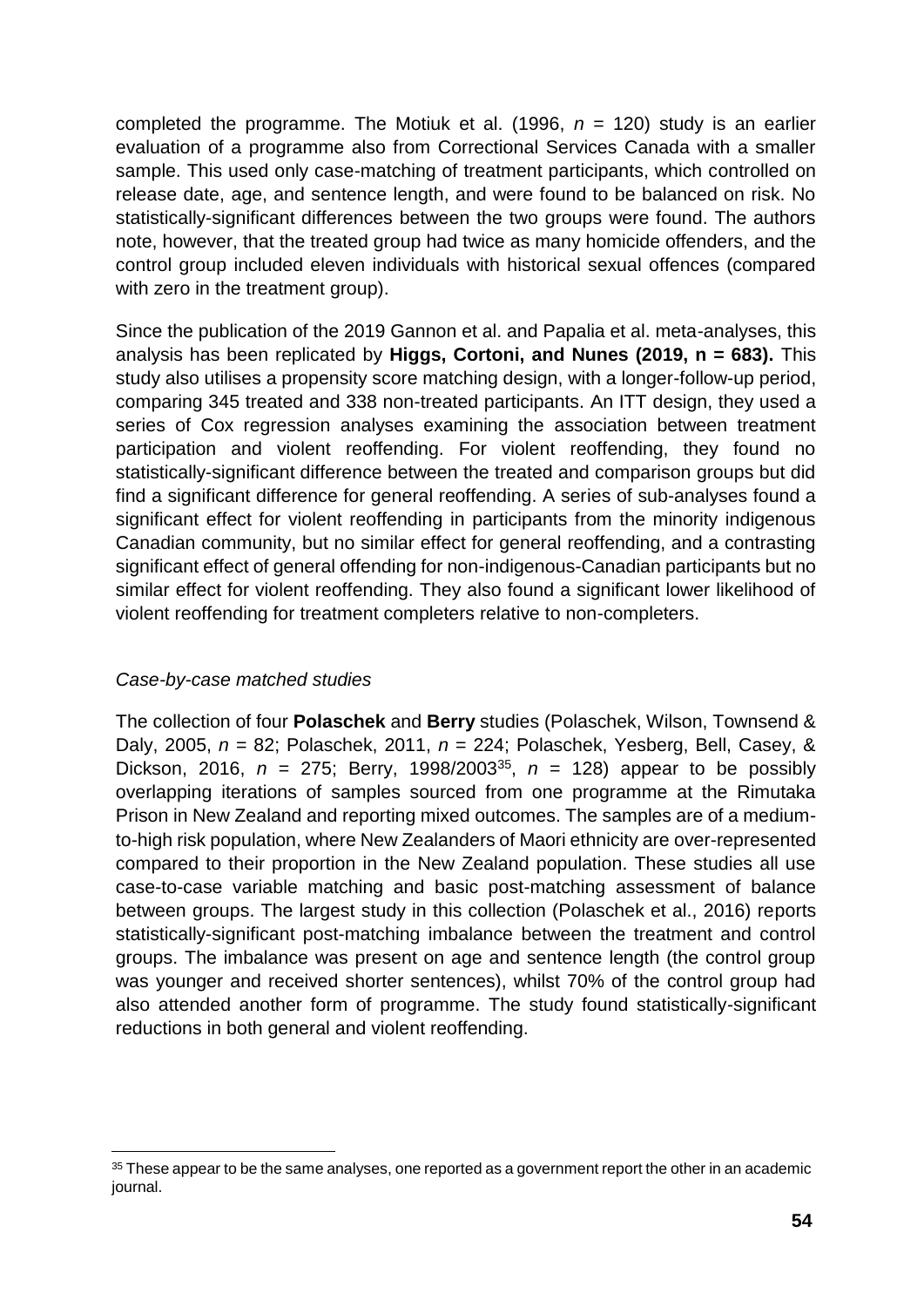The remaining studies, mainly cited in Papalia et al. but not in the other meta-analyses, are typically lower-quality studies. These have small samples and poorly-matched or unmatched comparison groups. These include:

**Dowden, Blanchette and Serin (1999**, *n* = 110): case-by-case matching of Canadian male federal offenders on demographic and offence-related variables to an angermanagement programme or no-treatment comparison group. Participants in both groups were divided into high and low-risk sub-groups (of unreported sizes). They report statically-significant positive group differences in reconvictions after 3 years for the high-risk group on non-violent and violent offences, but no statistically-significant differences for the low-risk group.

**Hatcher et al. (2008,**  $n = 106$ **):** case-by-case matching of U.K. community-based males with violent convictions on risk assessment scores to an aggression replacement programme. They report a 13.3% lower reconviction rate in the experimental group after a 10-month follow-up period. No statistical-significance test was presented but the odds ratio for the outcomes in this study<sup>36</sup> appears to be 0.58 [95% CI: 0.27, 1.27], which does not indicate a statistically-significant group difference.

**Henning and Frueh (1996,**  $n = 124$ **): incidental matching of male prisoners on** demographic and offence-related variables to a cognitive behavioural treatment or notreatment comparison group. Significant baseline differences between the two groups are reported. They report statistically-significant positive group differences for any new criminal charges or violation of conditions after 2 years.

**O'Brien and Daffern (2016**, n = 114**)**: Unmatched comparison of Australian prisoners allocated to a violence-focused cognitive-behavioural treatment programme. Treatment completers and non-completers compared each-other and a non-treatment group. Significant baseline differences between the groups are reported. No statistically-significant group differences were reported for new violent reconvictions after approximately 3.5 years.

**Serin, Gobeil and Preston (2009**, n = 256**)**: Unmatched comparison of 256 Canadian males with convictions for violence to groups of treatment, alternative treatment, or a comparison "attrition group" (drop-outs and refusals). There was no no-treatment comparison group. Significant baseline differences between the groups are reported. No statistically-significant group differences were reported for returns to custody because of any reoffence after approximately 3.2 to 5 years (sample sizes were not sufficient for an analysis of violent reconvictions specifically).

**Wong, Gordon, Gu, Lewis, and Olver (2012**, n = 64**)**: case-by-case matching of 64 Canadian male high-risk psychopathic patients on demographic, offence-related, and clinical variables. Significant baseline differences between the groups are reported.

<sup>&</sup>lt;sup>36</sup> The authors of this report, calculated an odds ratio using the numbers cited in the paper: 'A total of 27 (50.9%) of the comparison group were reconvicted compared to 20 (39.2%) of the experimental group' (Hatcher et al., p. 523).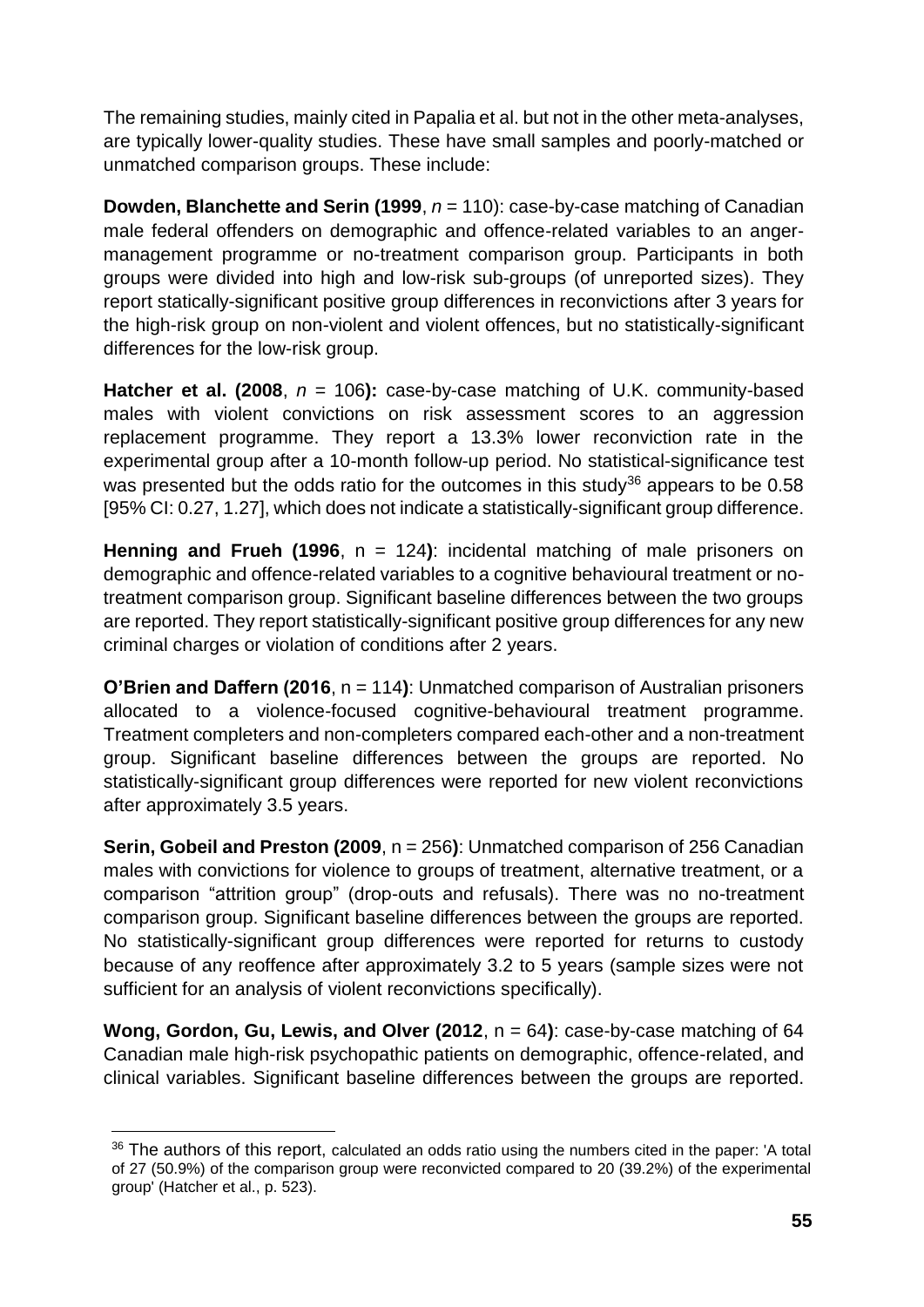No statistically-significant group differences were reported on all reconviction outcome variables, including incidence of violent and non-violent reconvictions.

#### **General conclusions**

Based on the individual studies reviewed, it could be suggested that there is limited evidence on which to reject the position that, at present, there is no effect of cognitive skills programmes on violent reconvictions. Six randomised trials and two wellmatched propensity score matched studies demonstrate no effect of treatment on violent reconvictions, although they vary widely in how they define violent behaviour and test interventions targeted at very different criminal cohorts. Findings for the effect of violence-focused treatments on non-violent offending, however are more positive. Nevertheless, once results from the individual studies have been combined, three of the four meta-analyses demonstrate positive effects on both violent and non-violent reconvictions for violence-focused treatments.

Although those meta-analyses typically include varying combinations of high- and lowquality programmes, their aggregated positive findings are compelling. Few of the RCT studies were included in any of the meta-analyses other than Papalia et al. This is likely to be due to more conservative inclusion criteria in the Jolliffe and Farrington, Henwood et al., and Gannon et al. meta-analyses that would have excluded those high-quality RCTs on the basis that they target specific forms of violence (e.g., alcoholrelated), types of participants (e.g., forensic psychiatric patients, homicide cohorts, female cohorts), non-proven violent outcomes (e.g., arrests, charges), or the lack of a non-treatment control group (e.g., comparisons with another treatment).

It is also fair to conclude that there are currently very few experimental and quasiexperimental studies on which to base conclusions. Each of the meta-analyses contain studies that were methodologically-compromised and in which substantial bias is likely to exist. We did not, however, examine or determine here the direction in which those biases might act – depending on the influence of bias, the likelihood of a treatment effect can either increase or decrease. Furthermore, because of the lack of highquality studies, there is also insufficient evidence on what programme factors characterise effective programmes for this population. Although it appears from the existing literature that, at a minimum, programme completion, staff supervision, and service quality are potential factors that should be explored.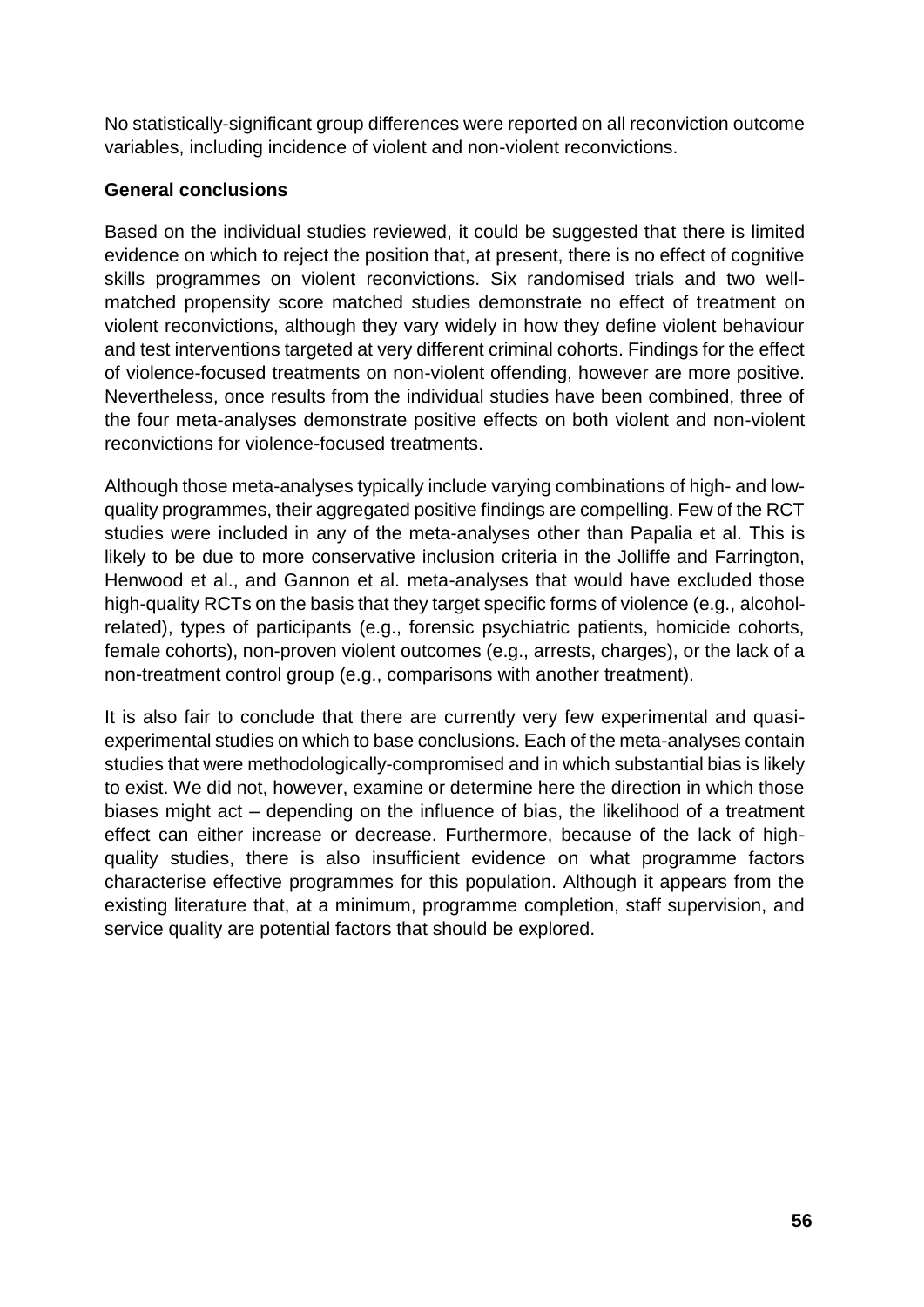# <span id="page-56-0"></span>**Annex 4: Description of CSAAP**

The Correctional Services Accreditation and Advice Panel (CSAAP) comprises independent international academics and expert practitioners who advise HMPPS on accrediting programmes and provide independent, evidence-based advice on programme development and practice. The Ministry of Justice uses accreditation to provide confidence that its offending behaviour programmes are designed based on the best available evidence, will be delivered as intended, and will be evaluated to show the outcomes that are being met.

Once an accredited programme has been running for a sufficient amount of time, CSAAP considers the impact of the programme when deciding whether to recommend that the programme maintains accreditation. If CSAAP do not recommend that the programme maintains accreditation, HMPPS may withdraw the programme.

Programmes are assessed using the evidence-based principles for effective interventions. The Accreditation Criteria are laid out below.

The requirements for accreditation state that programmes and services must demonstrate that they:

- 1. Are evidence-based and/or have a credible rationale
- 2. Address factors relevant to reoffending and desistance
- 3. Are targeted at appropriate participants
- 4. Develop new skills (as opposed to only raising awareness)
- 5. Motivate, engage and retain participants

6. Are delivered as intended by staff with appropriate skills and quality assured, via:

- a. a quality assurance plan, and
- b. by providing quality assurance findings
- 7. Are evaluated, via:
	- a. an evaluation plan, and
	- b. by providing results of evaluation every 5 years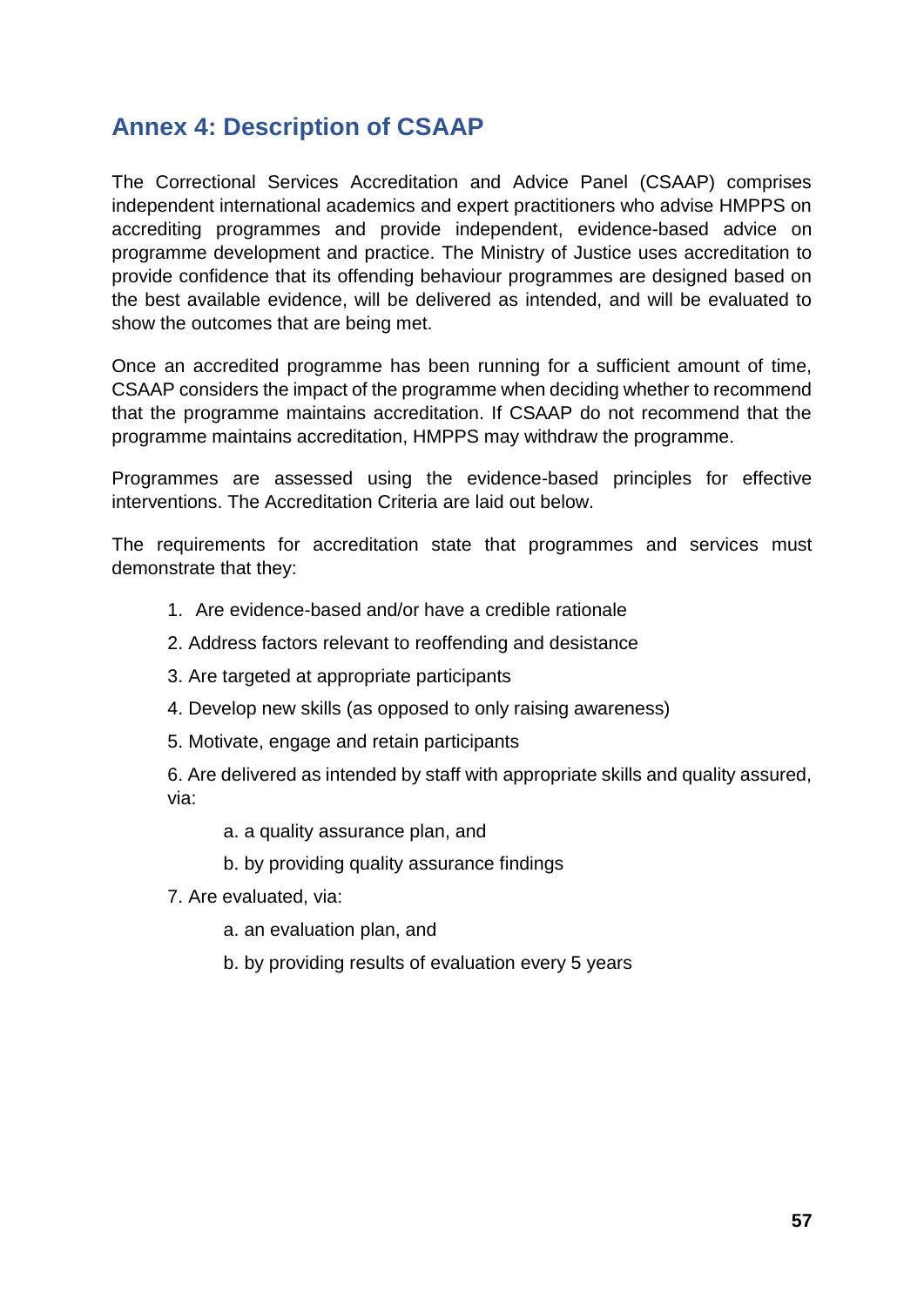# <span id="page-57-0"></span>**Annex 5: Further explanation of HMPPS programme integrity data collection**

# **Quality Assurance Approach Summary**

Quality assurance for accredited programmes is completed through the Interventions Integrity Framework (IIF). This explores evidence of practice in relation to whether the programme delivered met the guidelines set out in the programme and management manual. Evidence is collected from a variety of sources, including self-assessment and questionnaires; centrally held data such as starts and completions and training records; video recordings of sessions and clinical evidence such as supervision notes and post programme reports. Two iterations of the IIF have been used since it was first introduced in 2014. Whilst similar evidence for RESOLVE is used in both iterations, the headings under which the evidence is reported and scored are different. Due to these changes and a change in how scores are applied, the cycles are not comparable.

# **2014 – 2016 IIF**

# **Part 1: Quality Completions (QC)**

A specified dataset outlined the information required from providers to allow HMPPS Intervention Services (IS) to provide feedback on each offender attending the intervention. For example, whether the offender received the intervention by trained facilitators; at the appropriate dosage and frequency; was in a group of an appropriate size and met the selection criteria for the programme. Sites provided pre/post programme completion data (collated in a completions dataset) as well as sessionlevel data on delivery and programme attendance (analysed by IS).

# **Part 2: Quality of Delivery**

This component was assessed by specialist clinicians within IS for each programme being delivered, and reviewed quality of delivery in the group room as well as quality of treatment management. A sample of products was requested based on the site's volume of delivery. The products selected depended upon the requirements of the programme but included a sample of session recordings, reports and other material to provide a holistic assessment of performance once every two years. The quality of delivery section was also underpinned by an element of self-assessment focused on the key processes which support programme delivery, for example, the composition of groups and the frequency of supervision.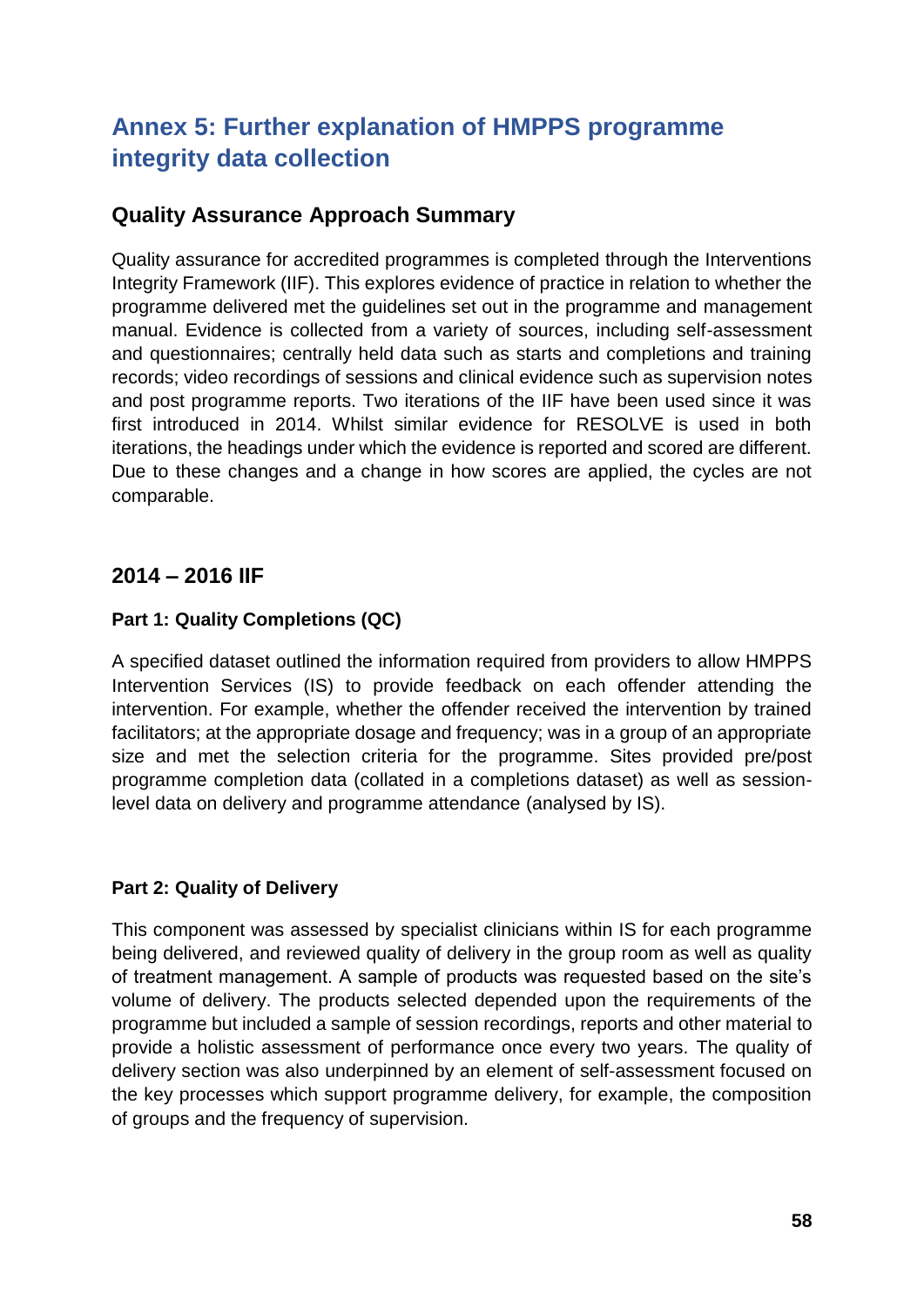### **Part 3: Rehabilitative Culture**

This component of the IIF was aimed at measuring the rehabilitative environment which should have supported the aims and values of the intervention so that staff and offenders felt fully supported to address their offending and reach their potential. This supports one of HMPPS' key overarching commissioning intentions which is to 'Enhance public protection and ensure a safe, decent environment and rehabilitative culture'. This intention focuses on the active development of an environment which is safe, secure and decent, and one which assists offenders towards rehabilitation. This requires a culture where authority is exercised confidently, consistently and fairly in order to build trust and improve safety. Providing a safe and decent delivery environment is fundamental to achieving outcomes and is an essential foundation for building a supportive and rehabilitative culture that motivates and enables offenders to make positive changes in their lives. A number of key processes were reviewed which if followed, would help to support a rehabilitative culture, for example, having the appropriate management structure. Staff and offender questionnaires further supported this.

# **2016 – 2019 IIF**

### **Key Line of Enquiry (KLOE) 1: Is the intervention being delivered as designed?**

This reviewed selection, attrition, and rate and dosage of delivery from central and local data sources. Research shows that the effectiveness of interventions is related to careful matching of the intervention to the assessed risks of reoffending, criminogenic needs and learning styles of those who participate.<sup>37</sup>To maintain momentum in learning and ensure motivation, scheduling and attendance must be at the appropriate dosage and rate.

### **KLOE 2: Is the learning environment safe, constructive and effective?**

In order for learning to be effective the delivery style should be engaging, motivational and supportive, and in line with the core competency framework. Materials including session recordings, supervision notes, and treatment planning information were reviewed to ensure the programme was delivered with integrity, and responsively in a way that all individuals could understand the key learning points and practise new skills as appropriate. Group dynamics and boundaries were also reviewed to support an effective learning environment.

<sup>&</sup>lt;sup>37</sup> See, for example, Andrews and Bonta (2010).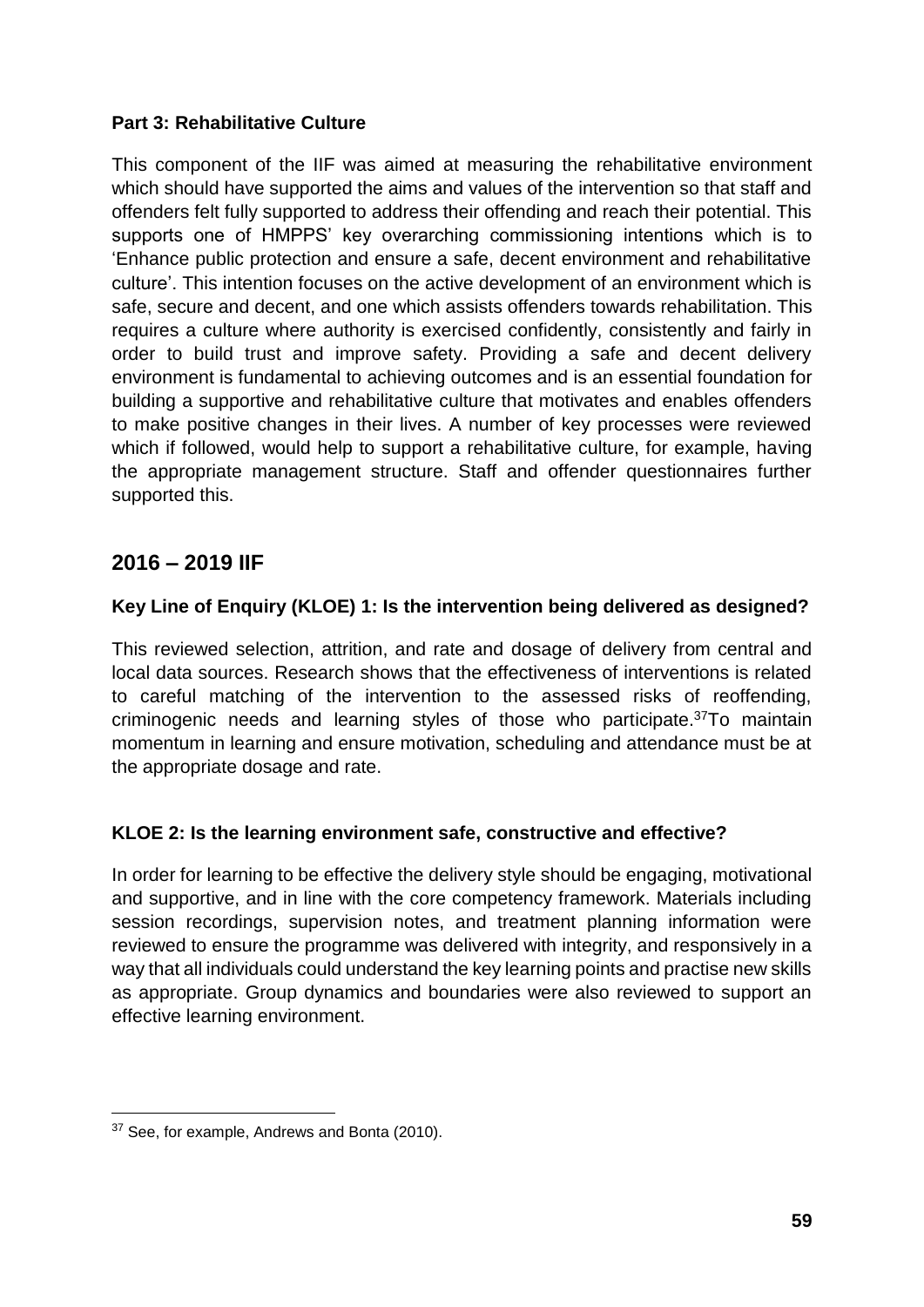### **KLOE 3: Is the team enabled to effectively deliver the programme?**

Facilitation of effective rehabilitative activities require well-trained and appropriately supported staff. Delivery staff should be supervised and encouraged to maintain and continually develop their skills. This KLOE reviewed evidence including selfassessment, session monitoring reports, supervision notes, and post-programme reports to assess the quality of treatment management.

### **KLOE 4: Does the culture/environment support and enable change?**

Providing a safe and decent delivery environment is fundamental to achieving outcomes and is an essential foundation for building a supportive and rehabilitative culture that motivates and enables individuals to make positive changes in their lives. The rehabilitative environment should authenticate the aims and values of the intervention so that participants feel fully supported to address their offending and reach their potential. This reinforces one of HMPPS' key overarching commissioning intentions which is to 'Enhance public protection and ensure a safe, decent environment and rehabilitative culture'. To review this, self-assessment and staff and participant questionnaires were used.

# **RAG Rating (Red – Amber – Green)**

Across both cycles, following a review of the evidence, each section was awarded a RAG rating indicative of the integrity of the programme in each of the key areas. All scores except Rehabilitative Culture are allocated by programme, as well as an overall score for the site. Rehabilitative Culture is scored only for the site as a whole:

| Green       | Programme integrity is maintained effectively. There are no risks<br>to programme integrity - minor development areas may be<br>noted.                                                     |
|-------------|--------------------------------------------------------------------------------------------------------------------------------------------------------------------------------------------|
| Amber/Green | Improvements are required in order to meet the required<br>standard, although programme integrity is not threatened to a<br>significant degree.                                            |
| Amber/Red   | Programme integrity is under significant threat. Significant<br>improvements need to be made in key areas in order to meet<br>the required standard.                                       |
| Red         | Programme integrity is compromised. Critical areas of<br>improvement have been identified. Immediate remedial action is<br>required to minimise the threat and restore programme integrity |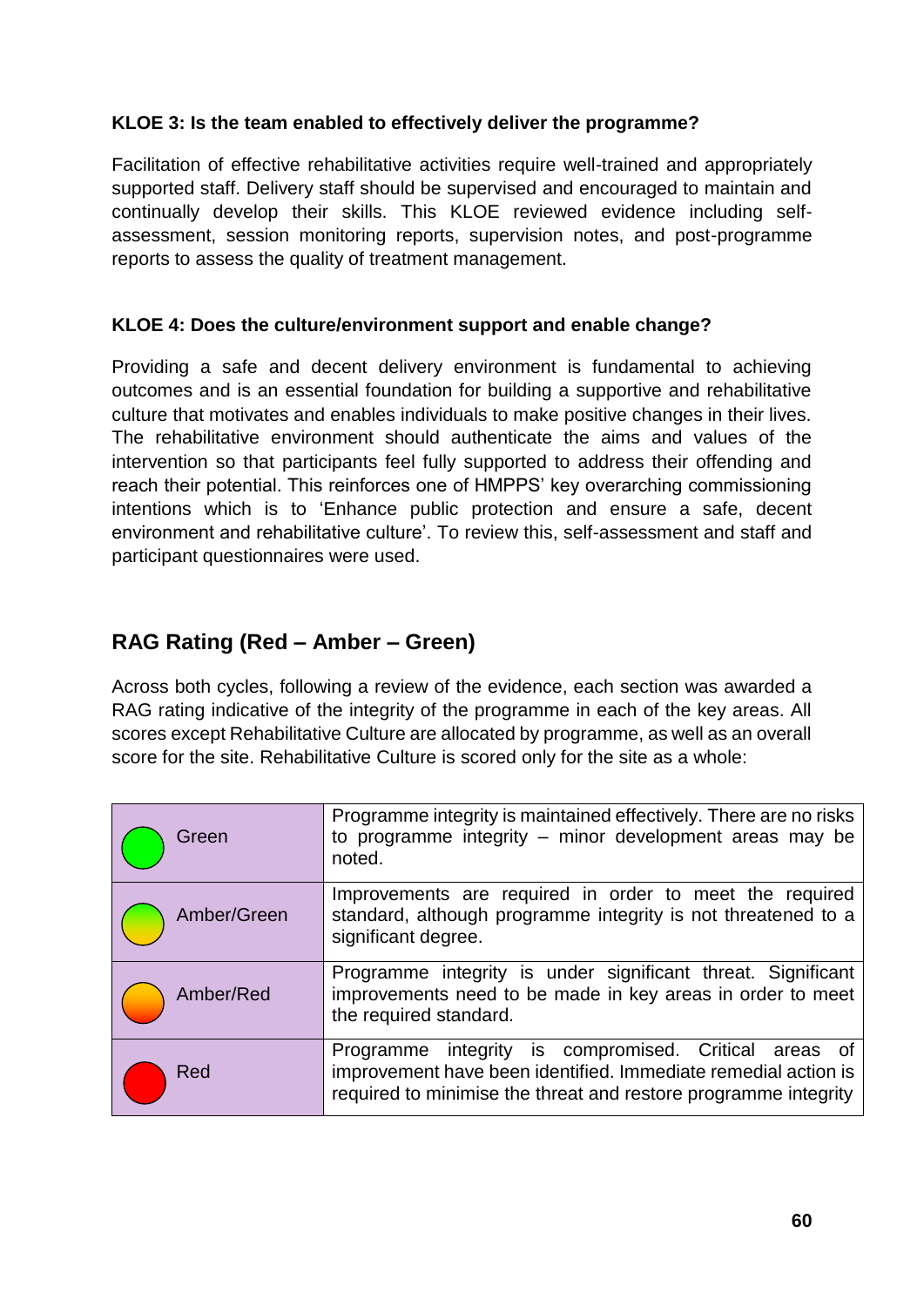# <span id="page-60-0"></span>**Annex 6: Details of matching criteria**

Below is a table of variables that were used for PSM. The name of each variable, its type and categories are shown.

| <b>Variable</b>                                                                             | <b>Type</b>             | <b>Categories</b>                                                                                                                                                                                                                                               |  |  |  |
|---------------------------------------------------------------------------------------------|-------------------------|-----------------------------------------------------------------------------------------------------------------------------------------------------------------------------------------------------------------------------------------------------------------|--|--|--|
| <b>Demographics</b>                                                                         |                         |                                                                                                                                                                                                                                                                 |  |  |  |
| Sex                                                                                         | Categorical             | Male                                                                                                                                                                                                                                                            |  |  |  |
| Ethnicity                                                                                   | Categorical             | White; Black; Asian; Other;                                                                                                                                                                                                                                     |  |  |  |
|                                                                                             |                         | Unknown                                                                                                                                                                                                                                                         |  |  |  |
| Nationality                                                                                 | Categorical             | UK; Non-UK; Unknown                                                                                                                                                                                                                                             |  |  |  |
|                                                                                             | <b>Criminal history</b> |                                                                                                                                                                                                                                                                 |  |  |  |
| Age at index (release) date                                                                 | Continuous (integer)    | $\overline{\phantom{a}}$                                                                                                                                                                                                                                        |  |  |  |
| Age at first contact with criminal<br>justice system                                        | Continuous (integer)    |                                                                                                                                                                                                                                                                 |  |  |  |
| Primary index offence group                                                                 | Categorical             | Violence; Robbery; Public disorder;<br>Possession of weapons; Criminal<br>damage; Miscellaneous crimes<br>against society; Burglary and Theft;<br>Fraud; Drugs offences; Summary<br>non-motoring offences; Summary<br>motoring offences                         |  |  |  |
| Primary index offence severity                                                              | Categorical             | Indictable only; Triable either way;<br>Summary only                                                                                                                                                                                                            |  |  |  |
| Index sentence type                                                                         | Categorical             | Custody                                                                                                                                                                                                                                                         |  |  |  |
| Index custodial sentence type<br>(sentence lengths include licence<br>period after release) | Categorical             | Unknown; Less than or equal to 6<br>months; More than 6 months to less<br>than 12 months; 12 months to less<br>than 4 years; 4 years to 10 years;<br>More than 10 years; Mandatory Life<br>sentence; Other Life sentence;<br>Imprisonment for Public Protection |  |  |  |
| Year of release from prison from<br>index offence                                           | Categorical             | 2011; 2012; 2013; 2014; 2015;<br>2016; 2017; 2018                                                                                                                                                                                                               |  |  |  |
| Number of previous conviction<br>events                                                     | Continuous (integer)    |                                                                                                                                                                                                                                                                 |  |  |  |
| Number of previous court order<br>events                                                    | Continuous (integer)    | $\overline{a}$                                                                                                                                                                                                                                                  |  |  |  |
| Number of previous custodial<br>sentences                                                   | Continuous (integer)    | $\overline{\phantom{a}}$                                                                                                                                                                                                                                        |  |  |  |
| Number of previous offences                                                                 | Continuous (integer)    |                                                                                                                                                                                                                                                                 |  |  |  |
| Number of previous indictable<br>only offences                                              | Continuous (integer)    | $\overline{a}$                                                                                                                                                                                                                                                  |  |  |  |
| Number of previous triable either<br>way offences                                           | Continuous (integer)    | $\blacksquare$                                                                                                                                                                                                                                                  |  |  |  |
| Number of previous summary<br>only offences                                                 | Continuous (integer)    | $\overline{\phantom{a}}$                                                                                                                                                                                                                                        |  |  |  |
| Number of previous offences of<br>unknown severity                                          | Continuous (integer)    |                                                                                                                                                                                                                                                                 |  |  |  |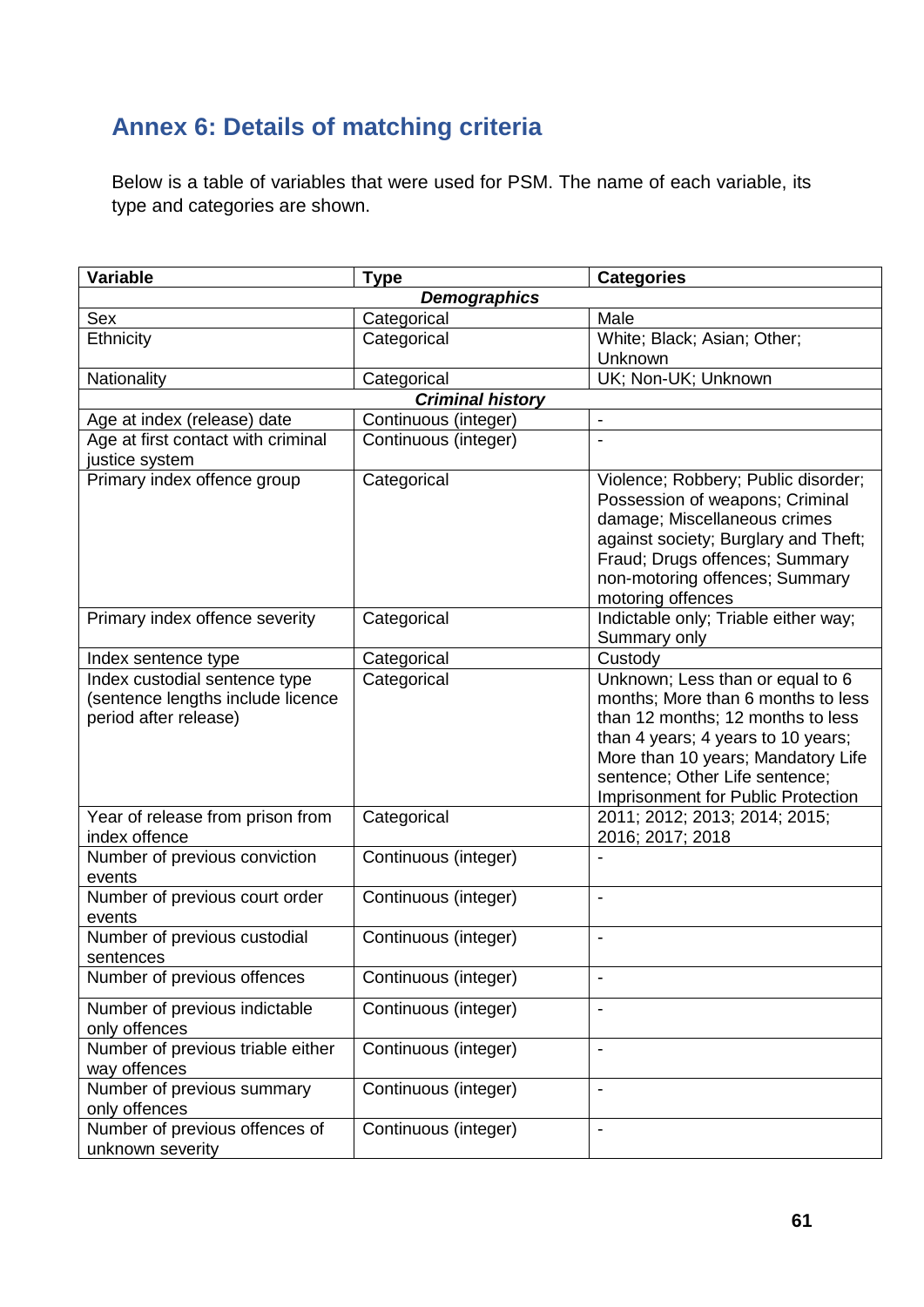| Number of previous offences of<br>violence                                      | Continuous (integer) |                          |  |  |
|---------------------------------------------------------------------------------|----------------------|--------------------------|--|--|
| Number of previous offences of<br>robbery                                       | Continuous (integer) | $\overline{\phantom{a}}$ |  |  |
| Number of previous offences of<br>public order                                  | Continuous (integer) | $\overline{a}$           |  |  |
| Number of previous offences of<br>criminal damage                               | Continuous (integer) | $\blacksquare$           |  |  |
| Number of previous offences of<br>domestic burglary                             | Continuous (integer) | $\blacksquare$           |  |  |
| Number of previous offences of<br>other burglary                                | Continuous (integer) | $\overline{\phantom{a}}$ |  |  |
| Number of previous offences of<br>theft not from vehicles                       | Continuous (integer) | $\overline{\phantom{a}}$ |  |  |
| Number of previous offences of<br>theft from vehicles                           | Continuous (integer) | $\blacksquare$           |  |  |
| Number of previous offences of<br>handling stolen goods                         | Continuous (integer) | $\overline{\phantom{0}}$ |  |  |
| Number of previous offences of<br>fraud and forgery                             | Continuous (integer) | $\blacksquare$           |  |  |
| Number of previous offences of<br>drug import, export, production<br>and supply | Continuous (integer) | $\overline{\phantom{a}}$ |  |  |
| Number of previous offences of<br>drug possession                               | Continuous (integer) | $\blacksquare$           |  |  |
| Number of previous offences of<br>drink-driving                                 | Continuous (integer) | $\overline{\phantom{a}}$ |  |  |
| Number of previous offences of<br>breach of sentence conditions                 | Continuous (integer) | $\overline{\phantom{a}}$ |  |  |
| Number of previous offences of<br>breach of a restraining order                 | Continuous (integer) | $\blacksquare$           |  |  |
| Any restraining order imposed<br>within three years before<br>conviction        | Categorical (binary) | No; Yes                  |  |  |
| Any restraining order imposed<br>within five years before conviction            | Categorical (binary) | No; Yes                  |  |  |
| Any restraining order imposed<br>within ten years before conviction             | Categorical (binary) | No; Yes                  |  |  |
| Copas rate (logarithmic rate of<br>convictions and cautions over<br>time)       | Continuous           |                          |  |  |
| <b>Employment and benefits</b>                                                  |                      |                          |  |  |
| Any Pay As You Earn (PAYE)<br>employment within one month<br>before conviction  | Categorical          | Unknown; No; Yes         |  |  |
| Any PAYE employment within<br>one year before conviction                        | Categorical          | Unknown; No; Yes         |  |  |
| Any out-of-work benefits received<br>within one year before conviction          | Categorical          | Unknown; No; Yes         |  |  |
| Any Job Seeker's Allowance<br>received within one year before<br>conviction     | Categorical          | Unknown; No; Yes         |  |  |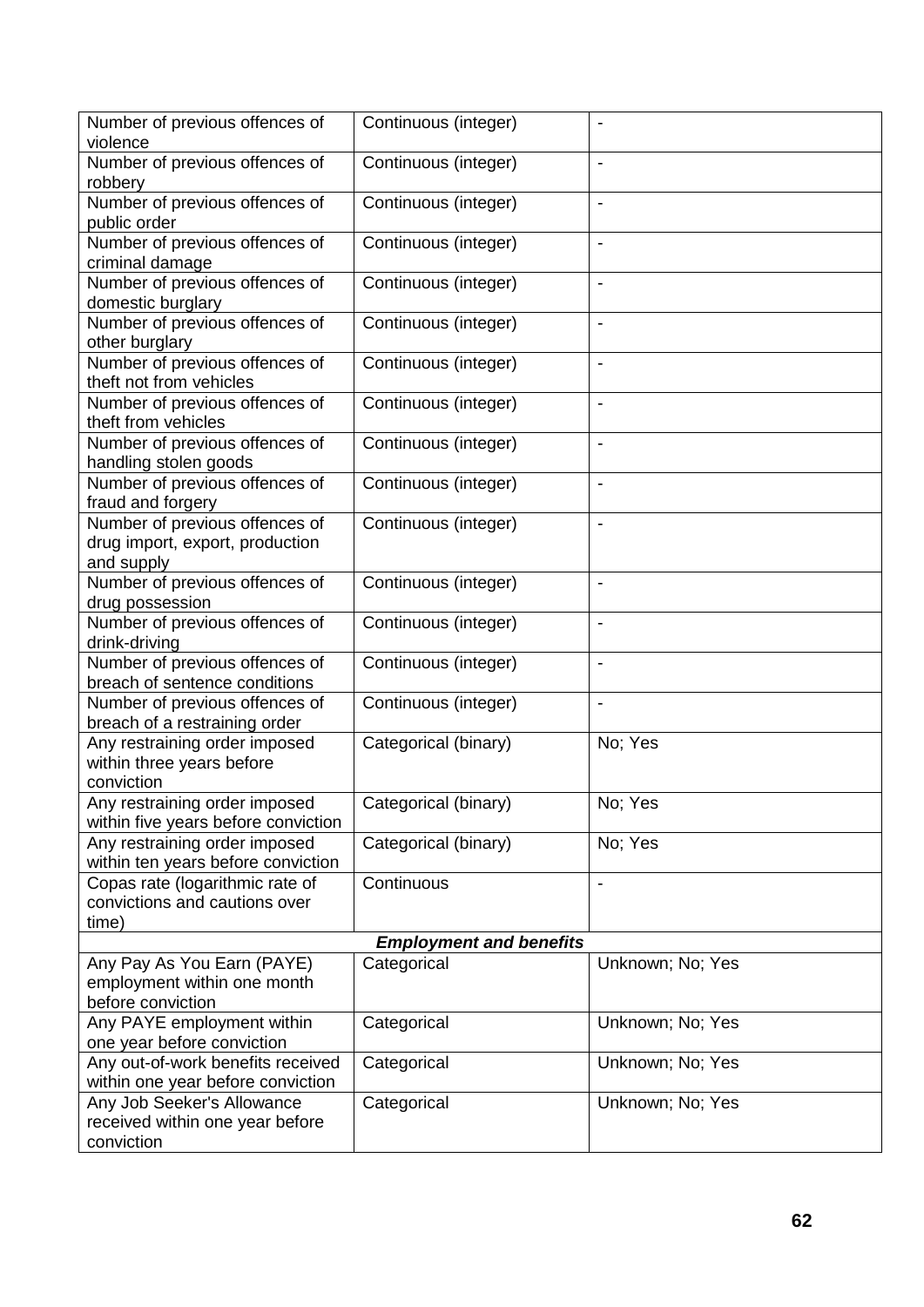| Any Incapacity Benefit or Income<br>Support received within one year<br>before conviction              | Categorical                                                                | Unknown; No; Yes                                                                                                  |
|--------------------------------------------------------------------------------------------------------|----------------------------------------------------------------------------|-------------------------------------------------------------------------------------------------------------------|
|                                                                                                        | <b>Accredited Programmes other than Resolve</b>                            |                                                                                                                   |
| Any other Accredited Programme<br>taken during sentence                                                | Categorical (binary)                                                       | No; Yes                                                                                                           |
| <b>Thinking Skills Accredited</b><br>Programme or Enhanced<br>Thinking Skills taken during<br>sentence | Categorical (binary)                                                       | No; Yes                                                                                                           |
| Other Accredited Programme to<br>address violence taken during<br>sentence                             | Categorical (binary)                                                       | No; Yes                                                                                                           |
|                                                                                                        | OASys assessment (usually taken within a year before treatment start date) |                                                                                                                   |
| OASys assessment used                                                                                  | Categorical (binary)                                                       | No; Yes                                                                                                           |
| <b>OVP Score</b>                                                                                       | Continuous (integer)                                                       | For the purposes of matching, these<br>have been banded (see<br>standardised differences document<br>for details) |
| <b>OGRS3 Score</b>                                                                                     | Continuous (integer)                                                       | For the purposes of matching, these<br>have been banded (see<br>standardised differences document<br>for details) |
| Problems with reading, writing<br>and/or numeracy                                                      | Categorical                                                                | Unknown; None; Some; Severe                                                                                       |
| Problems with reading                                                                                  | Categorical                                                                | Unknown; No; Yes                                                                                                  |
| Problems with writing                                                                                  | Categorical                                                                | Unknown; No; Yes                                                                                                  |
| Problems with numeracy                                                                                 | Categorical                                                                | Unknown; No; Yes                                                                                                  |
| Learning difficulties                                                                                  | Categorical                                                                | Unknown; None; Some; Severe                                                                                       |
| Perpetrator of domestic violence<br>or abuse towards a partner at any<br>time                          | Categorical                                                                | Unknown; No; Yes                                                                                                  |
| Problems with regular activities<br>that encourage offending                                           | Categorical                                                                | Unknown; None; Some; Severe                                                                                       |
| Problems with being easily<br>influenced to offend                                                     | Categorical                                                                | Unknown; None; Some; Severe                                                                                       |
| Misused drugs (except alcohol) at<br>any time                                                          | Categorical                                                                | Unknown; No; Yes                                                                                                  |
| Problems with motivation to tackle<br>drug misuse                                                      | Categorical                                                                | Unknown; None; Some; Severe                                                                                       |
| Drug misuse linked to risks to<br>themselves or others                                                 | Categorical                                                                | Unknown; No; Yes                                                                                                  |
| Drug misuse linked to offending<br>behaviour                                                           | Categorical                                                                | Unknown; No; Yes                                                                                                  |
| Problems with alcohol misuse<br>within one year before<br>assessment                                   | Categorical                                                                | Unknown; None; Some; Severe                                                                                       |
| Problems with binge drinking<br>within six months before<br>assessment                                 | Categorical                                                                | Unknown; None; Some; Severe                                                                                       |
| Violent behaviour related to<br>alcohol misuse at any time                                             | Categorical                                                                | Unknown; No; Yes                                                                                                  |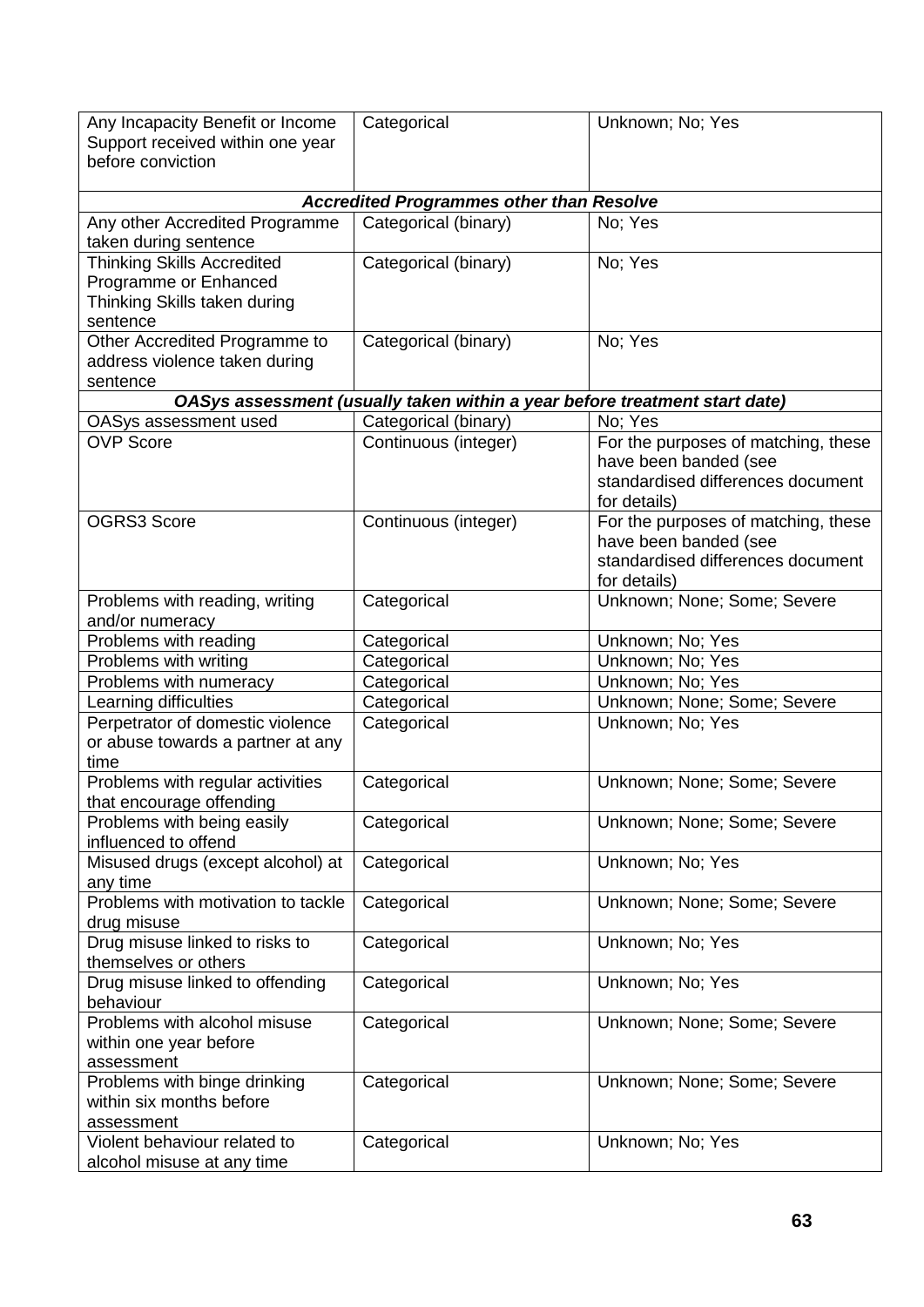| Problems with motivation to tackle<br>alcohol misuse                | Categorical | Unknown; None; Some; Severe |
|---------------------------------------------------------------------|-------------|-----------------------------|
| Alcohol misuse linked to risks to<br>themselves or others           | Categorical | Unknown; No; Yes            |
| Alcohol misuse linked to offending<br>behaviour                     | Categorical | Unknown; No; Yes            |
| Difficulties in coping with life                                    | Categorical | Unknown; None; Some; Severe |
| Psychological problems around                                       | Categorical | Unknown; None; Some; Severe |
| time of assessment                                                  |             |                             |
| Actual self-harm or suicidal<br>thoughts at any time                | Categorical | Unknown; No; Yes            |
| Psychiatric problems around time                                    | Categorical | Unknown; None; Some; Severe |
| of assessment                                                       |             |                             |
| Problems with interpersonal skills                                  | Categorical | Unknown; None; Some; Severe |
| Problems with impulsive                                             | Categorical | Unknown; None; Some; Severe |
| behaviour                                                           |             |                             |
| Problems with aggressive                                            | Categorical | Unknown; None; Some; Severe |
| behaviour                                                           |             |                             |
| Problems with temper control                                        | Categorical | Unknown; None; Some; Severe |
| Difficulties in recognising own                                     | Categorical | Unknown; None; Some; Severe |
| problems                                                            |             |                             |
| Difficulties in solving own<br>problems                             | Categorical | Unknown; None; Some; Severe |
| Difficulties in considering<br>consequences of own actions          | Categorical | Unknown; None; Some; Severe |
| Difficulties in understanding other<br>people's feelings            | Categorical | Unknown; None; Some; Severe |
| Difficulties in adapting own views                                  | Categorical | Unknown; None; Some; Severe |
| Attitudes in favour of criminal                                     | Categorical | Unknown; None; Some; Severe |
| behaviour                                                           |             |                             |
| Problems with behaviour towards<br>staff in criminal justice system | Categorical | Unknown; None; Some; Severe |
| around time of assessment                                           |             |                             |
| Actual or predicted lack of co-                                     | Categorical | Unknown; None; Some; Severe |
| operation with supervision in the                                   |             |                             |
| community around time of                                            |             |                             |
| assessment                                                          |             |                             |
| Attitudes in favour of antisocial                                   | Categorical | Unknown; None; Some; Severe |
| behaviour                                                           |             |                             |
| Difficulties in recognising reasons                                 | Categorical | Unknown; None; Some; Severe |
| for own offending                                                   |             |                             |
| Problems with motivation to                                         | Categorical | Unknown; None; Some; Severe |
| change offending behaviour                                          |             |                             |
| around time of assessment                                           |             |                             |
| Any long-term health condition,                                     | Categorical | Unknown; No; Yes            |
| disability or pregnancy around                                      |             |                             |
| time of assessment                                                  |             |                             |
| Unwillingness to complete                                           | Categorical | Unknown; No; Yes            |
| programmes to change offending                                      |             |                             |
| behaviour around time of                                            |             |                             |
| assessment                                                          |             |                             |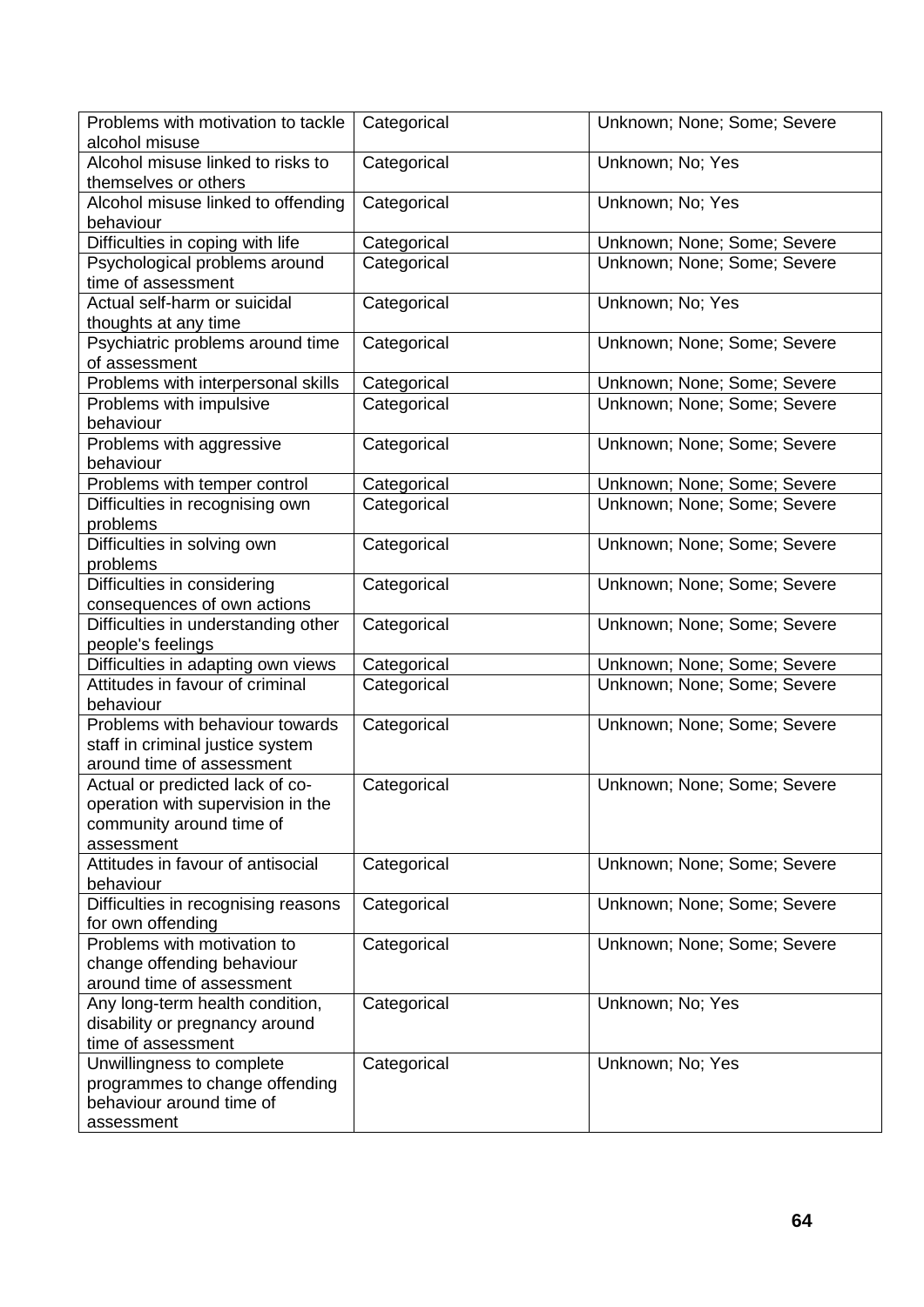# <span id="page-64-0"></span>**Glossary of Terms**

**Average time to first reoffence:** The average number of days between a person's index date and the date on which they commit their first proven reoffence, including only those who reoffend.

**Common support**: This occurs when there is sufficient overlap in the range of propensity scores across treatment and comparison groups.

**Comparison group:** A group of offenders who did not receive the intervention being analysed. The comparison group is made up of offenders with similar characteristics to those in the treatment group.

**Effect size:** A value measuring the strength of the relationship between two variables in a statistical population.

**Imputation:** The process of replacing missing data with substituted values.

**Index date:** The prison release date and the date from which the follow up period for measuring reoffending begins.

**Index offence:** The primary offence for which the offender was convicted and received a custodial sentence (specifically, the index sentence).

**Index sentence:** For the treatment group, the period of custody in which the offender participated in RESOLVE. For the comparison group, the period of custody in which the offender was matched to a treatment group record.

**Interquartile range (IQR):** A measure of variability that divides the dataset into quartiles. It is defined as the range of values between the first and third quartile. It is often used to show a more representative spread of values around a given variable as the IQR is resistant to outliers that may skew the mean of the treatment group.

**Level of confidence:** A range of values within an upper and lower bound. A 95% level of confidence would mean you could be 95% confident that the real value for a population of interest lies within the upper and lower bound. Levels of confidence (otherwise known as confidence intervals) will be a key output for Justice Data Lab analyses as the reoffending rates for the treatment and control groups are essentially samples of larger populations.

**Mean:** This is a measure of the average in the dataset. It is calculated by adding all the values of a dataset and dividing it by the number of values in the set.

**OASys Violence Predictor (OVP):** Percentage likelihood of committing any violent proven reoffence within 2 years. This is based on static and dynamic factors including age, gender and criminal history. This includes minor violent offences like common assault, harassment and criminal damage and more serious violent offences. An OVP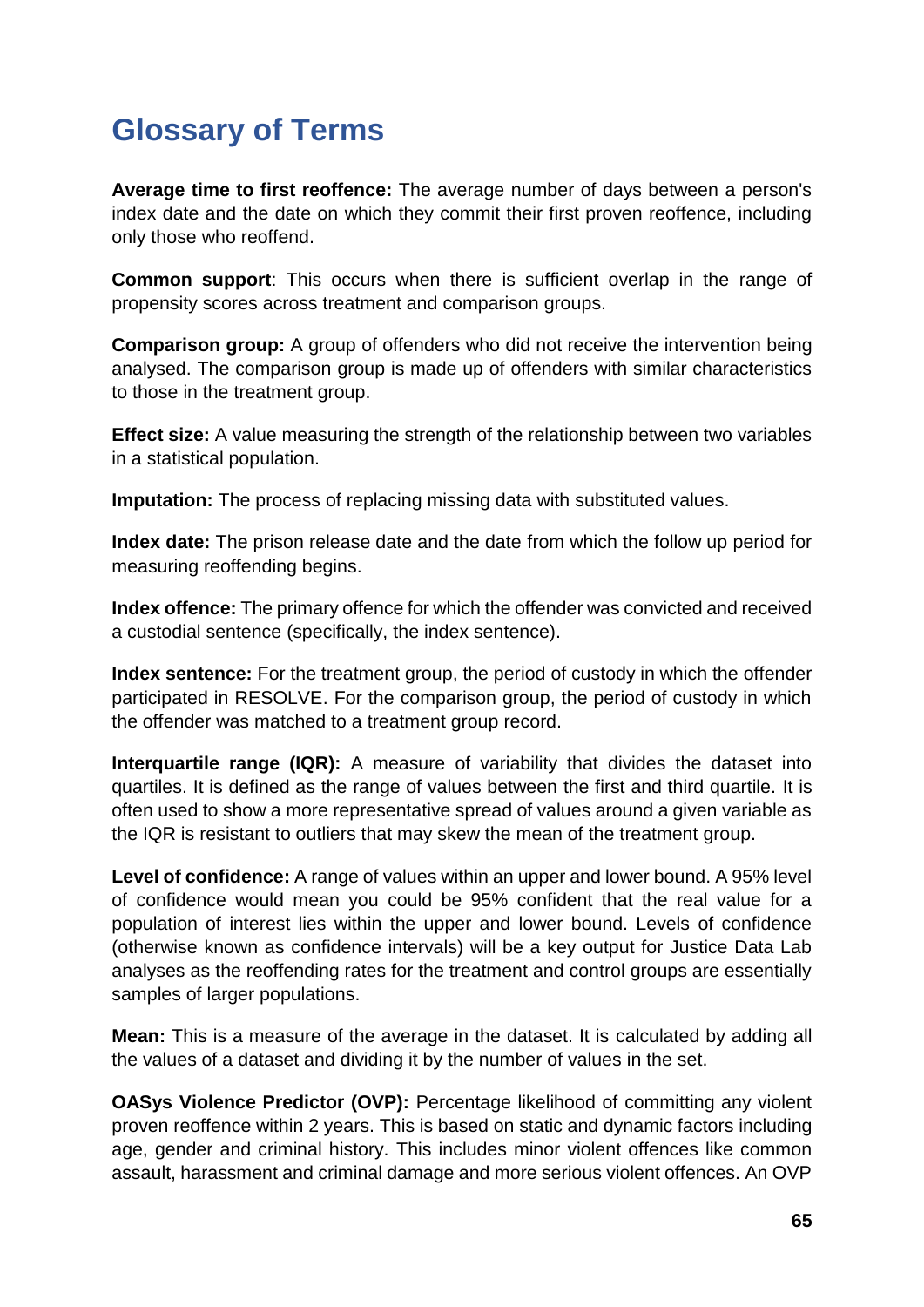score of 30%+ is the criterion for accredited programmes that address violent offending behaviour. The more intensive programmes specify an OVP score of 60% or above.

**Offender Assessment System (OASys):** A system introduced in 2001 and built on the existing 'What Works' evidence base. It combines actuarial methods of prediction with structured professional judgement to provide standardised assessments of offenders' risks and needs, helping to link these risks and needs to individualised sentence plans and risk management plans.

**Offender Group Reconviction Scale (OGRS3):** Percentage likelihood of committing any offence within 2 years leading to reconviction (proven reoffending). This is based on static factors such as age, gender and criminal history. An OGRS3 score of 50% or more means that an offender is more likely than not to commit a proven reoffence within 2 years. OGRS scores can be used to target those resources designed to reduce reoffending. Accredited offending behaviour programmes often require particular OGRS scores as part of their eligibility criteria.

**One-year proven reoffending rate:** The proportion of offenders in a cohort who committed an offence during a 12-month period starting on the index date and that resulted in a court conviction, caution, reprimand or warning in England or Wales during the same period or a further six-month waiting period.

**Police National Computer (PNC):** An administrative data system used by all police forces in England and Wales, managed by the Home Office. The PNC records offender, crime and disposal details.

**Propensity score matching (PSM):** The methodology used for constructing a matched control group in Justice Data Lab analyses. Uses logistic regression to predict the likelihood of each offender receiving treatment; these predicted probabilities are called propensity scores. Treated and non-treated offenders are matched based on the closeness of their propensity scores.

**P-value:** The p-value is the probability of obtaining results at least as extreme as the observed results of a statistical hypothesis test, assuming that the null hypothesis is correct.

**Reoffending frequency:** The number of proven reoffences committed, expressed per person.

**Standardised mean difference:** The standardised difference in means between the treatment and control groups, for an individual variable. The standardised mean difference is expressed as a percentage; the smaller the percentage the more similar the groups are on that variable.

**Treatment group:** The group of offenders that the provider delivered their intervention to. In other words, the offenders who received 'the treatment'.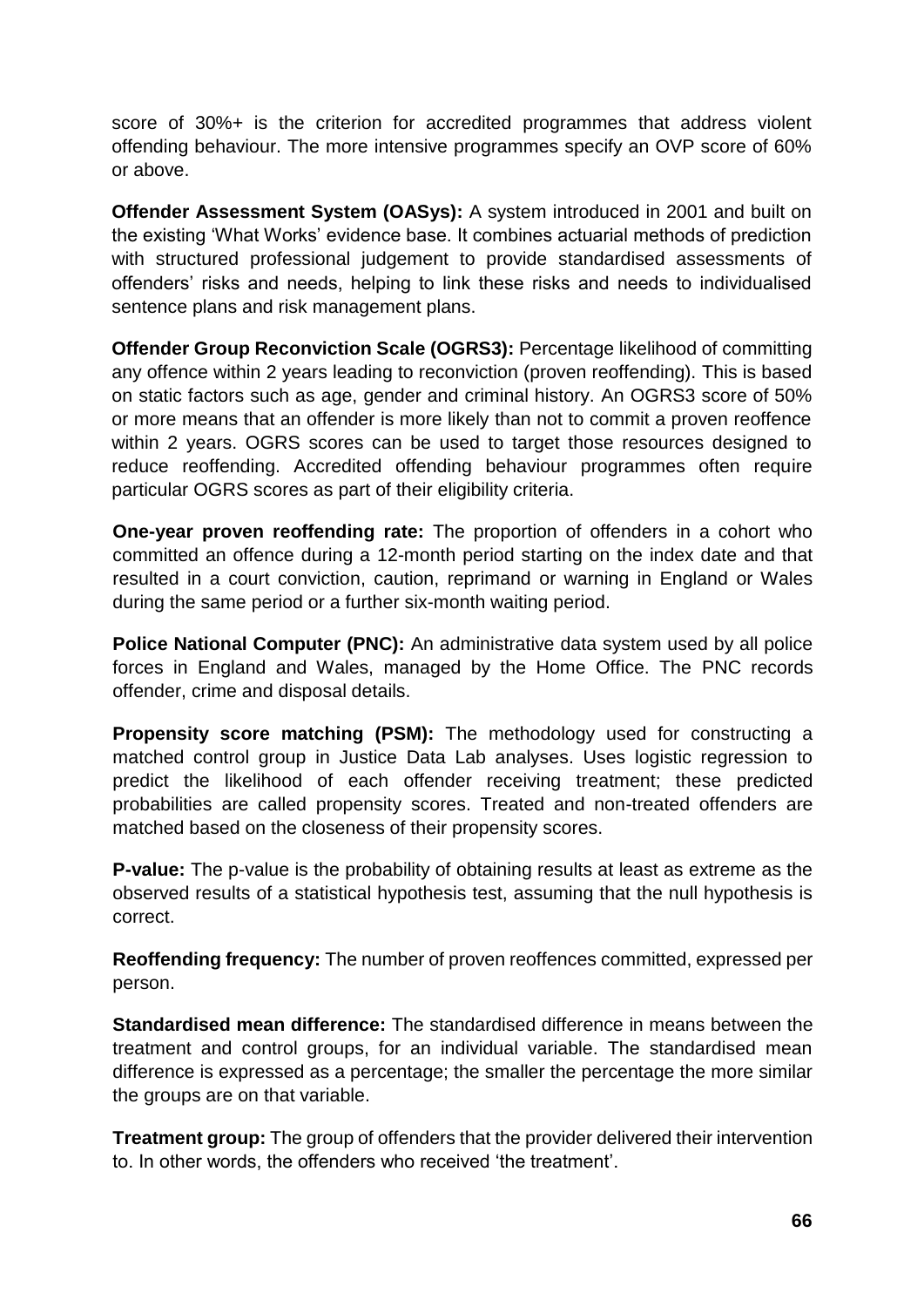**Two-year proven reoffending rate:** The proportion of offenders in a cohort who committed an offence during a 24-month period starting on the index date and that resulted in a court conviction, caution, reprimand or warning in England or Wales during the same period or a further six-month waiting period.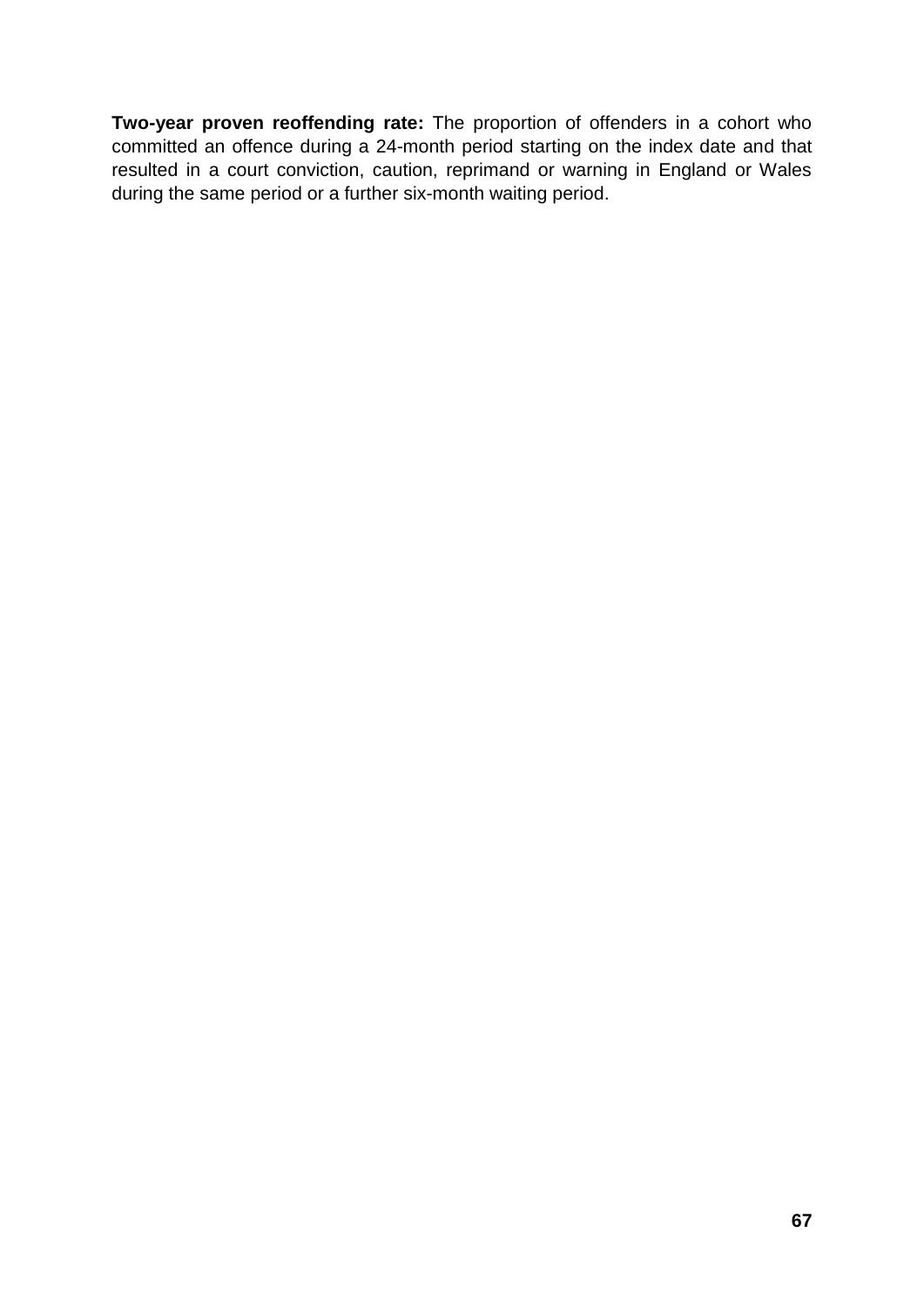# <span id="page-67-0"></span>**References**

Anderson, C. A., & Bushman, B. J. (2002). Human aggression. Annual review of psychology, 53(1), 27-51.

Andrews, D. A. & Bonta, J. (2010). Rehabilitating criminal justice policy and practice. *Psychology, Public Policy, and Law*, 16, 39-55.

Barnes, J. C., El Sayed, S. A., TenEyck, M., Nedelec, J. L., Connolly, E. J., Schwartz, J. A., et al. (2017). Estimating relative stability in developmental research: A critique of modern approaches and a novel method. *Journal of quantitative criminology*, *33*(2), 319-346.

Barnes, J. C., TenEyck, M. F., Pratt, T. C., & Cullen, F. T. (2020). How *power*ful is the evidence in criminology? On whether we should fear a coming crisis of confidence. *Justice Quarterly*, *37*(3), 383-409.

Benjamin, D. J., Berger, J. O., Johannesson, M., Nosek, B. A., Wagenmakers, E. J., Berk, R. et al. (2018). Redefine statistical significance. *Nature Human Behaviour*, 2(1), 6-10.

Berry, S. (1998). *The Montgomery House Violence Prevention Programme: An Evaluation*. Wellington, NZ: Department of Corrections Psychological Services.

Berry, S. (2003). Stopping violent offending in New Zealand: Is treatment an option? *New Zealand Journal of Psychology*, 32(2), 92.

Borenstein, M., Hedges, L. V., Higgins, J. P. T., & Rothstein, H. R. (2009). *Introduction to Meta-Analysis*. New York: Wiley.

Bowes, N., McMurran, M., Evans, C., Oatley, G., Williams, B., & David, S. (2014). Treating alcohol-related violence: a feasibility study of a randomized controlled trial in prisons. *The Journal of Forensic Psychiatry & Psychology*, *25*(2), 152-163.

Bushman, B. J., & Anderson, C. A. (2001). Is it time to pull the plug on the hostile versus instrumental aggression dichotomy? Psychological Review, 108, 273−279.

Cohen, J. (1988). *Statistical Power Analysis for the Behavioral Sciences*. Routledge. ISBN 978-1-134-74270-7.

Cortoni, F. A., Nunes, K. L., & Latendresse, M. (2006). *An examination of the effectiveness of the Violence Prevention Program*. Ottawa, ON: Correctional Service Canada.

Davidson, K. M., Tyrer, P., Tata, P., Cooke, D., Gumley, A., Ford, I., et al. (2009). Cognitive behaviour therapy for violent men with antisocial personality disorder in the community: an exploratory randomized controlled trial. *Psychological Medicine*, 39(4), 569.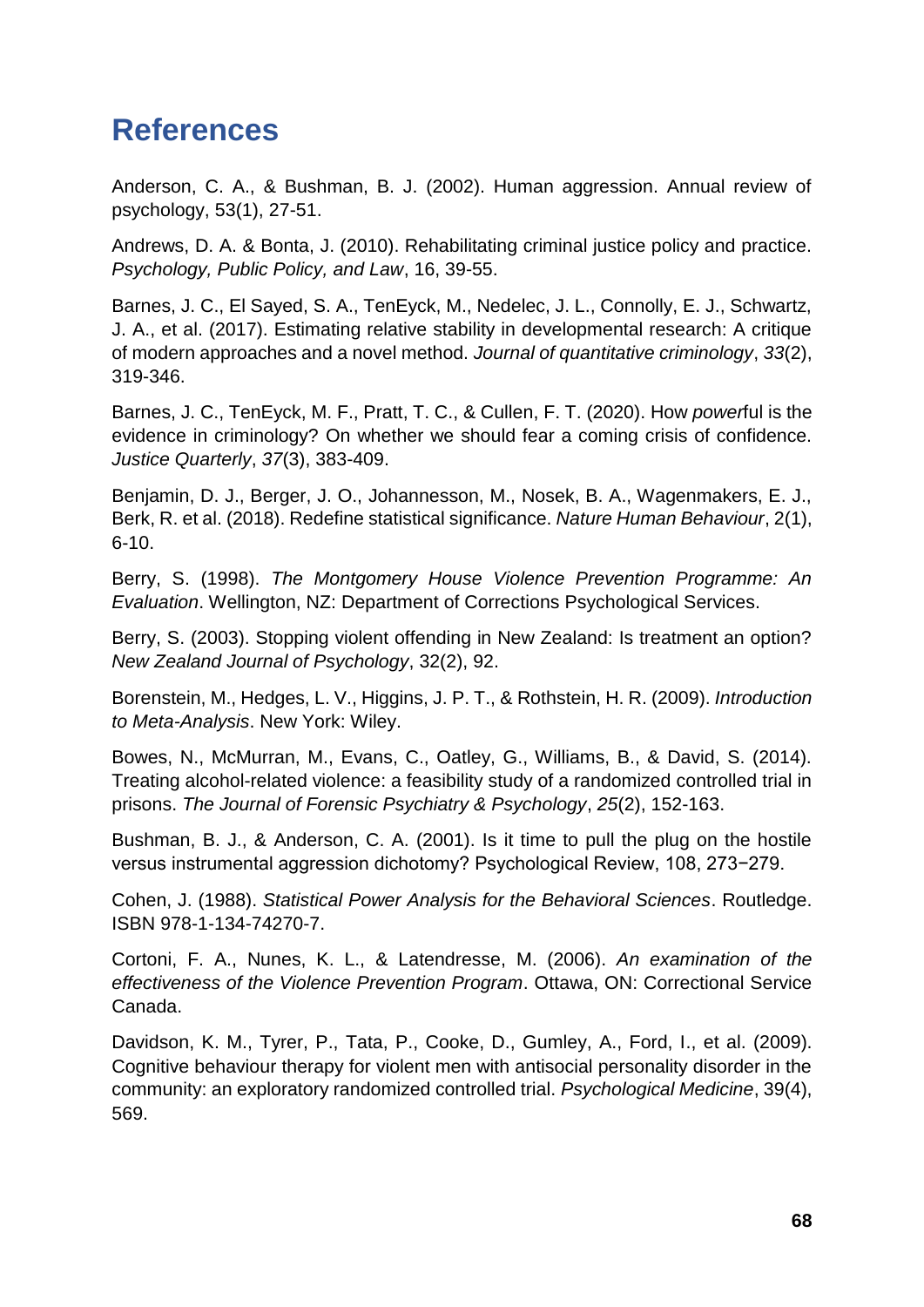Dodge, K. A., Coie, J. D., & Lynam, D. (2006). Aggression and antisocial behaviour in youth. In W. Damon, R. M. Lerner, and N. Eisenberg (Eds.), *Handbook of child psychology, vol. 3.* (pp. 719−776) New York: John Wiley & Sons.

Dowden, C., Blanchette, K., & Serin, R. (1999). *Anger management programming for federal male inmates: An effective intervention* (Research Report R-82). Ottawa, Ontario, Canada: Correctional Service of Canada.

Finn, M. A., & Muirhead-Steves, S. (2002). The effectiveness of electronic monitoring with violent male parolees. *Justice Quarterly*, 19(2), 293-312.

Gannon, T. A., Olver, M. E., Mallion, J. S., & James, M. (2019). Does specialized psychological treatment for offending reduce recidivism? A meta-analysis examining staff and program variables as predictors of treatment effectiveness. *Clinical psychology review*, 73, 101752.

Hatcher, R. M., Palmer, E. J., McGuire, J., Hounsome, J. C., Bilby, C. A., & Hollin, C. R. (2008). Aggression replacement training with adult male offenders within community settings: a reconviction analysis. *The Journal of Forensic Psychiatry & Psychology*, *19*(4), 517-532.

Henning, K. R., & Frueh, B. C. (1996). Cognitive-behavioral treatment of incarcerated offenders: An evaluation of the Vermont Department of Corrections' Cognitive Self-Change Program. *Criminal Justice and Behavior*, 23(4), 523-541.

Henwood, K. S., Chou, S., & Browne, K. D. (2015). A systematic review and metaanalysis on the effectiveness of CBT informed anger management. *Aggression and violent behaviour*, 25, 280-292.

Higgs, T., Cortoni, F., & Nunes, K. (2019). Reducing violent risk: Some positive recidivism outcomes from Canadian treated high-risk offenders. *Criminal Justice and Behavior*, 46(3), 359-373.

Huesmann, L. R. (1998). The role of social information processing and cognitive schema in the acquisition and maintenance of habitual aggressive behaviour. In R. Geen and E. Donnerstein (eds.), *Human Aggression: Theories, Research, and Implications for Social Policy* (pp. 73-109). New York: Academic Press.

Huesmann, L. R., & Guerra, N. G. (1997). Children's normative beliefs about aggression and aggressive behaviour. *Journal of Personality and Social Psychology*, 72, 408−419.

Hyatt, J. M. (2013). *The impact of cognitive behavioral therapy on the recidivism of high-risk offenders: Results from a randomized trial*. Philadelphia: University of Pennsylvania.

Jolliffe, D. & Farrington, D. P. (2007). *A rapid evidence assessment of the impact of mentoring on reoffending: A summary*. London: Home Office.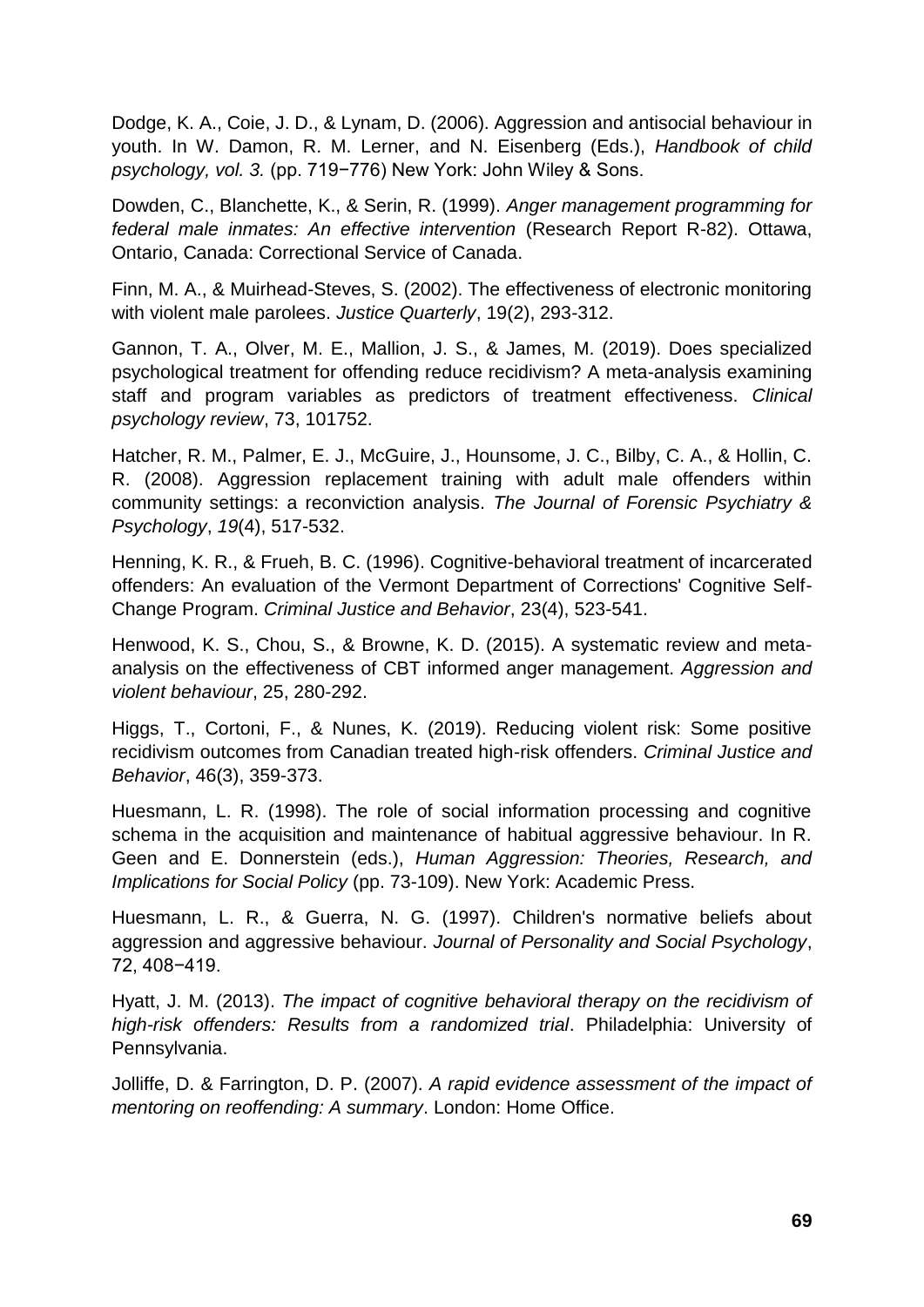Jolliffe, D. & Farrington, D. P. (2009). A systematic review of the relationship between childhood impulsiveness and later violence. *Personality, personality disorder, and violence*, 41-61.

Kubiak, S. P., Brenner, H., Bybee, D., Campbell, R., & Fedock, G. (2018). Reporting Sexual Victimization During Incarceration: Using Ecological Theory as a Framework to Inform and Guide Future Research. *Trauma, Violence, & Abuse*. 19(1), 94-106.

Lipsey, M. W., Landenberger, N. A., & Wilson, S. J. (2007). Effects of cognitive‐ behavioural programs for criminal offenders. *Campbell systematic reviews*, 3(1), 1-27.

Mews, A., Di Bella, L., & Purver, M. (2017). *Impact evaluation of the prison-based core sex offender treatment programme*. London: Ministry of Justice.

Mews, A., Hillier, J., McHugh, M. & Coxon, C. (2013). *The impact of short custodial sentences, community orders and suspended sentence orders on reoffending*. London: Ministry of Justice.

Ministry of Justice (2015). *The impact of short custodial sentences, community orders and suspended sentence orders on reoffending*. London: Ministry of Justice.

Motiuk, L., Smiley, C., & Blanchette, K. (1996). Intensive programming for violent offenders: A comparative investigation. *Forum on Corrections Research*, 8, 10-12.

O'Brien, K., & Daffern, M. (2016). The impact of pre-treatment responsivity and treatment participation on violent recidivism in a violent offender sample. *Psychology, Crime & Law*, *22*(8), 777-797.

Papalia, N., Spivak, B., Daffern, M., & Ogloff, J. R. P. (2019). A meta‐analytic review of the efficacy of psychological treatments for violent offenders in correctional and forensic mental health settings. *Clinical Psychology and Practice*, 26(2), e12282.

Polaschek, D. L. (2011). High-intensity rehabilitation for violent offenders in New Zealand: Reconviction outcomes for high-and medium-risk prisoners. *Journal of interpersonal violence*, 26(4), 664-682.

Polaschek, D. L. (2017). *Prevention of Recidivism and Violent and Aggressive Offenders*. The Wiley Handbook of Violence and Aggression, 1-12.

Polaschek, D. L., Wilson, N. J., Townsend, M., & Daly, L. (2005). Cognitive-behavioral rehabilitation for high-risk violent offenders: An outcome evaluation of the Violence Prevention Unit. *Journal of Interpersonal Violence*, 20, 1611-1627.

Polaschek, D. L., Yesberg, J. A., Bell, R. K., Casey, A. R., & Dickson, S. R. (2016). Intensive psychological treatment of high-risk violent offenders: Outcomes and prerelease mechanisms. *Psychology, Crime and Law*, 22(4), 344-365.

Riley, R. D., Higgins, J. P., & Deeks, J. J. (2011). Interpretation of random effects meta-analyses. *British Medical Journal*, 342.